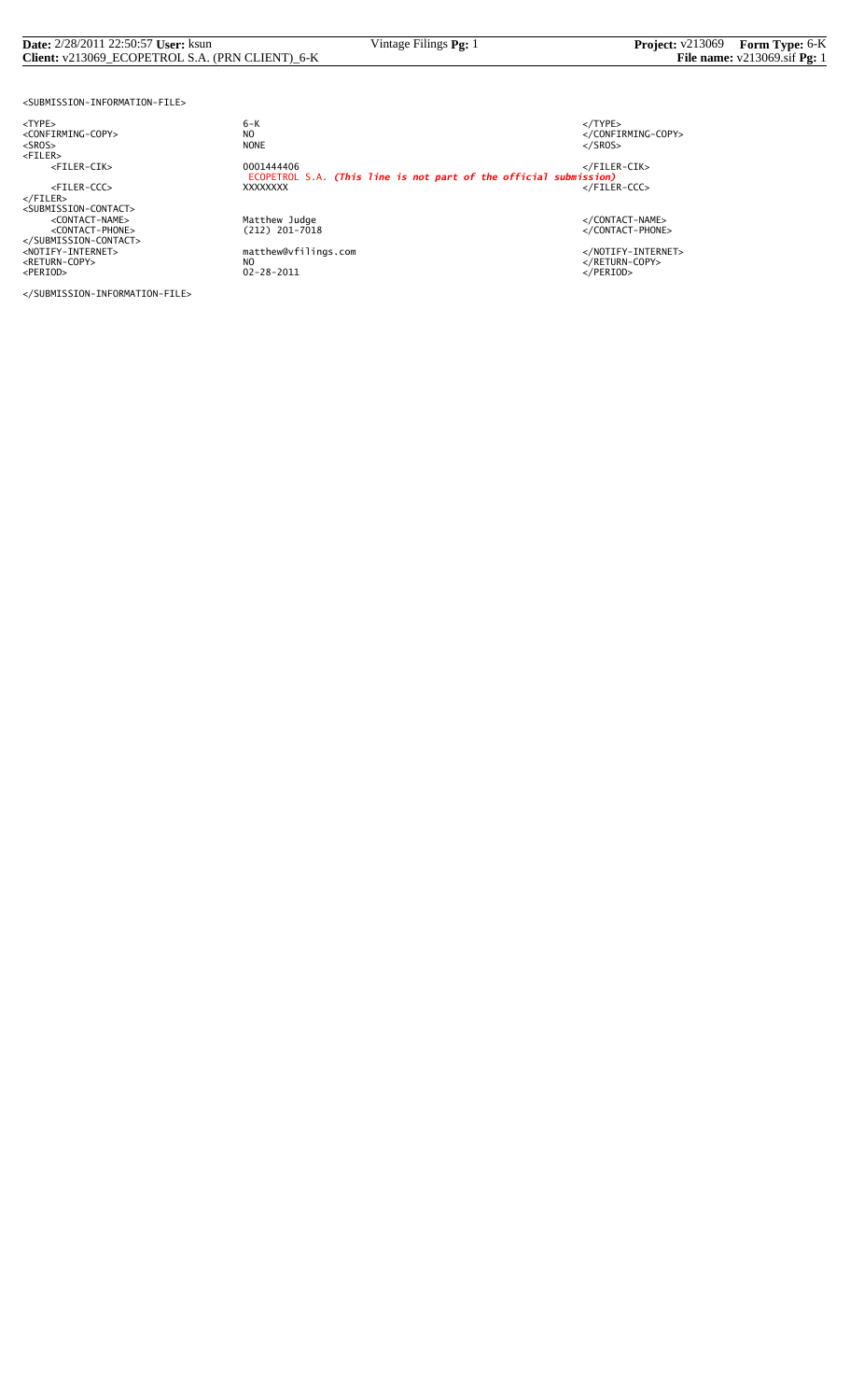#### **SECURITIES AND EXCHANGE COMMISSION Washington, D.C. 20549**

 $\overline{a}$ 

 $\overline{a}$ 

 $\overline{a}$ 

 $\overline{a}$ 

#### **FORM 6-K REPORT OF FOREIGN PRIVATE ISSUER PURSUANT TO RULE 13a-16 OR 15d-16 OF THE SECURITIES EXCHANGE ACT OF 1934**

February 2011

Commission File Number: 333-153452

**ECOPETROL S.A.**

*(Exact name of registrant as specified in its Charter)*  $\overline{a}$ 

> Carrera 7 No. 37 – 69 BOGOTA – COLOMBIA

*(Address of registrant's principal executive offices)*

Indicate by check mark whether the registrant files or will file annual reports under cover Form 20-F or Form 40-F.

Form 20-F  $\boxtimes$  Form 40-F  $\Box$ 

Indicate by check mark if the registrant is submitting the Form 6-K in paper as permitted by Regulation S-T Rule 101(b)(1):

 $Yes$   $\Box$  No  $\boxtimes$ 

Indicate by check mark if the registrant is submitting the Form 6-K in paper as permitted by Regulation S-T Rule 101(b)(7):

 $Yes$   $\Box$  No  $\boxtimes$ 

Indicate by check mark whether by furnishing the information contained in this Form, the registrant is also thereby furnishing the information to the Commission pursuant to Rule 12g3-2(b) under the Securities Exchange Act of 1934.

Yes □ No ⊠

If "Yes" is marked, indicate below the file number assigned to the registrant in connection with Rule  $12g3-2(b)$ : 82- $N/A$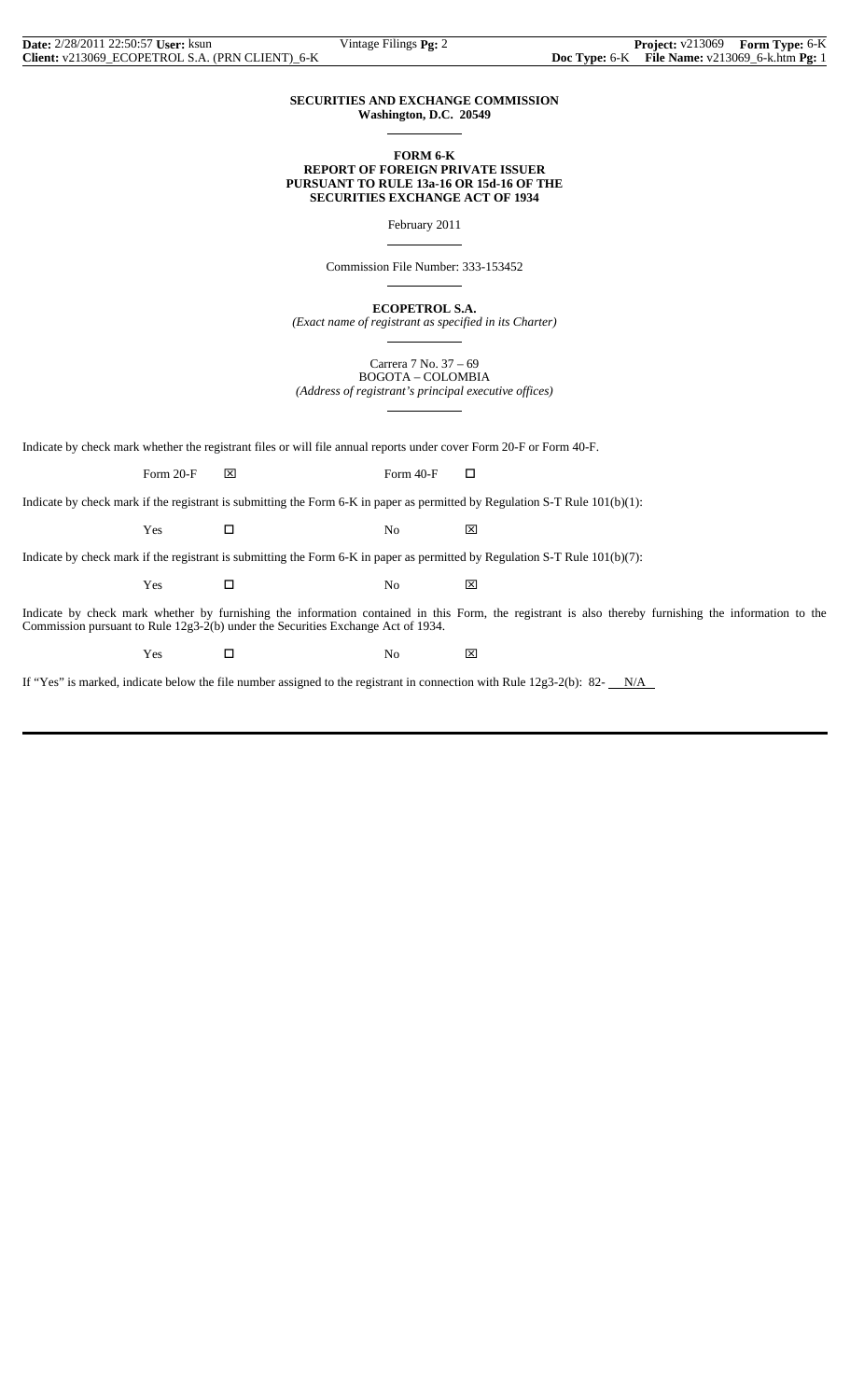# **Ecopetrol Announces Results for the Fourth Quarter and Full Year 2010**

- *Consolidated production was 615.9 MBOED in 2010, an increase of 18.3% compared to 2009. Ecopetrol S.A.'s production was 579.5 MBOED, up 16.2% over 2009.*
- *Ecopetrol S.A.'s sales reached COP\$36.7 trillion, a 32.5% increase vs. 2009.*
- *Ecopetrol S.A.'s net income was COP\$8.3 trillion in 2010, a 58.8% increase compared to 2009. Earnings per share were COP\$206.22 in 2010, compared to COP\$129.87 in 2009.*
- *Ecopetrol S.A.'s EBITDA margin was 45% in 2010, compared to 38% in 2009.*

BOGOTA, Feb. 28, 2011 /Ecopetrol S.A. (BVC: ECOPETROL; NYSE: EC; BVL: EC; TSX: ECP) ("*Ecopetrol*" or the "*Company*") announced today its unconsolidated and consolidated financial results for the fourth quarter and audited full year 2010 results, prepared and filed in accordance with the *Régimen de Contabilidad Pública* (Public Accounting Regime - RCP) of the National Accounting Office of Colombia and in Colombian pesos (COP\$).

*This current report on Form 6-k is hereby incorporated by reference into the Company's registration statement on Form F-3 filed with the U.S. Securities and Exchange Commission on February 12, 2010.*

The table below sets forth the highlights of Ecopetrol's financial results for the periods indicated:

#### **Ecopetrol S.A. Result Highlights**

|                            | Unconsolidated |           |       |          |          |       |           | <b>Consolidated</b> |               |          |          |       |  |
|----------------------------|----------------|-----------|-------|----------|----------|-------|-----------|---------------------|---------------|----------|----------|-------|--|
| (COP\$ Billion)            | 4O 2010 *      | 4O 2009 * |       | 2010     | 2009     |       | 4O 2010 * | 4O 2009 *           | $\frac{0}{2}$ | 2010     | 2009     |       |  |
|                            |                |           |       |          |          |       |           |                     |               |          |          |       |  |
| <b>Total sales</b>         | 10,199.7       | 8,505.7   | 19.9% | 36,661.1 | 27,674.0 | 32.5% | 11,644.1  | 8,986.0             | 29.6%         | 41.968.3 | 30,404.4 | 38.0% |  |
| Operating profit           | 4.451.5        | 2,706.1   | 64.5% | 13,208.7 | 8.083.5  | 63.4% | 3.951.6   | 2.379.5             | 66.1%         | 12,878.8 | 7,873.3  | 63.6% |  |
| Net Income                 | 2,742.1        | 1,691.4   | 62.1% | 8.346.1  | 5.256.2  | 58.8% | 2.701.6   | 1.721.4             | 56.9%         | 8,146.5  | 5,132.0  | 58.7% |  |
| Earnings per share (COP\$) | 67.75          | 41.79     |       | 206.22   | 129.87   |       |           |                     |               |          |          |       |  |
| <b>EBITDA</b>              | 4.664.2        | 2.963.6   | 57.4% | 16.358.4 | 10.438.0 | 56.7% | 4.632.2   | 3.327.8             | 39.2%         | 16,699.5 | 11.429.9 | 46.1% |  |
| <b>EBITDA</b> Margin       | 46%            | 35%       |       | 45%      | 38%      |       | 40%       | 37%                 |               | 40%      | 38%      |       |  |

\* Not audited, for illustration purposes only

#### Ecopetrol's president Javier Gutierrez stated:

*"2010 was a year of major challenges, but also one of tremendous satisfaction. In exploratory activities, hydrocarbons were discovered in 10 exploratory wells in Colombia and one in Brazil, development programs helped boost business group production to 615.9 MBOED, in line with our strategic plan forecast, and we saw a significant increase of 11.4% in proven reserves to 1,714 million barrels equivalent. All of this has strengthened our exploration and production, making it increasingly more robust for fueling the downstream business. The Colombian operations of BP, acquired recently in partnership with Talisman, became part of the Business Group in 2011 under the new name Equion, in order to continue strengthening the segment.*

*In refining, our most important achievement was completion of the hydro-treatment plant at the Barrancabermeja refinery, which will ensure that the country continues to produce the highest quality of refined fuels. This not only constitutes a major industrial accomplishment, but also symbolizes our genuine interest in the environment and people, who, since January of 2010, have enjoyed cleaner air in their cities.*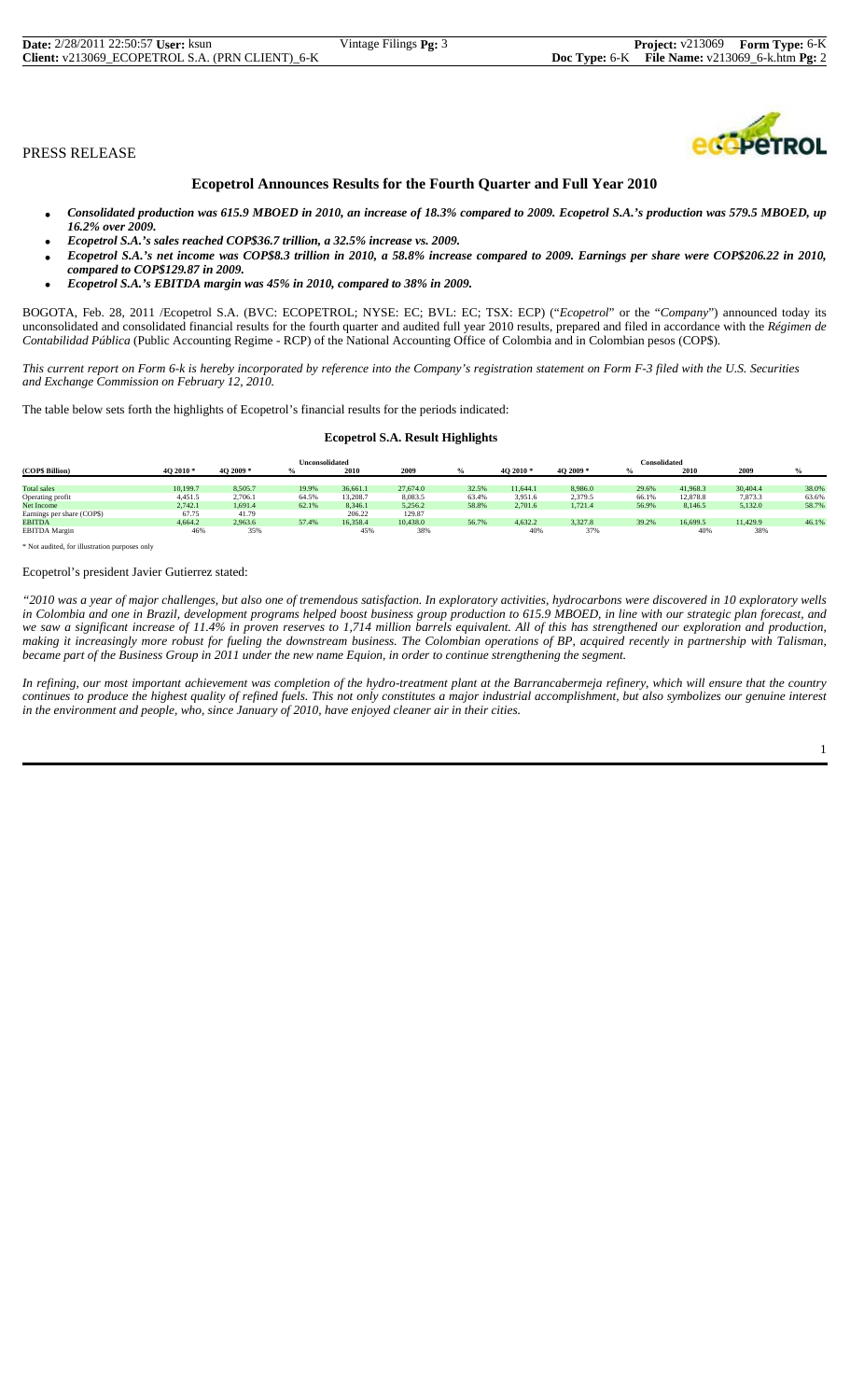*Making sure the growth of the hydrocarbons transport network keeps pace with the extraordinary increases in the country's production has been a huge challenge. We are very proud to have been able to increase the business group's crude oil extraction capacity by 420 thousand barrels a day in 2010 as we continue efforts, along with other Colombian production companies, to build the Bicentennial Oil Pipeline, whose 120 thousand barrel capacity in 2011 will be a major break for us.*

*These excellent operating results are essentially the materialization of all of these efforts, which, in the present favorable price environment, are reflected in higher sales, ebitda and better margins compared to 2009.*

*Finally, we can proudly say that witnessing the accomplishment of our goals in 2010 gave us the confidence to extend our strategic plan to the year 2020, establishing ambitious goals for each business segment, with an investment budget of 80 billion dollars for 2011-2020. I am confident that these goals will also be met."*

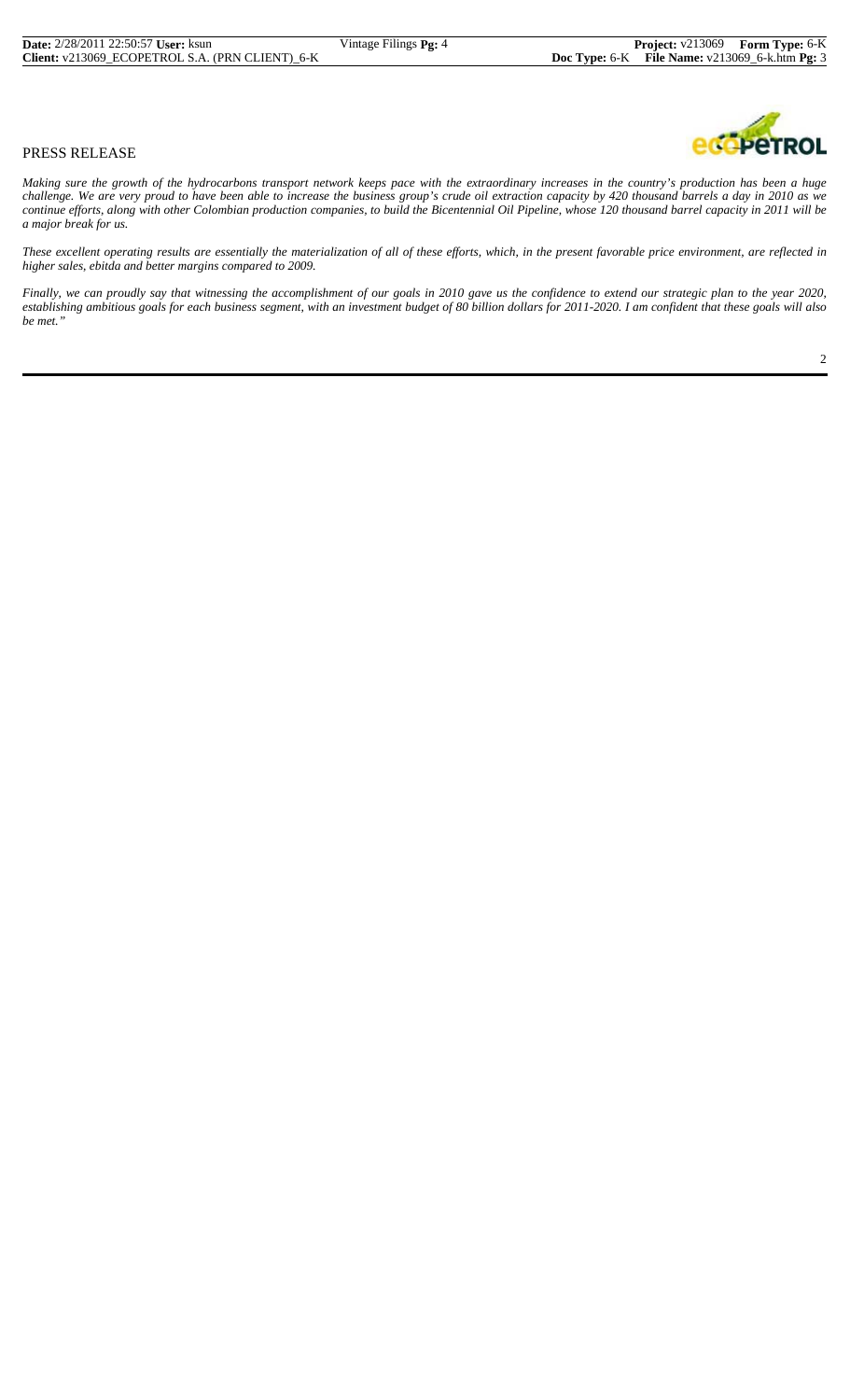| <b>Date:</b> 2/28/2011 22:50:57 <b>User:</b> ksun | Vintage Filings <b>Pg:</b> 5 | <b>Project:</b> v213069 Form Type: 6-K              |  |
|---------------------------------------------------|------------------------------|-----------------------------------------------------|--|
| Client: v213069 ECOPETROL S.A. (PRN CLIENT) 6-K   |                              | Doc Type: $6-K$ File Name: $v213069_6$ -k.htm Pg: 4 |  |



# **Ecopetrol Presents Results for the Fourth Quarter and Full Year 2010**

*Table of Contents*

| Ι.             | <b>Financial and Operating Results</b>                             | 4  |
|----------------|--------------------------------------------------------------------|----|
| a.             | Crude oil and refined products availability                        | 4  |
| b.             | Ecopetrol sales                                                    | 5  |
| c.             | Prices                                                             | 6  |
| d.             | <b>Financial results</b>                                           | 8  |
| e.             | Cash flow                                                          | 10 |
|                | Segment results                                                    | 10 |
| g.             | <b>Balance Sheet</b>                                               | 11 |
| П.             | <b>Business aspects</b>                                            | 12 |
| a.             | Exploration                                                        | 12 |
| b.             | Production                                                         | 14 |
| c.             | Refining                                                           | 16 |
| $d_{\cdot}$    | Transportation                                                     | 17 |
| e.             | <b>Biofuels</b>                                                    | 19 |
|                | 2010 investment plan                                               | 20 |
| g.             | ADR listing on Toronto Stock Exchange                              | 20 |
|                | III. Corporate social responsibility                               | 20 |
| a.             | Stakeholders and Awards                                            | 20 |
| $\mathbf{b}$ . | HSE (Health, Safety and Environment) Performance                   | 21 |
| $\mathbf{c}$ . | Science and technology                                             | 21 |
| $d_{\cdot}$    | Social investment                                                  | 21 |
|                | IV. Financial results of Ecopetrol and subsidiaries (consolidated) | 22 |
| V.             | Presentation of results                                            | 23 |
|                | VI. Exhibits                                                       | 25 |
|                | <b>VII. Financial Statements of Subsidiaries</b>                   | 31 |
|                |                                                                    |    |
|                |                                                                    |    |
|                |                                                                    | 3  |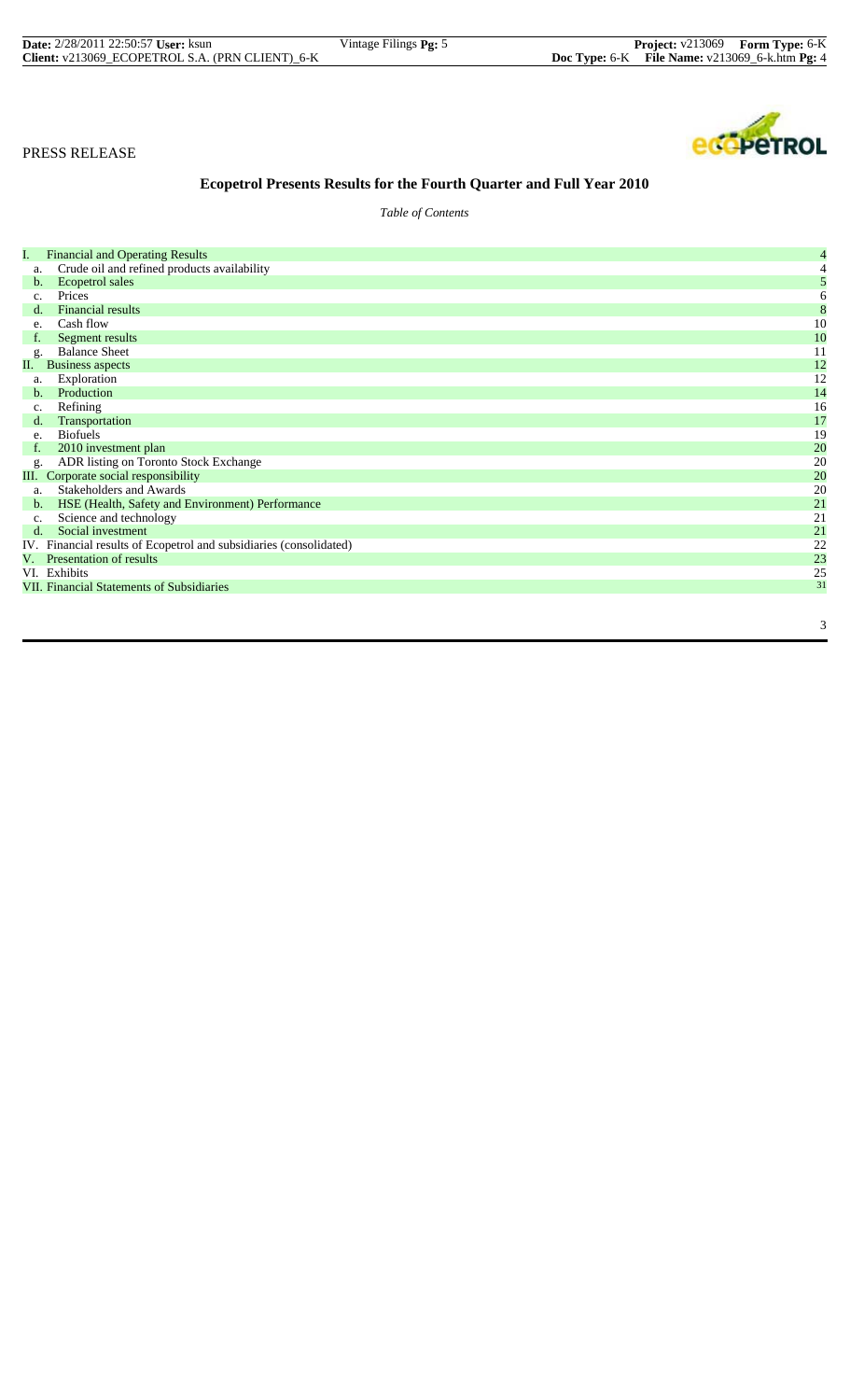## **I. Financial and Operating Results**

#### **a. Crude oil and refined products availability**

The availability of Ecopetrol S.A.'s crude oil and refined products is summarized in the following volumes produced, purchased and imported.

# **Ecopetrol S.A. (unconsolidated)**

**Gross oil and gas production**

| (MBOED)                                     | 4O 2010        | 4Q 2009        | $\frac{0}{0}$ | 2010        | 2009  | $\frac{0}{0}$ |
|---------------------------------------------|----------------|----------------|---------------|-------------|-------|---------------|
| Crude Oil                                   | 511.1          | 440.0          | 16.2%         | 481.9       | 405.8 | 18.8%         |
| Natural Gas                                 | 97.9           | 100.3          | $(2.4\%)$     | 97.6        | 92.9  | 5.1%          |
| <b>Total</b>                                | 609.0          | 540.3          | 12.7%         | 579.5       | 498.7 | 16.2%         |
| (-) Royalties                               |                |                |               |             |       |               |
| (MBOED)                                     | 4Q 2010        | 4Q 2009        | $\frac{0}{0}$ | <b>2010</b> | 2009  | $\frac{0}{0}$ |
| Crude Oil                                   | 78.5           | 66.2           | 18.6%         | 72.6        | 61.7  | 17.7%         |
| Natural Gas                                 | 21.9           | 19.8           | 10.6%         | 25.7        | 18.5  | 38.9%         |
| <b>Total</b>                                | 100.4          | 86.0           | 16.7%         | 98.3        | 80.2  | 22.6%         |
| $(=)$ Net oil and gas production<br>(MBOED) | 4Q 2010        | 4O 2009        | $\frac{0}{0}$ | 2010        | 2009  | $\frac{0}{0}$ |
| Crudo                                       | 432.6          | 373.8          | 15.7%         | 409.3       | 344.1 | 18.9%         |
| Gas natural                                 | 76.0           | 80.5           | $(5.6\%)$     | 71.9        | 74.4  | $(3.4\%)$     |
| <b>Total</b>                                | 508.6          | 454.3          | 12.0%         | 481.2       | 418.5 | 15.0%         |
| Purchase volume (MBOED)*                    | <b>40 2010</b> | <b>40 2009</b> | $\frac{0}{0}$ | 2010        | 2009  | $\frac{0}{0}$ |
| Crude Oil                                   | 169.0          | 182.6          | $(7.4\%)$     | 173.6       | 168.0 | 3.3%          |
| Products                                    | 4.1            | 8.7            | $-52.9%$      | 4.9         | 8.3   | $(41.0\%)$    |
| <b>Natural Gas</b>                          | 36.7           | 39.8           | $-7.8%$       | 37.6        | 37.7  | $(0.3\%)$     |
| <b>Total Purchases</b>                      | 209.8          | 231.1          | $-9.2\%$      | 216.1       | 214   | $1.0\%$       |
| <b>Imports volume (MBD)</b>                 | 4Q 2010        | 4Q 2009        | $\frac{0}{0}$ | 2010        | 2009  | $\frac{0}{0}$ |
| Products                                    | 61.0           | 42.5           | 43.5%         | 59.9        | 38.8  | 54.4%         |

\* Purchase volume includes royalties from Ecopetrol and other companies

The Company's crude oil and natural gas production in 2010 was the primary source of supply for the company's operations, increasing 15% from 2009, and 12% in the fourth quarter 2010 compared to the same period in 2009.

Increases in imports from 2009 to 2010 were the result of the Company's imports of low sulphur diesel, which occurred until the hydro-treatment units at the Barrancabermeja refinery started operations in August 2010. Imports during the fourth quarter of 2010 saw a 43.5% increase compared to the fourth quarter of 2009 due primarily to the need to import gasoline and jet fuel during a particularly harsh rainy season in Colombia. Furthermore, gasoline demand grew because of a decline in ethanol supply, while jet fuel demand rose as air travel increased due to road closures.

Crude oil purchases declined in the fourth quarter of 2010 compared to the fourth quarter of 2009 due to the termination of certain contracts that were not renewed, mainly in the Llanos region, and to the end of the Teca and Tibú contracts.

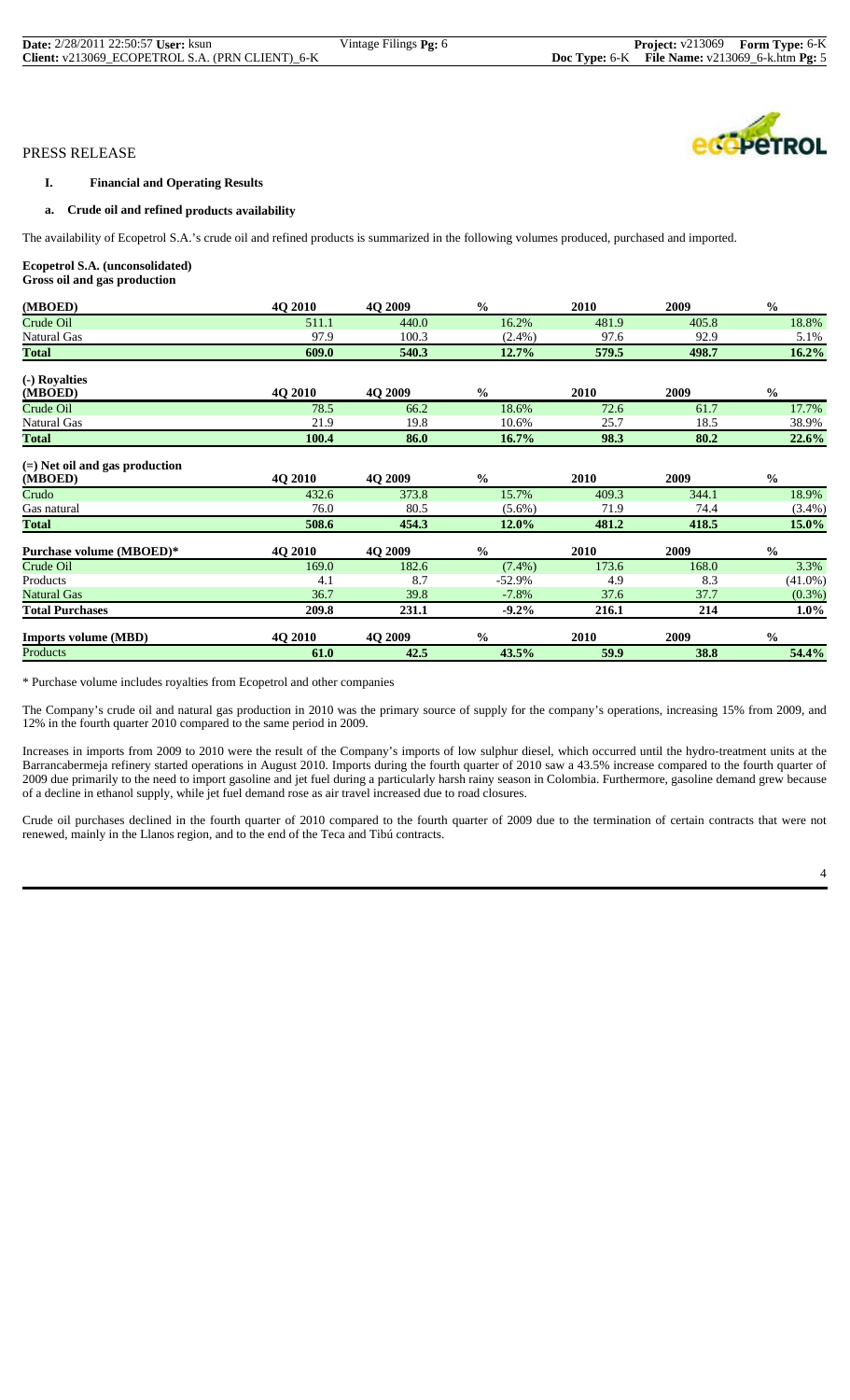| <b>Date:</b> 2/28/2011 22:50:57 <b>User:</b> ksun | Vintage Filings Pg: 7 |
|---------------------------------------------------|-----------------------|
| Client: v213069 ECOPETROL S.A. (PRN CLIENT) 6-K   |                       |

#### **b. Ecopetrol sales**

#### **Ecopetrol S.A. (unconsolidated) Sales volume**

| Local sales volume (MBOED)         | 4Q 2010        | 4Q 2009 | $\frac{6}{6}$ | <b>2010</b> | 2009  | $\frac{0}{0}$ |
|------------------------------------|----------------|---------|---------------|-------------|-------|---------------|
| Crude Oil                          | 2.0            | 2.3     | $(13.0\%)$    | 3.2         | 0.8   | 300.0%        |
| Natural Gas                        | 73.4           | 101.3   | (27.5%)       | 90.4        | 76.3  | 18.5%         |
| Gasoline                           | 67.2           | 74.2    | $(9.4\%)$     | 63.2        | 74.0  | $(14.6\%)$    |
| <b>Medium Distillates</b>          | 103.4          | 86.1    | 20.1%         | 102.1       | 80.8  | 26.4%         |
| LPG and fuel oil                   | 15.4           | 18.3    | $(15.8\%)$    | 15.2        | 19.3  | $(21.2\%)$    |
| Industrial and Petrochemical       | 17.8           | 14.7    | 21.1%         | 17.0        | 13.3  | 27.8%         |
| <b>Total Local Sales</b>           | 279.2          | 296.9   | $(6.0\%)$     | 291.1       | 264.5 | $10.1\%$      |
| <b>Export sales volume (MBOED)</b> | <b>40 2010</b> | 4Q 2009 | $\frac{0}{0}$ | <b>2010</b> | 2009  | $\frac{0}{0}$ |
| Crude Oil                          | 363.6          | 281.2   | 29.3%         | 311.6       | 232.8 | 33.8%         |
| Products                           | 55.7           | 45.4    | 22.7%         | 37.5        | 49.4  | $(24.1\%)$    |
| Natural Gas                        | 19.3           | 7.5     | 157.3%        | 6.7         | 19.9  | $(66.3\%)$    |
| <b>Total Export Sales</b>          | 438.6          | 334.1   | 31.3%         | 355.8       | 302.1 | 17.8%         |
| Sales to free trade zone (MBOED)   | <b>40 2010</b> | 4O 2009 | $\frac{0}{0}$ | <b>2010</b> | 2009  | $\frac{0}{0}$ |
| Crude Oil                          | 36.2           | 78.7    | $(54.0\%)$    | 67.1        | 79.3  | $(15.4\%)$    |
| Products                           | 1.7            | 2.1     | $(19.0\%)$    | 2.2         | 2.0   | 10.0%         |
| <b>Natural Gas</b>                 | 2.3            | 1.5     | 53.3%         | 2.3         | 1.9   | 21.1%         |
| Total sales to free trade zone     | 40.2           | 82.3    | $(51.2\%)$    | 71.6        | 83.2  | $(13.9\%)$    |
| <b>Total sales volume</b>          | 758.0          | 713.3   | 6.3%          | 718.5       | 649.8 | $10.6\%$      |

The increase in sales as shown in the table is attributable to:

*Local market (50.5% of total sales):*

Local sales volume in 2010 increased 10.1% (does not include sales to free trade zones, which are considered exports starting 2010) over 2009 due to growing sales of:

- Natural gas: Particularly as a result of higher electricity demand during the initial months of the year given the El Niño phenomenon.
- Medium distillates: Resulting from an increase in the number of vehicles running on diesel. Additionally, the wider distribution of low sulfur content diesel beginning in January in Bogotá and in July in Medellín offset the decline in consumption of regular diesel.
- Industrial and Petrochemicals: Resulting from higher sales due to greater economic activity.

In spite of the total sales increase, the sales of the following products decreased:

- LPG: Lower sales resulted from the reduction in the availability of products demanded by clients, and the effects of a particularly harsh rainy season,
	- which negatively impacted the distribution of LPG within the country.<br>Gasoline: The decrease in sales is explained by 1) the mandatory blend of 8% ethanol with gasoline sold in the Caribbean coast which became effective starting in 2010, and 2) the increasing number of vehicles running on diesel or natural gas as opposed to gasoline.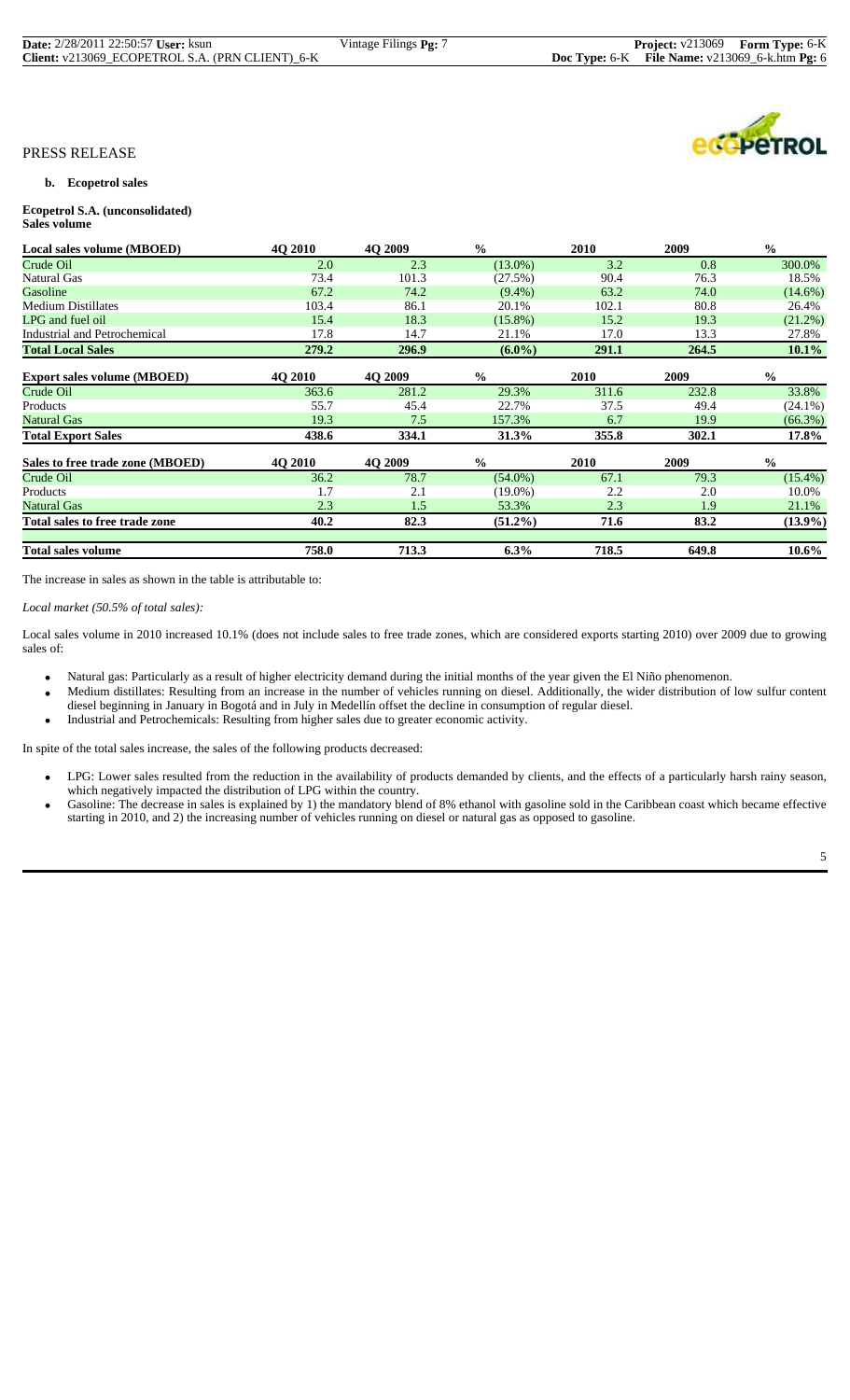# COPETROL

# PRESS RELEASE

In terms of the fourth quarter of 2010, local sales fell by 6% compared to the same period of 2009. This decline primarily reflected a reduction in natural gas sales due to a decrease in thermal generation once the El Niño phenomenon had ended.

*International market (49.5% of total sales):*

The volume of crude exported was 33.8% higher in 2010 than in 2009. In particular, higher Castilla and South Blend crude exports during the year more than compensated for the decrease in exports of Vasconia crude. The crude oil destinations that grew the most were Central America, Canada, and Europe.

Natural gas exports to Venezuela in 2010 decreased 66.3% as compared to 2009 due to the restrictions on exports in order to meet increasing national demand during the El Niño phenomenon occurring during the first half of 2010.

November 2010 was a record month for export volume, reaching 449 MBOED. The growing trend in exports stemmed from the increase in crude production, which generated exportable surpluses.

The main destinations of Ecopetrol exports in 2010 were the following:

|                          | <b>Export destinations - Crudes</b> |        |                          | <b>Export destinations - Products</b> |        |
|--------------------------|-------------------------------------|--------|--------------------------|---------------------------------------|--------|
| <b>Destination</b>       | <b>2010</b>                         | 2009   | <b>Destination</b>       | 2010                                  | 2009   |
| <b>US Gulf Coast</b>     | 59.7%                               | 59.2%  | <b>US Gulf Coast</b>     | 35.7%                                 | 42.4%  |
| Far East                 | 17.1%                               | 15.9%  | Caribbean                | 23.0%                                 | 10.7%  |
| Central America          | $6.1\%$                             | 1.6%   | Far East                 | 20.0%                                 | 16.8%  |
| South America            | 5.7%                                | 5.4%   | <b>US Atlantic Coast</b> | 12.0%                                 | 4.4%   |
| <b>US West Coast</b>     | 4.5%                                | 4.2%   | Europe                   | 4.5%                                  | 17.6%  |
| Caribbean                | 2.5%                                | 10.5%  | South America            | 2.8%                                  | 1.8%   |
| Africa                   | 1.8%                                | 1.3%   | Central America          | 2.0%                                  | 6.3%   |
| Canada                   | l.3%                                | 0.6%   |                          | 100.0%                                | 100.0% |
| Europe                   | 1.0%                                | 0.6%   |                          |                                       |        |
| <b>US Atlantic Coast</b> | 0.3%                                | 0.7%   |                          |                                       |        |
|                          | 100.0%                              | 100.0% |                          |                                       |        |

|                    | <b>Export destinations - Crudes</b> |       |                          | <b>Export destinations - Products</b> |  |  |
|--------------------|-------------------------------------|-------|--------------------------|---------------------------------------|--|--|
| <b>Destination</b> | 2010                                | 2009  | <b>Destination</b>       | 2010                                  |  |  |
| oast               | 59.7%                               | 59.2% | <b>US Gulf Coast</b>     | 35.7%                                 |  |  |
|                    | 17.1%                               | 15.9% | Caribbean                | 23.0%                                 |  |  |
| nerica             | $6.1\%$                             | 1.6%  | Far East                 | 20.0%                                 |  |  |
| erica              | 5.7%                                | 5.4%  | <b>US Atlantic Coast</b> | 12.0%                                 |  |  |
| `oast              | 4.5%                                | 4.2%  | Europe                   | 4.5%                                  |  |  |
|                    | 2.5%                                | 10.5% | South America            | 2.8%                                  |  |  |
|                    | 1.8%                                | 1.3%  | Central America          | 2.0%                                  |  |  |
|                    | 1.3%                                | 0.6%  |                          | 100.0%                                |  |  |

Volumes sold to the Cartagena free trade zone, where our subsidiary, Reficar S.A. operates, fell due to a scheduled maintenance of the crude facility of the refinery during October and November of 2010.

#### **c. Prices**

| <b>40 2010</b> | <b>40 2009</b> | $\frac{0}{0}$ | 2010 | 2009 | $\frac{0}{0}$ |
|----------------|----------------|---------------|------|------|---------------|
| 85.2           | 76.2           | 11.8%         | 79.5 | 61.8 | 28.6%         |
| 78.4           | 69.2           | 13.3%         | 72.6 | 56.2 | 29.2%         |
| 73.3           | 68.4           | 7.2%          | 69.9 | 52.5 | 33.1%         |
| 4.0            | ت ک            | 73.9%         | 3.8  | 3.3  | 15.2%         |
|                |                |               |      |      |               |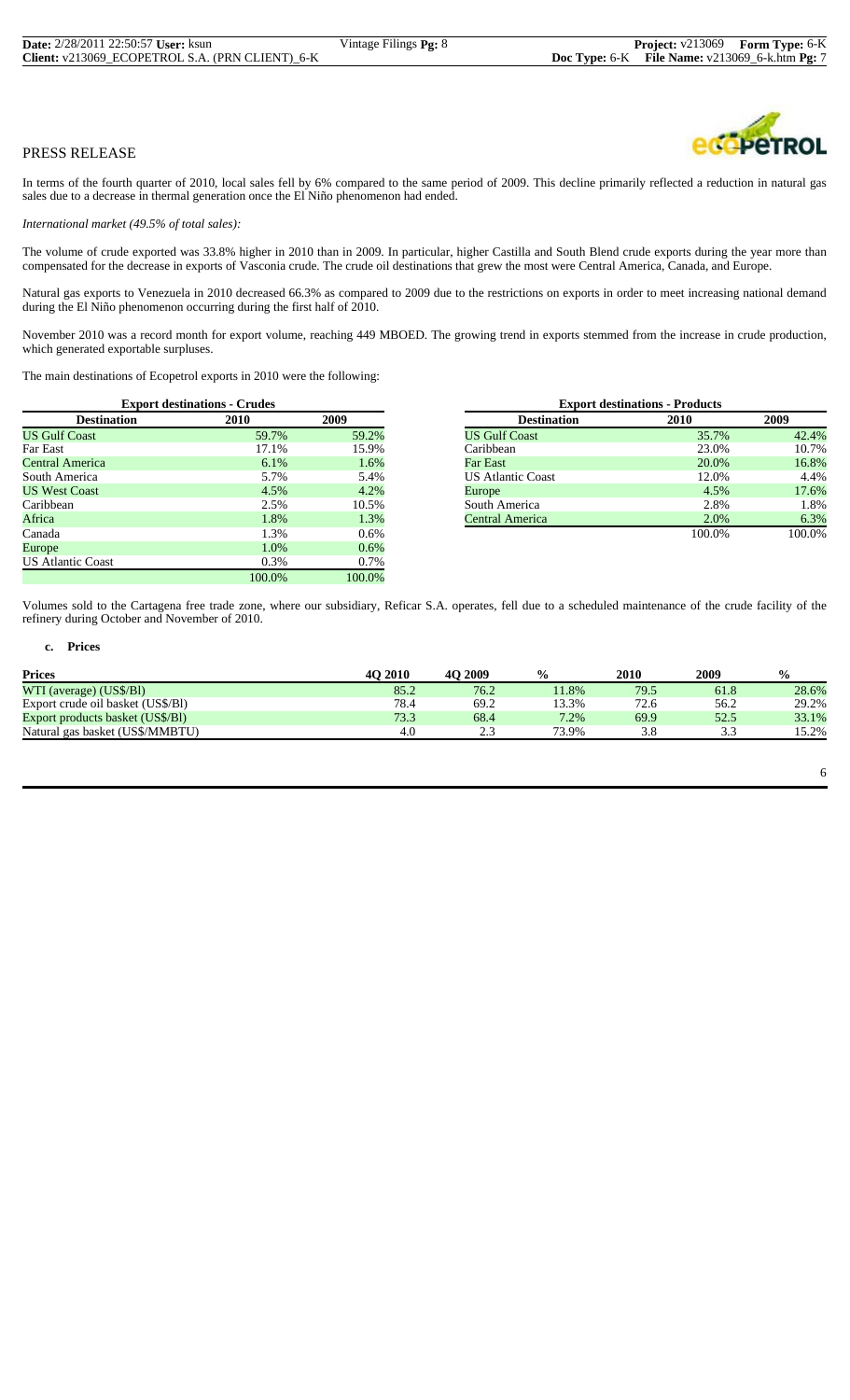During the year, the price of our **export crude oil basket for exports** grew 29.2%, mostly because of:

- Higher Brent crude prices compared to the WTI in the second half of the year, which had a positive effect on the results of the negotiations of our crudes.
- Higher volume of Castilla crude shipped to the Far East, at better prices
- Lower refining margins in the United States that led the refineries to have a load richer in heavy crude, increasing its demand and its prices.
- Higher price of South Blend crude because of 1) reduced availability of Alaska crude, which in turn can be explained by lower production and continued pipeline breaks, creating a market opportunity and 2) an increase in shipments to Chile.

During the fourth quarter of the year, Ecopetrol's export crude oil basket rose 13.3%, which was higher than the WTI increase compared to the same period of 2009. The increase in crude price was associated with 1) the renewal of Castilla crude purchases by the main refineries in China and India, and 2) a 100 MBOD increase in light crude exports (Caño Limón and South Blend) compared to the fourth quarter of 2009.

The performance of the **export products basket** in 2010 was marked by a weakness in fuel oil prices in international markets versus the WTI. The main trends observed in the international markets during the year were:

- Indexation of Ecopetrol exports against the Singapore and Rotterdam references, which were stronger.
- Increase in the size of shipments abroad from 320 MBLS to 420 MBLS in order to take advantage of lower transportation costs on deliveries to the Far East. Nearly 45% of our fuel oil reached Singapore (either directly or indirectly).

The main trends during the fourth quarter were:

- Higher fuel oil exports which resulted from our strategic goal of reducing inventories at the Barrancabermeja refinery in order to process more heavy
- crude. • Termination of high sulphur content diesel exports once the hydro-treatment plant began operations.

The **price of the natural gas basket** increased due to the recovery of the price of products to which regulated gas prices are indexed.

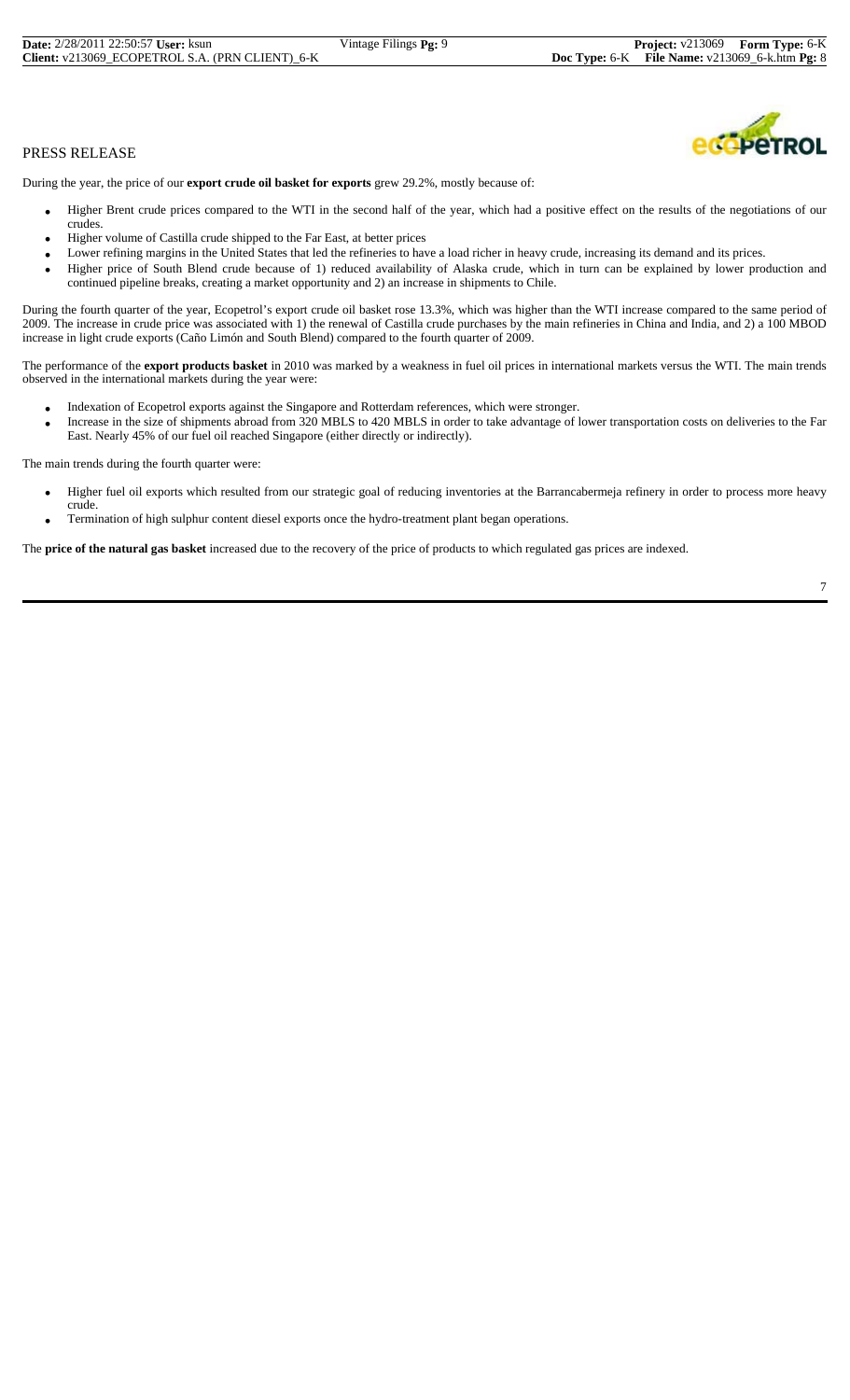**Year ended** 

**Year ended** 

# PRESS RELEASE

#### **d. Financial results**

#### **Unconsolidated Income Statement**

|           |                               |                      | $\frac{0}{0}$                        |            |       | <b>2010</b> |                                                    | 2009      | $\frac{0}{0}$                                             |
|-----------|-------------------------------|----------------------|--------------------------------------|------------|-------|-------------|----------------------------------------------------|-----------|-----------------------------------------------------------|
| 3,557.6   |                               | 4,113.0              |                                      | $(13.5\%)$ |       | 13,428.6    |                                                    | 14,441.8  | $(7.0\%)$                                                 |
| 6,244.2   |                               | 4,124.1              |                                      | 51.4%      |       | 21,859.4    |                                                    | 12,248.4  | 78.5%                                                     |
| 397.9     |                               | 268.6                |                                      | 48.1%      |       | 1,373.1     |                                                    | 983.8     | 39.6%                                                     |
| 10,199.7  |                               | 8,505.7              |                                      | 19.9%      |       | 36,661.1    |                                                    | 27,674.0  | 32.5%                                                     |
| 3,247.0   |                               | 3,129.5              |                                      | 3.8%       |       | 15,416.7    |                                                    | 12,138.6  | 27.0%                                                     |
| 1,807.4   |                               | 1,993.8              |                                      | $(9.3\%)$  |       | 5,821.8     |                                                    | 5,292.1   | 10.0%                                                     |
| 5,054.4   |                               | 5,123.3              |                                      | $(1.3\%)$  |       | 21,238.5    |                                                    | 17,430.7  | 21.8%                                                     |
| 5,145.3   |                               | 3,382.4              |                                      | 52.1%      |       | 15,422.6    |                                                    | 10,243.3  | 50.6%                                                     |
| 693.8     |                               | 676.3                |                                      | 2.6%       |       | 2,213.9     |                                                    | 2,159.8   | 2.5%                                                      |
| 4,451.5   |                               | 2,706.1              |                                      | 64.5%      |       | 13,208.7    |                                                    | 8,083.5   | 63.4%                                                     |
| (615.4)   |                               | (455.5)              |                                      | 35.1%      |       | (1,782.7)   |                                                    | (881.1)   | 102.3%                                                    |
| (1,094.0) |                               | (559.2)              |                                      | 95.6%      |       | (3,079.9)   |                                                    | (1,946.2) | 58.3%                                                     |
| 2,742.1   |                               | 1,691.4              |                                      | 62.1%      |       | 8,346.1     |                                                    | 5,256.2   | 58.8%                                                     |
|           |                               |                      |                                      |            |       |             |                                                    |           |                                                           |
|           |                               |                      |                                      |            |       |             | -S                                                 |           | 58.8%                                                     |
|           |                               |                      |                                      |            |       |             |                                                    |           | 56.7%                                                     |
|           |                               |                      |                                      |            |       |             |                                                    |           |                                                           |
| \$        | 40 2010 *<br>67.75<br>4,664.2 | <sup>\$</sup><br>46% | 4O 2009 *<br>41.79<br>2,963.6<br>35% |            | 57.4% | $62.1\%$ \$ | 1 vai viiuvu<br>December 31,<br>206.22<br>16,358.4 | 45%       | ı var viruvu<br>December 31,<br>129.87<br>10,438.0<br>38% |

#### \* Not audited, for illustration purposes only

The increase in **total sales** for the fourth quarter and full year 2010 compared to the same periods in 2009 was attributable to: 1) a rise in crude export volumes, and 2) better crude and product prices.

For the full year 2010, **cost of sales** increased 21.8% primarily because of a 27% increase in **variable costs**. The variation in this line item derived from 1) the increase in crude purchases by 5.6 MBOD and product imports by 21.1 MBOED (low sulphur content diesel and nafta as diluent for heavy crudes transportation) , and 2) higher amortization and depletion levels resulting from higher production in 2010 when compared to 2009 (COP\$ 622 billion) as a result of the capitalization of new investments. **Fixed costs** increased 10% owing to higher depreciation, contracted services, maintenance. and labor costs associated with higher production levels.

**Cost of sales** in fourth quarter 2010 decreased by 1.3% compared to fourth quarter 2009. This decline is the net result of: 1) 9.3% drop in **fixed costs,** caused mainly by a decline in amortization in actuarial valuation, taxes and contributions, and costs of non-capitalized projects; and 2) an 3.8% increase in **variable costs** due to higher naphtha imports for heavy crude and gasoline transportation, and an increase in transportation costs as a result of higher transported volumes.

The variation in **final inventories** of oil and other refined products in 2010 had a net positive effect given the capitalization of part of the costs incurred in the inventory, causing cost of sales to fall by COP\$21 billion. The reduction in costs of sales during in the fourth quarter generated by the abovementioned effect amounted to COL \$44 billion.

For the full year 2010, **operating expenses** were up 2.5%, due mainly to: 1) Higher **commercialization expenses** mainly because of financial aids to communities amounting to COP\$70 billion for the protection of the Magdalenas´s river banks, 2) Payment of compensation for the non delivery of natural gas during the El Nino phenomenon for COP\$56 billion, 3) higher non capitalized expenses for COP\$ 133 billion, and 4) the amortization of goodwill of Offshore International Group, Ocensa, Hocol Limited and Propilco S. A' for COP\$33 billion. These increases were partially offset by a reduction in **administrative expenses** of COP\$78 billion due to a reallocation of expenses to costs because 1) they were determined to be production related costs, and 2) lower **exploration and project expenses** for COP\$37 billion as a result of successfully exploration efforts resulting in lower expenses due to the recognition of dry wells.

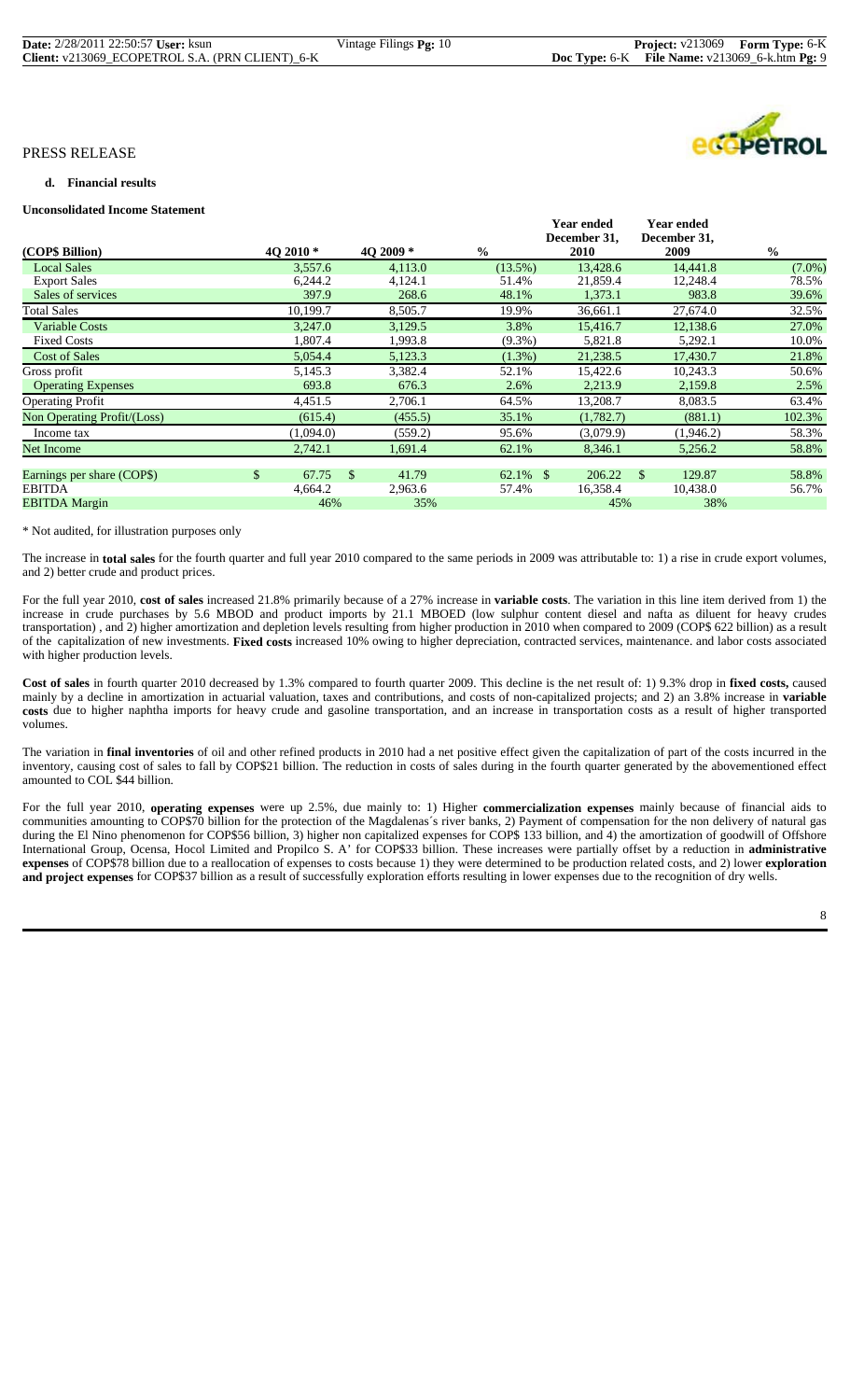Fourth quarter 2010 **operating expenses** were 2.6% higher than the same period in 2009. The variation is explained by the increase in non-capitalized expenditures on: 1) seismic, 2) modernization of the Barrancabermeja refinery, 3) transportation systems, and 4) improvements in the recovery factor and characterization of smaller fields.

In the supply chain, the company implemented various initiatives in order to obtain savings that amounted to COP\$1.0 trillion, 68.7% higher than those of 2009.

With these results, the **operating margin** for 2010 reached 35.7% compared to 29.2% in 2009. The same margin for the fourth quarter 2010 was 43.6%, compared to 31.8% in the fourth quarter 2009.

For the full year 2010, the **non-operating** results were a loss of COP\$1.782 billion compared to a loss of COP\$881 billion in 2009, mainly as consequence of the results of the subsidiaries that had a cumulative loss of COP\$641 billion. The largest losses came from Ecopetrol America Inc for the recognition of Krakatoa as a dry well (COP\$-226 billion), Ecopetrol Óleo e Gas do Brasil (COP\$-211 billion), Ecopetrol Global Energy (COP\$-318 billion), Reficar S.A. (COP\$-150 billon) and the impairment of Offshore International Group's goodwill (COP\$-288 billion). Non-operating losses were partially offset by Hocol, which had net income of COP\$233 billion.

**Non-operating** results had a net loss of COP\$615.4 billion in fourth quarter 2010, explained by:

- Loss in registered interests through the equity participation method in the amount of COP\$473 billion.
- Net provisions for COP\$96 billion.
- Net financial expenditures of COP\$49 billion from interest expenses and decline in value of investment portfolios.
- 2010´s actuarial valuation expenditure update for COP\$78 billion
- Other expenditures for COP\$310 billion (Including the impairment of Offshore International Group's goodwill for COP\$288 billion)
- Foreign exchange gains for COP\$42 billion (effect of the COP\$ devaluation on the financial dollar-denominated securities portfolio). Net balance of dollar denominated cash and securities amounted to US\$ 819 million as of December 31, 2010.

In total for 2010, **net income** was COP\$8,346.1 billion, or COP\$206.22 per share, a 58.8% increase over 2009. **Net margin** in 2010 was 22.8% as compared to 19.0% in 2009. EBITDA margin increased from 38% in 2009 to 45% in 2010.

Strong operating and non-operating results, as well as higher prices, helped Ecopetrol's **net income** increase by 62.1% in the fourth quarter of 2010, as compared to the same quarter in 2009, to a total COP\$2,742 billion. **Net margin** was 26.9% compared to 19.9% in fourth quarter 2009. **EBITDA** margin increased from 35% in fourth quarter 2009 to 46% in fourth quarter 2010.

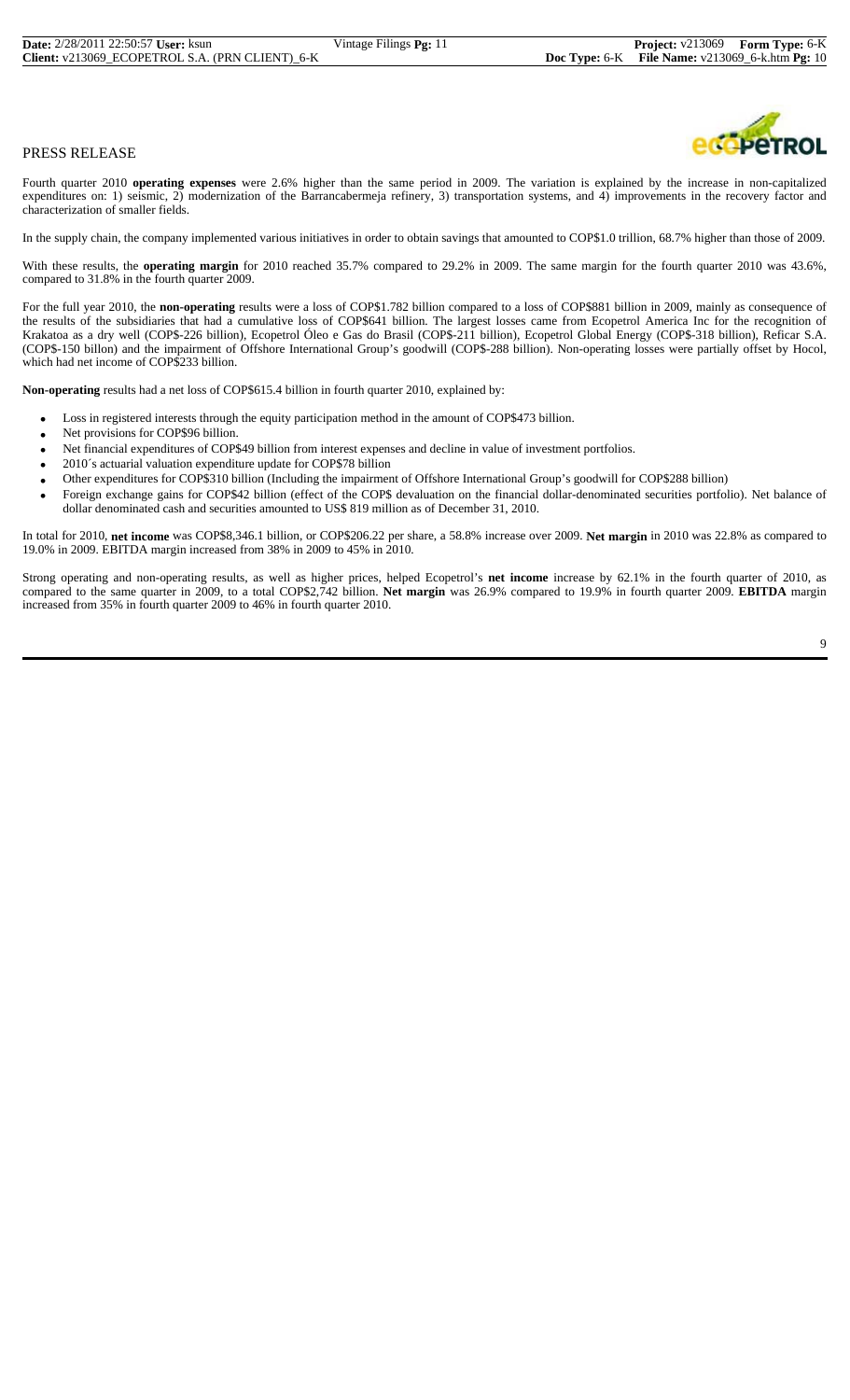| <b>Date:</b> 2/28/2011 22:50:57 User: ksun      | Vintage Filings <b>Pg:</b> 12 | <b>Project:</b> v213069 Form Type: 6-K                                     |  |
|-------------------------------------------------|-------------------------------|----------------------------------------------------------------------------|--|
| Client: v213069 ECOPETROL S.A. (PRN CLIENT) 6-K |                               | <b>Doc Type:</b> $6-K$ <b>File Name:</b> $v213069$ $6-k.htm$ <b>Pg:</b> 11 |  |



#### **e. Cash flow**

| Col\$ Billion*                            | <b>40 2010</b> | <b>40 2009</b> | <b>2010</b> | 2009        |
|-------------------------------------------|----------------|----------------|-------------|-------------|
| <b>Initial Cash</b>                       | 6,798.5        | 7.794.4        | 4,840.3     | 12,065.5    |
| Cash generated from operations $(+)$      | 9,396.6        | 9,850.8        | 35,852.4    | 32,038.5    |
| <b>Cash used in operations (-)</b>        | (7,665.6)      | (7,036.1)      | (24,805.8)  | (22, 831.3) |
| Capex $(-)$                               | (3,428.0)      | (3,278.6)      | (7,591.7)   | (7,546.2)   |
| <b>Acquisitions</b> (-)                   |                |                | (1,161.0)   | (5,150.2)   |
| Dividend payments (-)                     | (1,214.2)      | (2,938.2)      | (3,683.0)   | (8,902.5)   |
| New debt $(+)$                            | 1,000.0        |                | 1,000.0     | 5,273.8     |
| Other inflows $(+/-)$                     | 466.1          | 406.7          | 1,434.1     | 1,166.8     |
| $\mathbf{F} \mathbf{x}$ differences $(+)$ | 252.7          | 120.8          | (279.2)     | (1,194.6)   |
| <b>Final Cash</b>                         | 5,606.1        | 4,919.8        | 5,606.1     | 4,919.8     |

\*For purposes of registration, the balances in U.S. dollars are converted to Colombian pesos each month at the average exchange rate. The initial cash in each quarter is calculated at the average first<br>month rate and final

As of December 31, 2010, total cash equivalents and investments amounted to COP\$5.6 trillion, including COP\$ 124.2 billion in the portfolios of securities held to maturity.

#### **f. Segment results**

#### Segment results COP\$ Billion

|                            |         | E&P      |           | Refining  |         | Transportation |         | Sales and Marketing |
|----------------------------|---------|----------|-----------|-----------|---------|----------------|---------|---------------------|
|                            | $40-10$ | 2010     | $40-10$   | 2010      | $40-10$ | 2010           | $40-10$ | 2010                |
| <b>Domestic Sales</b>      | 3,072.6 | 10.307.7 | 3,432.9   | 12,453.4  | 771.7   | 3,019.3        | 253.5   | 1.002.4             |
| <b>International Sales</b> | 3,551.5 | 12,396.2 | 721.1     | 2.616.6   |         |                | 1.971.6 | 6.846.6             |
| <b>Total Sales</b>         | 6.624.1 | 22,703.9 | 4,154.0   | 15,070.0  | 771.7   | 3,019.3        | 2,225.1 | 7,849.0             |
| <b>Operating Income</b>    | 4.088.4 | 12,483.0 | (172.1)   | (552.3)   | 212.9   | 768.9          | 322.4   | 509.1               |
| <b>Operating Margin</b>    | 61.7%   | 55.0%    | $(4.1\%)$ | $(3.7\%)$ | 27.6%   | 25.5%          | 14.5%   | 6.5%                |
| Net Income                 | 2.692.5 | 8.362.5  | (252.9)   | (783.1)   | 114.8   | 542.3          | 187.8   | 224.4               |
| <b>Net Margin</b>          | 40.6%   | 36.8%    | $(6.1\%)$ | $(5.2\%)$ | 14.9%   | 18.0%          | 8.4%    | 2.9%                |
| <b>EBITDA</b>              | 4.164.2 | 15.034.2 | (87.5)    | (218.3)   | 265.1   | 1.033.9        | 322.4   | 508.6               |
| Ebitda Margin              | 62.9%   | 66.2%    | $(2.1\%)$ | $(1.4\%)$ | 34.4%   | 34.2%          | 14.5%   | 6.5%                |

Note: The report by segment is calculated based on transfer prices between business units, using as benchmark export parity prices.

#### *Exploration and Production:*

The **exploration and production** segment had net income of COP\$8,362.5 billion in 2010, due to higher volumes produced and better prices of the product basket compared to the prior year. In the fourth quarter of 2010, the segment accounted for COP\$2.692,5 billion of the company's net income. Ebitda margin for the segment was 66.2% in 2010 and 62.9% during the fourth quarter.

The lower margin in the last quarter of 2010 is the result of higher: 1) contracted and associated services as well as maintenance given the increased activity, 2) naphtha imports, 3) project expenses, mainly seismic acquisition, increases of the recovery factor in the south of the Colombia, minor fields and the increase of LPG Cupiagua plant capacity.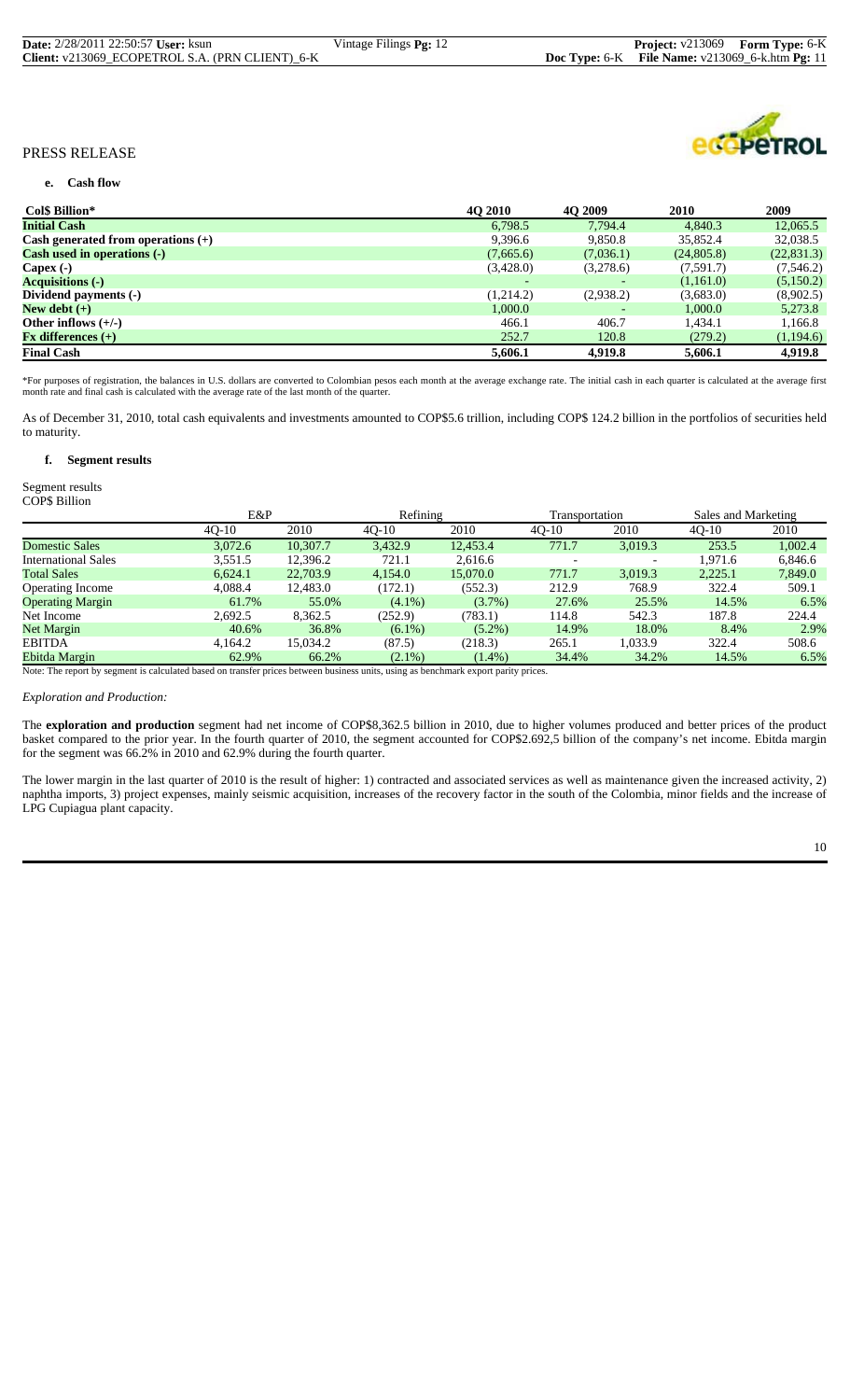#### *Refining:*

The **refining** segment had a loss of COP\$783.1 billion in 2010, COP\$252.9 corresponds to the fourth quarter, owing primarily to the high cost of raw materials when compared to revenues and to non-operating losses regarding subsidiary companies, provisions and taxes. Ebitda margin for the full year was -1.4%, and -2.1% in the fourth quarter.

Ecopetrol is implementing an integrated strategy in order to optimize costs on the refining segment which will allow the Company to: 1) improve contractual processes to obtain savings in maintenance, 2) reduce energy consumption as well as chemicals and raw materials, 3) optimize cost and length of plant stoppages, 4) reduce the cost of refinery load, and 5) reduce low sulphur content diesel imports given the commencement of operations of the hydro-treatment plant.

#### *Transportation:*

The **transportation** segment had net income of COP\$542.3 billion in 2010, as a result of higher crude volumes transported, both by pipeline as well as tank cars. Higher fixed costs came mainly from higher maintenance due to damages from the rainy season in the final months of the year. Ebitda margin was 34.4% in the fourth quarter and 34.2% for full year 2010. Net income in the fourth quarter amounted to COP\$114.8 billion.

#### *Supply and Marketing:*

In 2010 the segment had net income of COP\$224.4 billion, COP\$187.8 corresponding to the fourth quarter. The results are mainly the effect of higher exported volumes and better prices during the quarter. Ebitda margin for the year 2010 was 6.5%, and 14.5% for the fourth quarter.

#### **g. Balance Sheet**

#### **Unconsolidated Balance Sheet**

| (COP\$ Billion)                            | At December 31,<br><b>2010</b> | At December 31,<br>2009 | $\frac{0}{0}$ |
|--------------------------------------------|--------------------------------|-------------------------|---------------|
| <b>Current Assets</b>                      | 9.497.2                        | 9.596.5                 | $(1.0\%)$     |
| Long Term Assets                           | 55,628.8                       | 43,495.9                | 27.9%         |
| <b>Total Assets</b>                        | 65,126.0                       | 53,092.4                | 22.7%         |
| <b>Current Liabilities</b>                 | 9.288.6                        | 6.772.0                 | 37.2%         |
| Long Term Liabilities                      | 14,309.5                       | 13,617.2                | 5.1%          |
| <b>Total Liabilities</b>                   | 23,598.1                       | 20,389.2                | 15.7%         |
| Equity                                     | 41,527.9                       | 32,703.2                | 27.0%         |
| Total Liabilities and Shareholders' Equity | 65,126.0                       | 53,092.4                | 22.7%         |
|                                            |                                |                         |               |
| Debit Memorandum accounts                  | 116.788.8                      | 86,806.5                |               |
| Credit Memorandum accounts                 | 92,600.8                       | 50,092.7                |               |

As of December 31, 2010, Ecopetrol's **total assets** amounted to COP\$65.1 trillion, an increase of 22.7% compared to the same period of 2009.

Contributing substantially to the increase were non-current assets represented by 1) an increase in portfolio investments, 2) interest in subsidiaries according to the equity method, 3) a 26.7% increase in property, plant and equipment, and 4) a 67% increase in valuation of fixed assets based on a general appraisal in 2010, and the termination and extension of contracts.

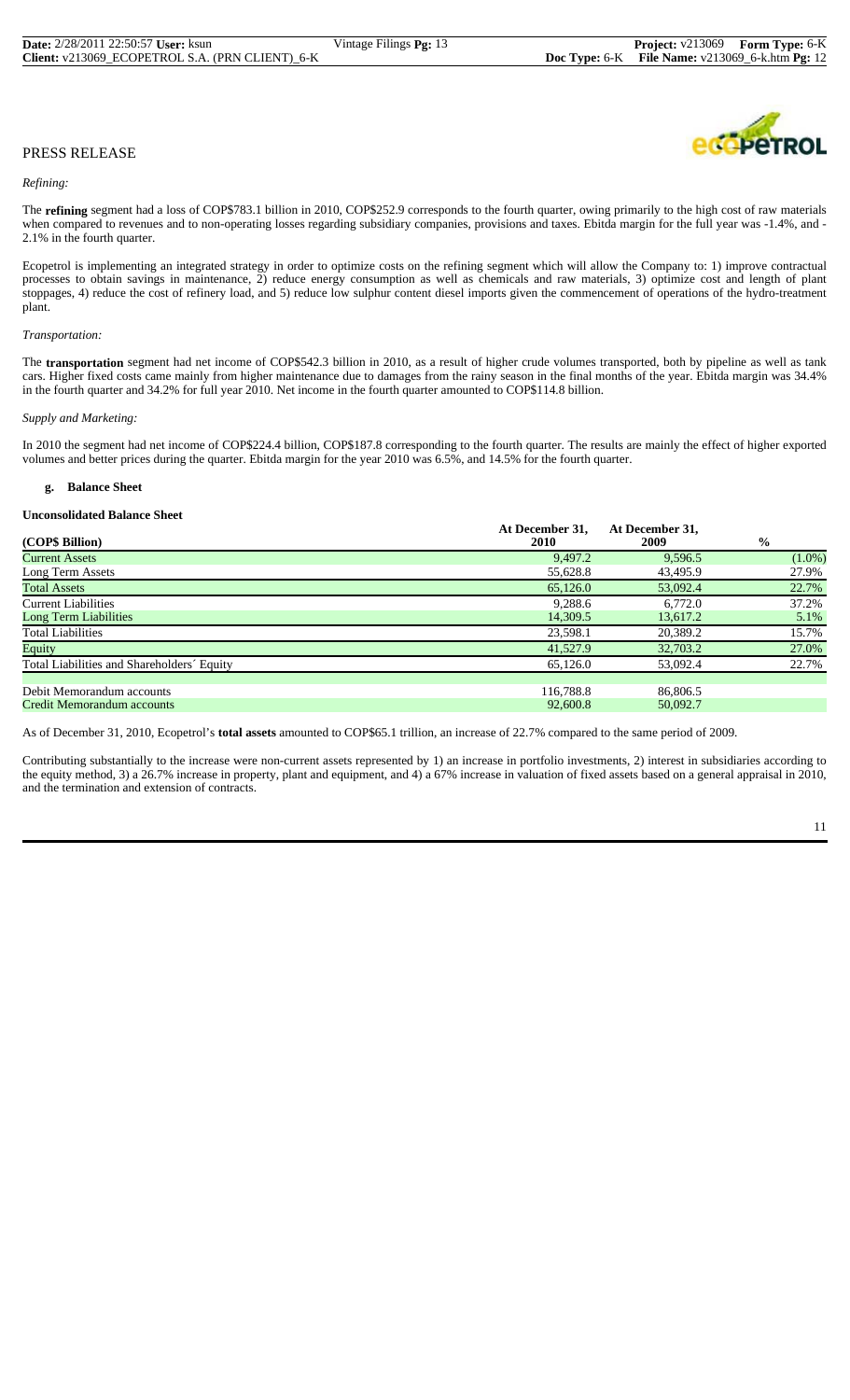**Liabilities** totaled COP\$23.5 trillion, or 36% of total assets. Financial obligations were COP\$6.6 trillion and included 1) finance loans with 11 national Banks totaling COP\$2.2 trillion, 2) external debt bonds for US\$1.5 billion (COP\$2.8 trillion) and, 3) domestic debt bonds for COP\$1.0 trillion, issued in December 2010. Financial obligations accounted for 28% of total liabilities and 10% of total assets.

The COP\$3.2 trillion (15.7%) increase in liabilities compared to 2009 was mostly attributable to: 1) increase in financial debt by COP\$1.2 trillion, 2) higher income tax provision (COP\$1.1 trillion) based on higher income last year, 3) accounts payable for COP\$738 billion and, 4) higher actuarial liability for healthcare and education for COP\$ 145 billion.

**Equity** was COP\$41.5 trillion at December 2010 compared to COP\$32.7 trillion at the end of 2009. The increase was mostly the net result of 1) a valuation surplus recognition of COP\$3.9 trillion, 2) higher earnings in 2010 of COP\$3.1 trillion, 3) a COP\$0.5 trillion increase from the equity method surplus, and 4) lower valuations of property, plant and equipment for COP\$0.4 trillion.

# **II. Business aspects**

#### **a. Exploration**

*Ecopetrol S.A. exploration activities in Colombia:*

The following exploratory drilling took place in Colombia in 2010:

#### **Ecopetrol S.A. drilling activity in 2010**

|               |                 | Hydrocarbon |               |  |
|---------------|-----------------|-------------|---------------|--|
| Type of well  | Number of wells | Presence    | In evaluation |  |
| A-3A          |                 |             |               |  |
| Stratigraphic |                 |             |               |  |

Of the 13 A-3 exploratory wells drilled in Colombia during the year in which Ecopetrol has interests, four had a hydrocarbon presence (Rio Zulia West-3, Quifa-6, Oripaya-1, and Akacias-1), and as of December 31, 2010 two more (Tinkhana-1 and Ambar-1) were still being evaulated to determine the presence of hydrocarbons. The exploratory success rate was 36.4% (not including these last two wells).

Ten stratigraphic wells were drilled during the year, with hydrocarbons evidence in six of them (Mago- 1x and Draco- 1x on Caño Sur block; and Quifa 26X, Quifa 24X, Quifa 22X and Quifa 20X on the Quifa block).

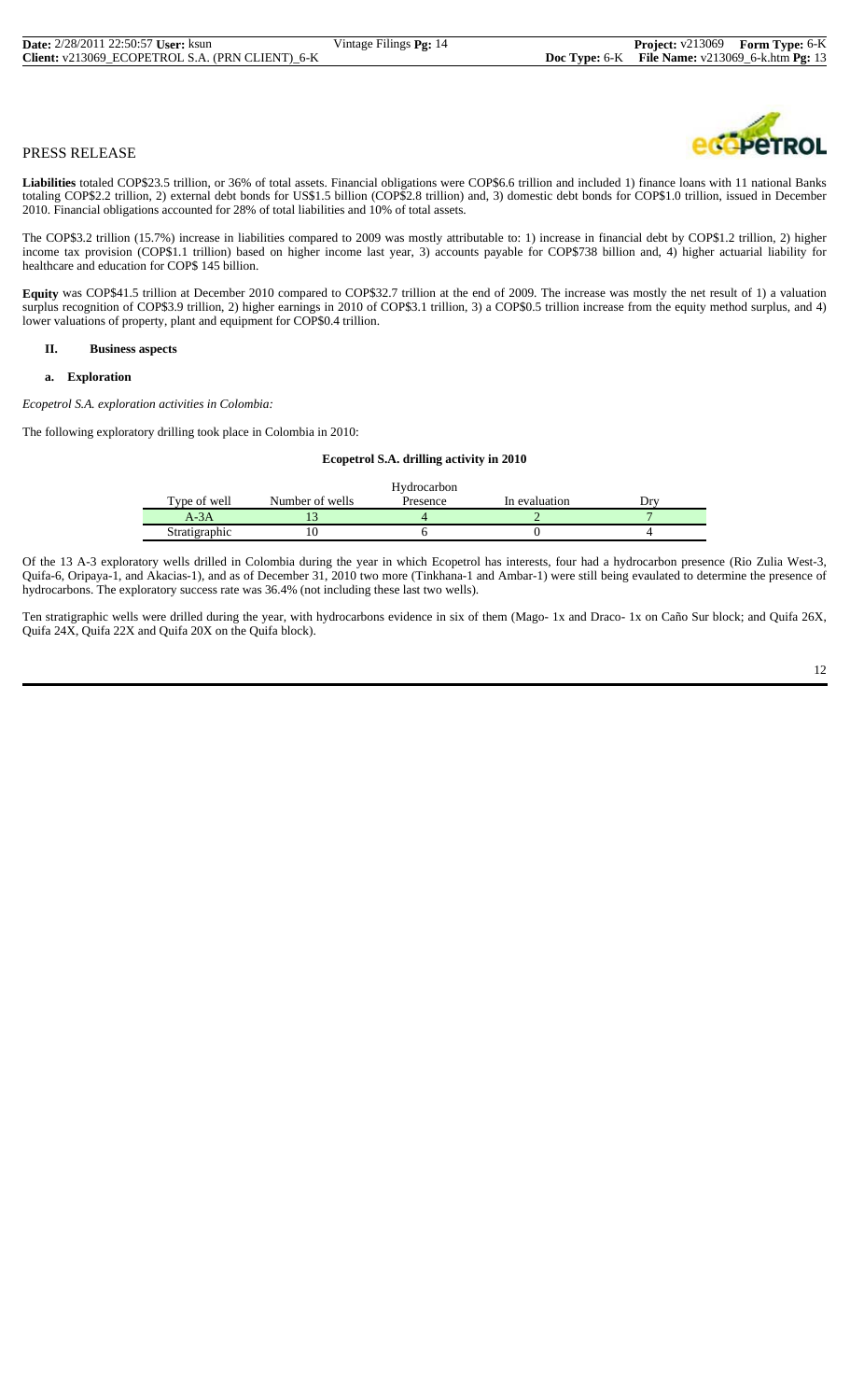edopeTROL

# PRESS RELEASE

#### **Ecopetrol S.A. drilling activity 4Q 2010**

|               |                 | Hydrocarbon |               | D۳ |
|---------------|-----------------|-------------|---------------|----|
| Type of well  | Number of wells | Presence    | In evaluation |    |
| A-3 National  |                 |             |               |    |
| Stratigraphic |                 |             |               |    |

During the fourth quarter of 2010, Ecopetrol finished drilling four exploratory wells, three of them operated directly by the company. The Akacias well, located on Block CPO-9 in Llanos Orientales and in which Ecopetrol has a 55% interest, was confirmed productive. Tinkhana-1 well (100% Ecopetrol) located in the Area Occidental block in Putumayo was under evaluation at year-end 2010. In February, 2011 Ecopetrol confirmed hydrocarbon presence in this well.

Serrana-1 well in Caño Sur block, in which Ecopetrol has a 50% working interest, was plugged and abandoned. The fourth well of the quarter, Ambar-1 in Quifa block, in which Ecopetrol has a 30% investment but is not the operator, is pending assessment.

During the fourth quarter 2010, Ecopetrol drilled two stratigraphic wells in partnership with Shell in the Cano Sur block: Mago and Draco. The information confirmed the presence of hydrocarbons in the area.

At of the end of the fourth quarter 2010, Ecopetrol, acting as operator, was drilling three exploratory wells in Colombia: Rumbero-1 in Playon Block, Kaxan Norte-1 in San Gabriel Block, and Puertos-1 in Caño Sur Block. The company is also participating as non-operator in the drilling of Rio Zulia West-4 on the Gonzalez block, operated by TPIC, and the stratigraphic well Ambar-3 on the Quifa block, operated by Meta Petroleum.

Hocol, a subsidiary of Ecopetrol, drilled 9 wells during the year, 3 of them in the last quarter. None have shown presence of hydrocarbons.

#### *International Exploration:*

In 2010, six exploratory international wells were drilled by subsidiaries of Ecopetrol. Out of the six, five were plugged and abandoned.TheItauna well, located on BM-C-29 block in Brazil, operated by Anadarko, in which Ecopetrol has a 50% interest, evidenced the presence of hydrocarbons. The well is currently being evaluated.

#### **International drilling activity in 2010**

|               |                 | Hvdrocarbon |               |     |
|---------------|-----------------|-------------|---------------|-----|
| Type of well  | Number of wells | Presence    | In evaluation | Drv |
| International |                 |             |               |     |

During the fourth quarter, Ecopetrol participated in the drilling of three exploratory wells. The first was the Runtusapa well in Block 101in Peru (30% interest owned by Ecopetrol), in partnership with the operator Talisman, which was plugged and abandoned; the second well was the above-mentioned Itauna well and; the third one was the Krakatoa well in the U.S. Gulf Coast that was declared dry by the operator Statoil (Ecopetrol holds a 30% interest).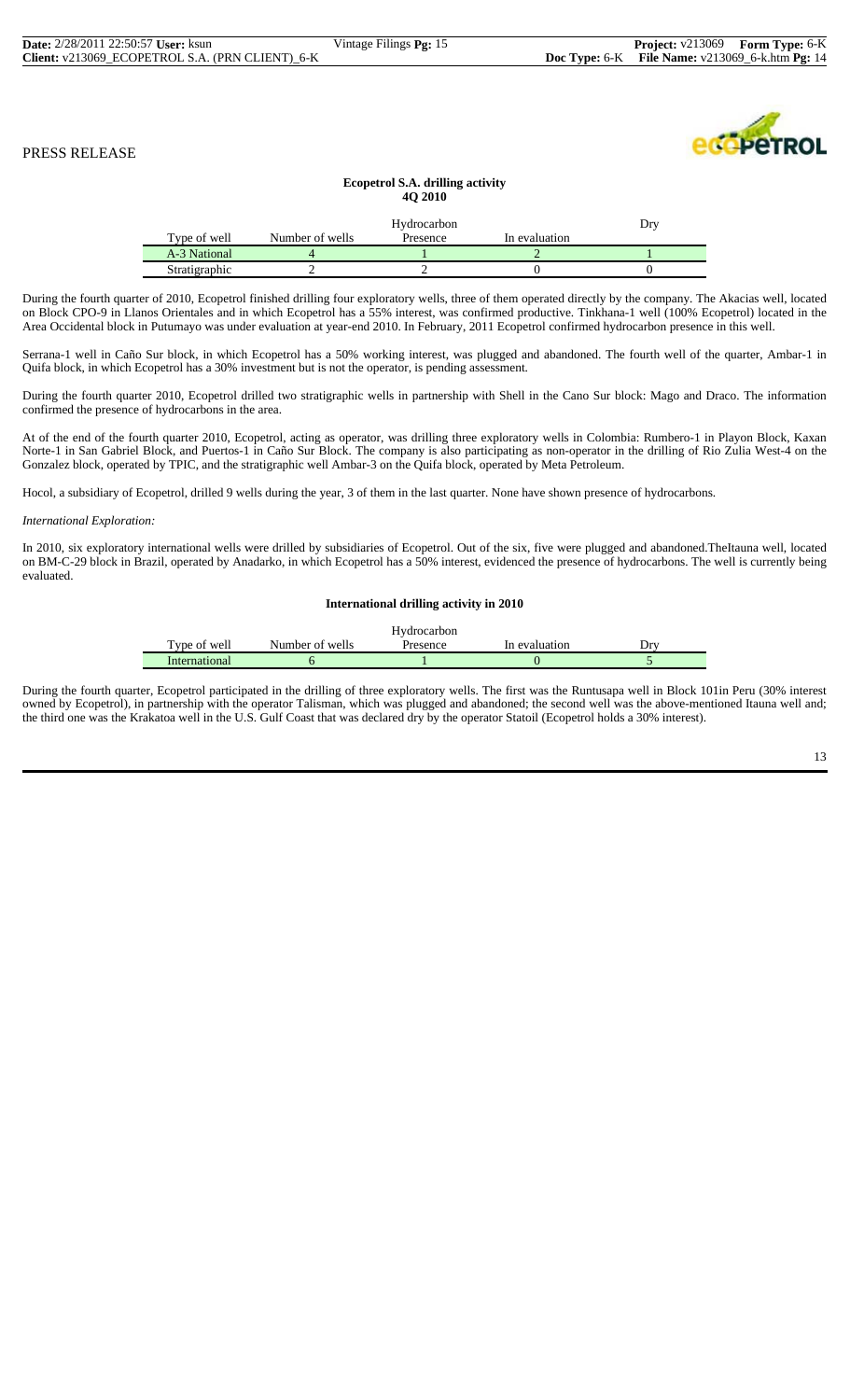| <b>Date:</b> 2/28/2011 22:50:57 <b>User:</b> ksun |              |                 | Vintage Filings Pg: 16                                   |               | <b>Project:</b> v213069 | Form Type: 6-K                    |
|---------------------------------------------------|--------------|-----------------|----------------------------------------------------------|---------------|-------------------------|-----------------------------------|
| Client: v213069_ECOPETROL S.A. (PRN CLIENT)_6-K   |              |                 |                                                          | Doc Type: 6-K |                         | File Name: v213069 6-k.htm Pg: 15 |
| PRESS RELEASE                                     |              |                 |                                                          |               |                         | <b><i><u>COPETROL</u></i></b>     |
|                                                   |              |                 | <b>International drilling activity</b><br><b>40 2010</b> |               |                         |                                   |
|                                                   | Type of well | Number of wells | Hydrocarbon<br>Presence                                  | In evaluation | Drv                     |                                   |

Savia Peru, a subsidiary in which Ecopetrol holds a 50% interest, drilled the exploratory well RC16XD which showed evidence of hydrocarbons. International 3 1 0

*Seismic:*

Total seismic information acquired in 2010 (25,120 equivalent kilometers) increased by 59.5% when compared to 2009 (15,751 equivalent kilometers), mainly attributable to the purchase of seismic information for the U.S. Gulf Coast.

During the fourth quarter of 2010, 1,701 kilometers equivalent of seismic data were acquired in Colombia, mainly in the Llanos Orientales and in the Mid Magdalena Valley. Additionally, the equivalent of 2,116 kilometers of international seismic information were acquired, most of them by Savia in Peru.

|                | Seismic Activity - Ecopetrol's participation (KM Eq) |       |            |        |        |            |  |  |  |  |
|----------------|------------------------------------------------------|-------|------------|--------|--------|------------|--|--|--|--|
|                | 4010                                                 | 4009  | %          | 2010   | 2009   | %          |  |  |  |  |
| Direct         | 670                                                  | 1,652 | $(59.4\%)$ | 1,965  | 3,095  | $(36.5\%)$ |  |  |  |  |
| Joint ventures | 89                                                   | 1.208 | $(92.6\%)$ | 2.850  | 1.338  | 113.0%     |  |  |  |  |
| Hocol          | 942                                                  | 680   | 38.5%      | 1.676  | 799    | 109.8%     |  |  |  |  |
| International  | 123                                                  | 4.562 | $(97.3\%)$ | 11.146 | 4.810  | 131.7%     |  |  |  |  |
| Savia          | 1.993                                                | 1.714 | 16.3%      | 7.483  | 5.709  | 31.1%      |  |  |  |  |
| <b>Total</b>   | 3.817                                                | 9.816 | $(61.1\%)$ | 25,120 | 15,751 | 59.5%      |  |  |  |  |

#### **b. Production**

*Corporate Group Production:*

The Corporate Group reached production for 2010 of 615.9 MBOED in 2010, a 18.3% increase when compared to the Group's production in 2009.

In 2010, Ecopetrol's direct production was 94.1% of group production; Hocol, 4.4%; Savia, 1.2%; and Ecopetrol America, 0.3%. Subsidiary production increased by 66.2% over the previous year (Hocol and Savia´s production was integrated in the first and second quarter of the year respectively).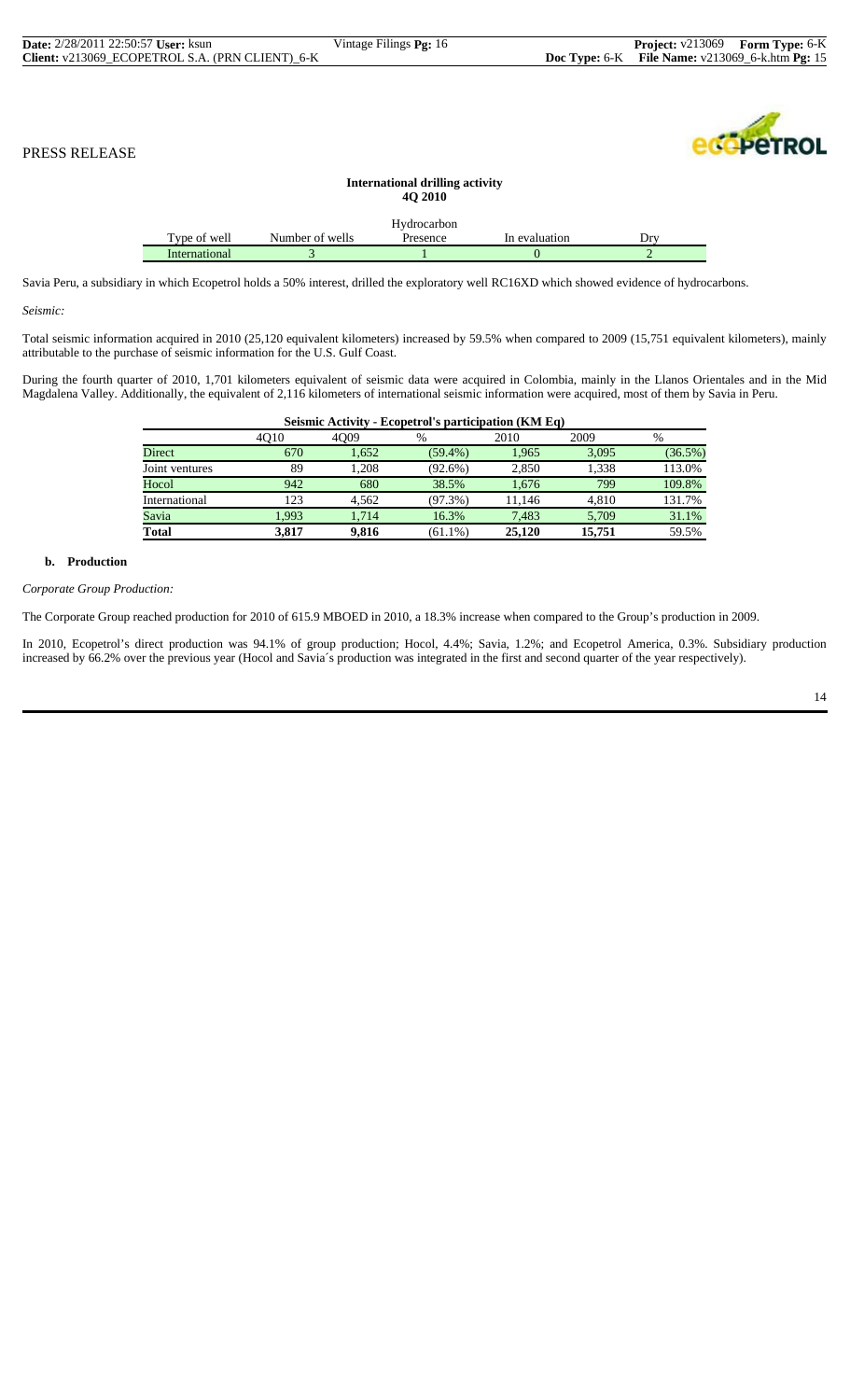| <b>Date:</b> 2/28/2011 22:50:57 User: ksun      | Vintage Filings Pg: 17 | <b>Project:</b> v213069 Form Type: 6-K                   |  |
|-------------------------------------------------|------------------------|----------------------------------------------------------|--|
| Client: v213069 ECOPETROL S.A. (PRN CLIENT) 6-K |                        | <b>Doc Type:</b> 6-K File Name: $v213069$ 6-k.htm Pg: 16 |  |

# **CORPORATE GROUP'S PRODUCTION**

Ecopetrol S.A. gross oil and gas production

| (mboed)                         | 4O 2010        | 4Q 2009        | $\frac{0}{0}$ | 2010        | 2009  | $\frac{0}{0}$ |
|---------------------------------|----------------|----------------|---------------|-------------|-------|---------------|
| Crude Oil                       | 511.1          | 440.0          | 16.2%         | 481.9       | 405.8 | 18.8%         |
| Natural Gas                     | 97.9           | 100.3          | $-2.4%$       | 97.6        | 92.9  | 5.1%          |
| <b>Total</b>                    | 609.0          | 540.3          | 12.7%         | 579.5       | 498.7 | 16.2%         |
| Hocol                           | <b>40 2010</b> | <b>40 2009</b> | $\frac{6}{9}$ | 2010        | 2009  | $\frac{0}{0}$ |
| Crude Oil                       | 29.3           | 24.4           | 20.1%         | 25.9        | 13.8  | 87.7%         |
| Natural Gas                     | 1.0            | 2.0            | $-50.0\%$     | 1.1         | 0.9   | 22.2%         |
| <b>Total</b>                    | 30.3           | 26.4           | 14.8%         | <b>27.0</b> | 14.7  | 83.7%         |
| * Includes royalties            |                |                |               |             |       |               |
| Savia                           | <b>40 2010</b> | <b>40 2009</b> | $\frac{0}{0}$ | 2010        | 2009  | $\frac{6}{6}$ |
| Crude Oil                       | 6.4            | 6.3            | 1.6%          | 6.4         | 5.3   | 20.8%         |
| Natural Gas                     | 1.4            | 1.2            | 16.7%         | 1.1         | 0.9   | 22.2%         |
| <b>Total</b>                    | 7.8            | 7.5            | $4.0\%$       | 7.5         | 6.2   | 21.0%         |
| Ecopetrol America INC (K2)      | <b>40 2010</b> | <b>40 2009</b> | $\frac{0}{0}$ | 2010        | 2009  | $\frac{6}{6}$ |
| Crude Oil                       | 1.8            | 1.7            | 5.9%          | 1.7         | 0.9   | 88.9%         |
| <b>Natural Gas</b>              | 0.2            | 0.2            | $0.0\%$       | 0.2         | 0.1   | 100.0%        |
| Total                           | 2.0            | 1.9            | 5.3%          | 1.9         | 1.0   | 90.0%         |
| <b>Total Group's production</b> | 649.1          | 576.1          | 12.7%         | 615.9       | 520.6 | 18.3%         |

#### *Ecopetrol S.A. Production:*

The annual gross production in 2010 exceeded expectations reaching 579.5 MBOED (481.9 MBOED of crude and 97.6 MBOED of gas), which represents an increase of 16.2% compared to 2009. Ecopetrol´s gross equivalent production in the fourth quarter of 2010 was 609.0 MBOED (83.9% crude), a 12.7% increase compared to the 540.3 MBOED produced in same period in 2009.

#### **Production per crude**

|                      | <b>4O 2010</b> | 4O 2009 | $\frac{0}{0}$ | 2010  | 2009  | $\frac{0}{0}$ |
|----------------------|----------------|---------|---------------|-------|-------|---------------|
| <b>Light crudes</b>  | 53.3           | 43.9    | 21.4%         | 48.0  | 44.2  | 8.6%          |
| <b>Medium crudes</b> | 222.4          | 220.7   | 0.8%          | 223.5 | 214.7 | 4.1%          |
| <b>Heavy crudes</b>  | 235.4          | 175.4   | 34.2%         | 210.4 | 146.9 | 43.2%         |
| <b>Total</b>         | 511.1          | 440.0   | 16.2%         | 481.9 | 405.8 | 18.8%         |

During 2010, heavy crude production accounted for 43.7% of total crude production compared to 36.2% for 2009. The fields with the highest production of heavy crude were Castilla and Chichimene (Ecopetrol holding a 100% interest), with 98.4 and 19.1 MBOED respectively in 2010. In association operations, Rubiales and Quifa assets represented 71.8 MBOED of the Ecopetrol´s gross production.

Gas production increased 5.1% compared to 2009, driven mainly by the Chuchupa and Ballena fields (operated by Chevron) with a production of 67.9 MBOED (Ecopetrol´s share). Additionally, it is important to highlight the expected incorporation of gas volumes available for sale from the plants LTO II (70 MMCFD), and Gibraltar (36 MMPCFD), which will be available in 2011.

In October, the Casabe Sur Field was declared commercially viable by Ecopetrol, with an expected production of 5.5 MBOED for 2012.

During the fourth quarter, a total of 259 wells were drilled, 27% operated by Ecopetrol. In 2010, 781 wells were drilled, an increase of 194 compared to 2009. Direct operations increased the drilling by 34 wells, a 22% increase over the previous year.

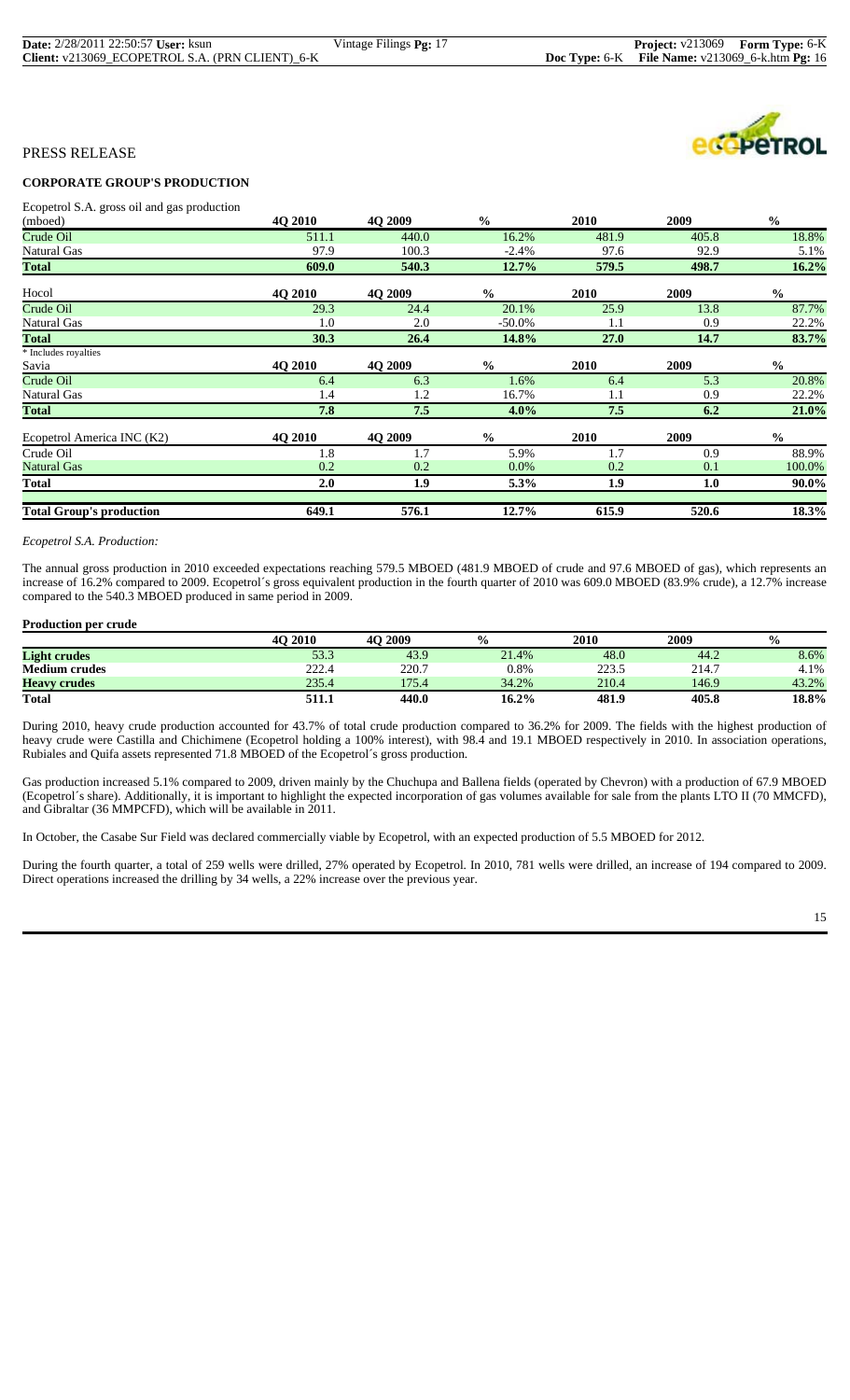|                     |              |                | Development wells |              |                |              |               |
|---------------------|--------------|----------------|-------------------|--------------|----------------|--------------|---------------|
|                     |              | 2010           |                   |              | 2009           |              | $2009 - 2010$ |
|                     |              | In partnership |                   |              | In partnership |              |               |
| Region              | Direct wells | wells          | <b>Total</b>      | Direct wells | wells          | <b>Total</b> | $\frac{0}{0}$ |
| Magdalena           | 58           | 322            | 380               | 100          | 249            | 349          | 9.0%          |
| Central             | 121          | 200            | 321               | 46           | 115            | 161          | 99.0%         |
| North east          |              |                |                   |              |                |              | $(17.0\%)$    |
| Catatumbo Orinoquia |              | 18             | 18                |              |                | 16           | 13.0%         |
| South               |              | 40             | 52                |              | 48             | 55           | $(5.0\%)$     |
| Minor fields        |              |                |                   |              |                |              | $0.0\%$       |
| <b>Total</b>        | 191          | 590            | 781               | 157          | 430            | 587          | 33%           |

## *Lifting costs for Ecopetrol:*

The lifting cost per barrel equivalent produced by Ecopetrol S.A. was US\$7.99 for 2010, an increase of US\$0.76. compared to 2009 that was due to:

- Increased maintenance and operating costs from work-overs (US\$0.87/BL)
- Revaluation of the Colombian Peso vs. the U.S. dollar (US\$0.94/BL)
- Higher production volume (US\$-1.05/BL).

#### **c. Refining**

# *Barrancabermeja Refinery:*

The utilization factor of the refinery averaged 81.8% in 2010 compared to 80.7% in 2009. Through-put increased 3.8% due to the opening of the hydrotreatment plant in August.

Through-put was higher by 3.3% in the fourth quarter 2010 than the same period the previous year, with a utilization factor of 93% compared to 81% for the fourth quarter of 2009.

| <b>Refinery runs</b>   |       |                |      |             |                          |               |
|------------------------|-------|----------------|------|-------------|--------------------------|---------------|
| <b>Mbod</b>            | 2010  | <b>IO 2009</b> |      | 2010        | 2009                     | $\frac{0}{0}$ |
| <b>Barrancabermeia</b> | 236.7 | 220<br>22.2    | 3.3% | 225<br>22.7 | 01 <sup>h</sup><br>211.1 | 3.8%          |

The economic evaluation for the Modernization Plan for the Barrancabermeja refinery keeps going as well as the internal processes. With the arrival of the UF/RO (Ultra Filtration-Reverse Osmosis) water plant, the Industrial Services Master Plan achieved a completion rate of 29.3%.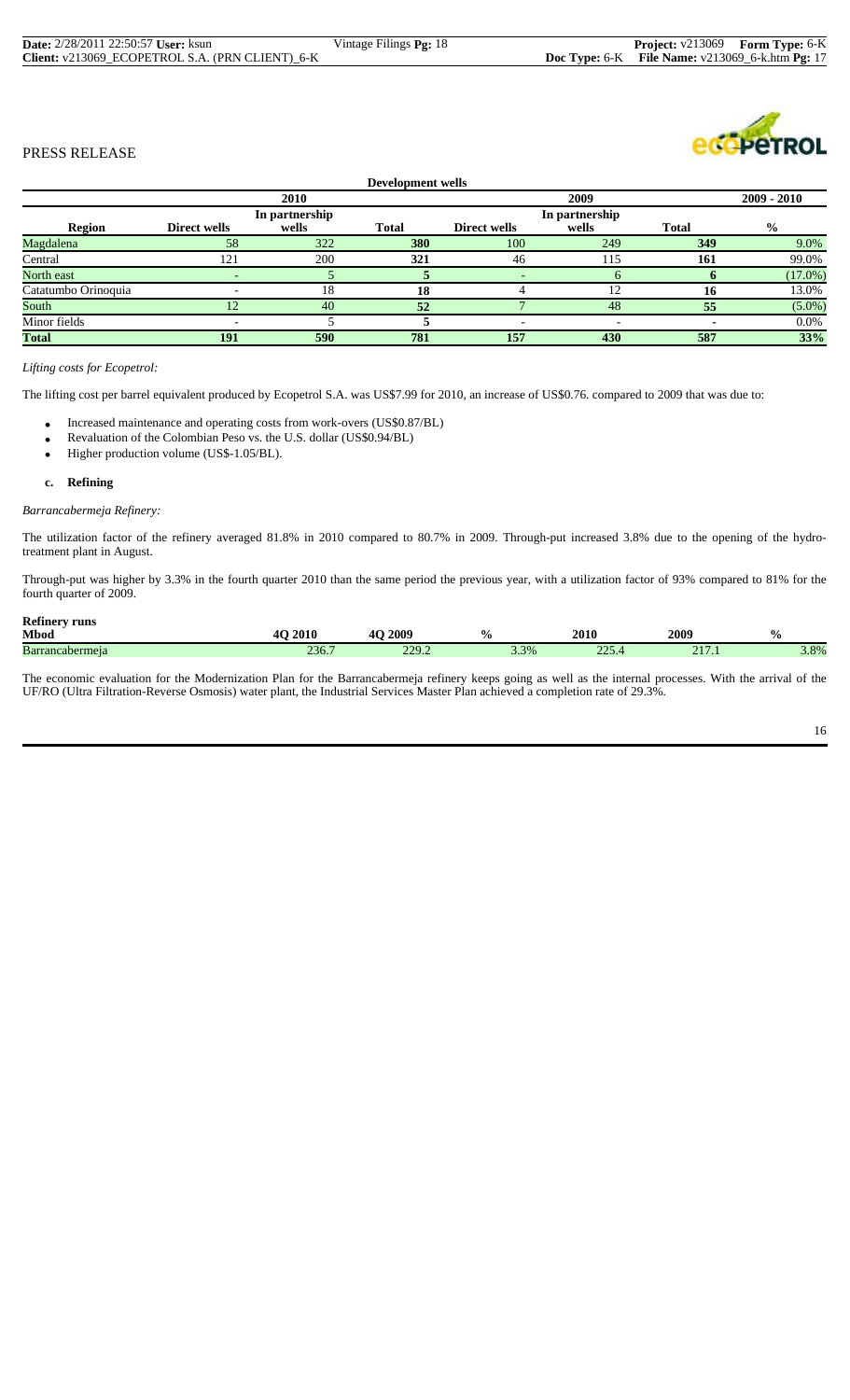

*Costs and margins for the Barrancabermeja Refinery:*

The cash cost per refined barrel was US\$5.67 in 2010, US\$0.28/BL less than in 2009 as a result of: 1) higher runs (-US\$0.23/BL), 2) cost optimization initiatives (-US\$0.72/BL) and 3) the effect of the peso revaluation (+US\$0.67/BL).

The Barrancabermeja refinery gross margin (average sale price minus average purchase price) in 2010 was US\$7.70/BL, compared to US\$4.41/BL during 2009. The higher margin is explained by the increase in product differential of US\$4.97/BL, while raw materials grew US\$1.68/BL.

#### *Reficar S.A. (Refinería de Cartagena):*

The utilization factor of the refinery was 77.4% in 2010 compared to 92.3% in 2009. Throughput fell 15% due to maintenance of the crude and visbreaker units in October. Additionally, the cracking unit had technical stoppage in November.

Due to the maintenance stoppages mentioned previously, the utilization factor of the refinery reached 57% compared to 90.8% in the same period in 2009.

| <b>Refinery runs</b> |                                  |                            |                   |      |              |                    |
|----------------------|----------------------------------|----------------------------|-------------------|------|--------------|--------------------|
| <b>Mbod</b>          | <b>O</b> 2010                    | 2009<br>$\Lambda$ $\Omega$ | $\frac{6}{6}$     | 2010 | 2009         | $\mathbf{0}$<br>70 |
| $\sim$<br>Cartagena  | $\overline{\phantom{a}}$<br>30.Z | 78.3                       | (52)<br>$(53.8\%$ | 07.U | 700<br>/ ბ.ბ | $(15.0\%$          |

The Master Development Plan at the Cartagena Refinery was 17.5% complete as of December 2010.

#### *Petrochemicals:*

Propilco finished a project to increase its capacity by up to 500 thousand tons per year. In addition, expansion was completed of the COMAI propylene purification tower (a 100%-owned subsidiary of Propilco), with capacity increased to 330 thousand tons per year in 2010 (up from 180 thousand tons per year in 2009).

Additionally, the conceptual engineering phase was completed for our petrochemical infrastructure expansion plan. The business model for economic evaluation is currently under preparation.

#### **d. Transportation**

*Transported volumes:*

In 2010, an average of 1,035.8 MBOD were transported (74.4% crude and 25.6% refined products), a 29.6% increase compared to 799.5 MBOD in 2009. The drivers for growth were higher volumes of: 1) crudes for export, 2) JET-A1 due to a higher demand in the local market, 3) ecological diesel (blend with 2% biodiesel) to meet higher internal demand, and 4) naphtha for the Llanos Orientales region required to transport heavy crudes.

In the fourth quarter of 2010, an average of 1,053.3 MBOD were transported, 18.3% higher than in the same quarter of 2009.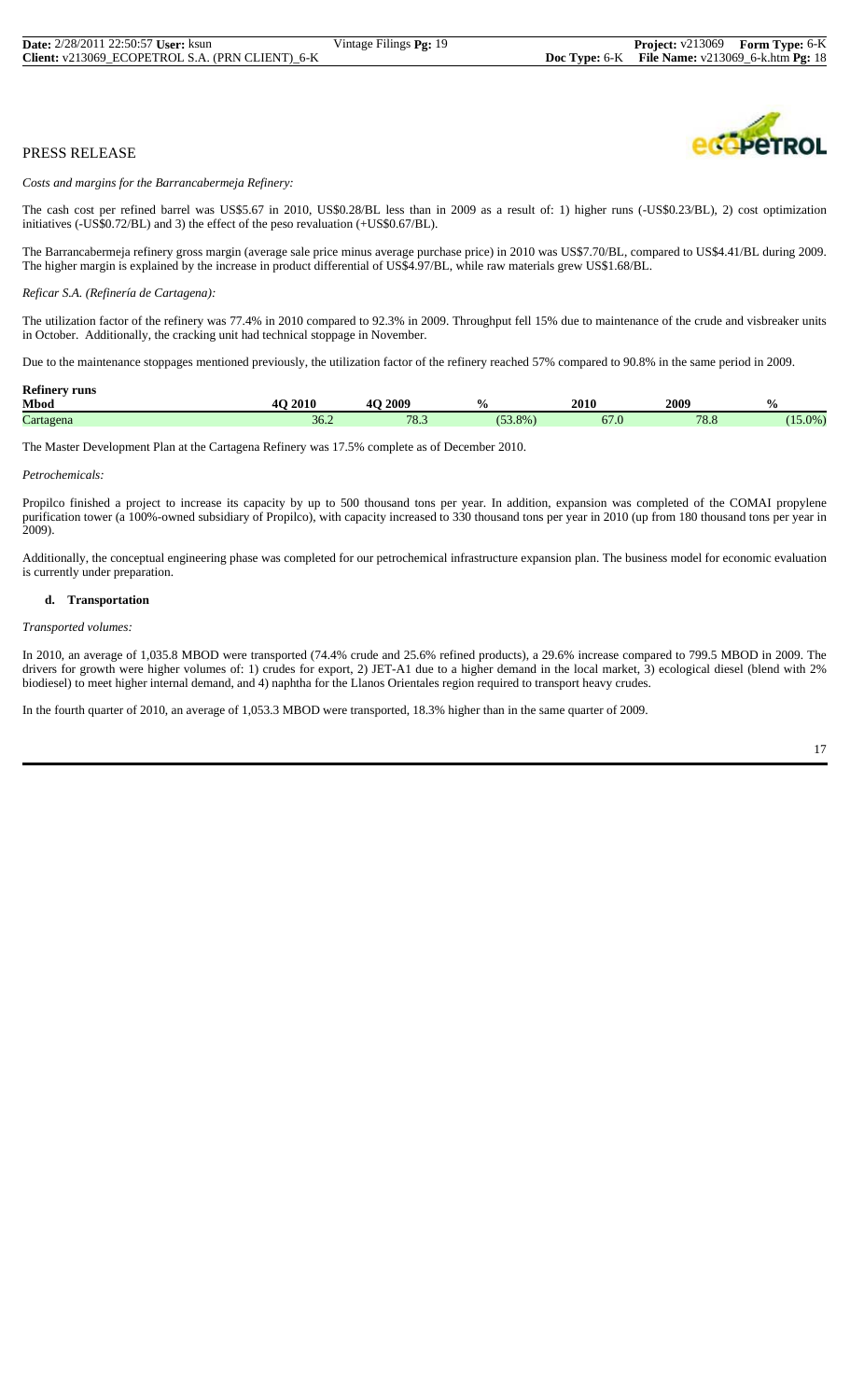*Expansion of transportation infrastructure:*

The projects ended in 2010 were:

- Oil pipelines:
	- Castilla-Apiay: Increase in pumping capacity from 80 to 140 MBOD due to the new Castilla diesel unit as well as the increased speed of electric
	- motors.<br>Apiay-Monterrey: Increase in pumping capacity of the 20" line from 160 to 210 MBOD.
	-
	-
	- Ocensa Segment II: Increase in pumping capacity from 460 to 530 MBOD.<br>El Viento Cusiana (ODL): Mechanical installation of a 24" pipeline.<br>Caño Limón Covenas: Installation and starting of operations of an injection syst capacity by 40 MBOD.
	- Vasconia Barrancabermeja: Increase in the pumping capacity of the 20" line from 140 to 160 MBOD.
	- Galan Ayacucho: Increase in the operating capacity of the 18" line from 52 to 72 MBOD.
- Multipurpose pipelines:
	- Pozos Colorados Galan: Increase in pumping capacity from 45 MBOD to 70 MBOD. Connection of 87 kilometers of pipeline that were being replaced in the Ayacucho sector and began laying down the new underwater return line at the Pozos Colorados terminal.
- - Storage facilities:<br>
	 Vasconia station: Increase of 240 thousand barrels in storage capacity.
		- Altos de Porvenir station: Completion of the mechanical installation of a 170 thousand barrels storage tank.
		- Other projects: Restoration of the storage capacity of 160 MBO in Orito, 50 MBO in Araguaney and 45 MBO in Puerto Salgar.
- Multipurpose pipelines:
	- Pozos Colorados Galan: Increase in pumping capacity from 45 MBOD to 70 MBOD. Connection of 87 kilometers of pipeline that were being replaced in the Ayacucho sector and began laying down the new underwater return line at the Pozos Colorados terminal. 152km are already operating.
- Others:
	- Ayacucho unloading facility: Optimization of existing unloading docks expanding capacity from 8 to 10 MBOD. Construction of new unloading docks which will increase the capacity by 20 KMBOD.<br>Banadía unloading facility: Optimization of existing unloading docks at Banadia expanding capacity from 3 to 10 MBOD. Construction of new
	- unloading docks, which will increase capacity by 40 MBOD.

Projects currently in execution during 2011 are:

- Castilla-Apiay: Increase in pumping capacity from 140 to 210 MBOD due to the new Castilla diesel unit as well as the increased speed of electric motors.
- 
- Ocensa Segment II: Increase in pumping capacity from 530 to 560 MBOD. Vasconia Barrancabermeja: Increase in the pumping capacity of the 20" line from 160 to 220 MBOD.

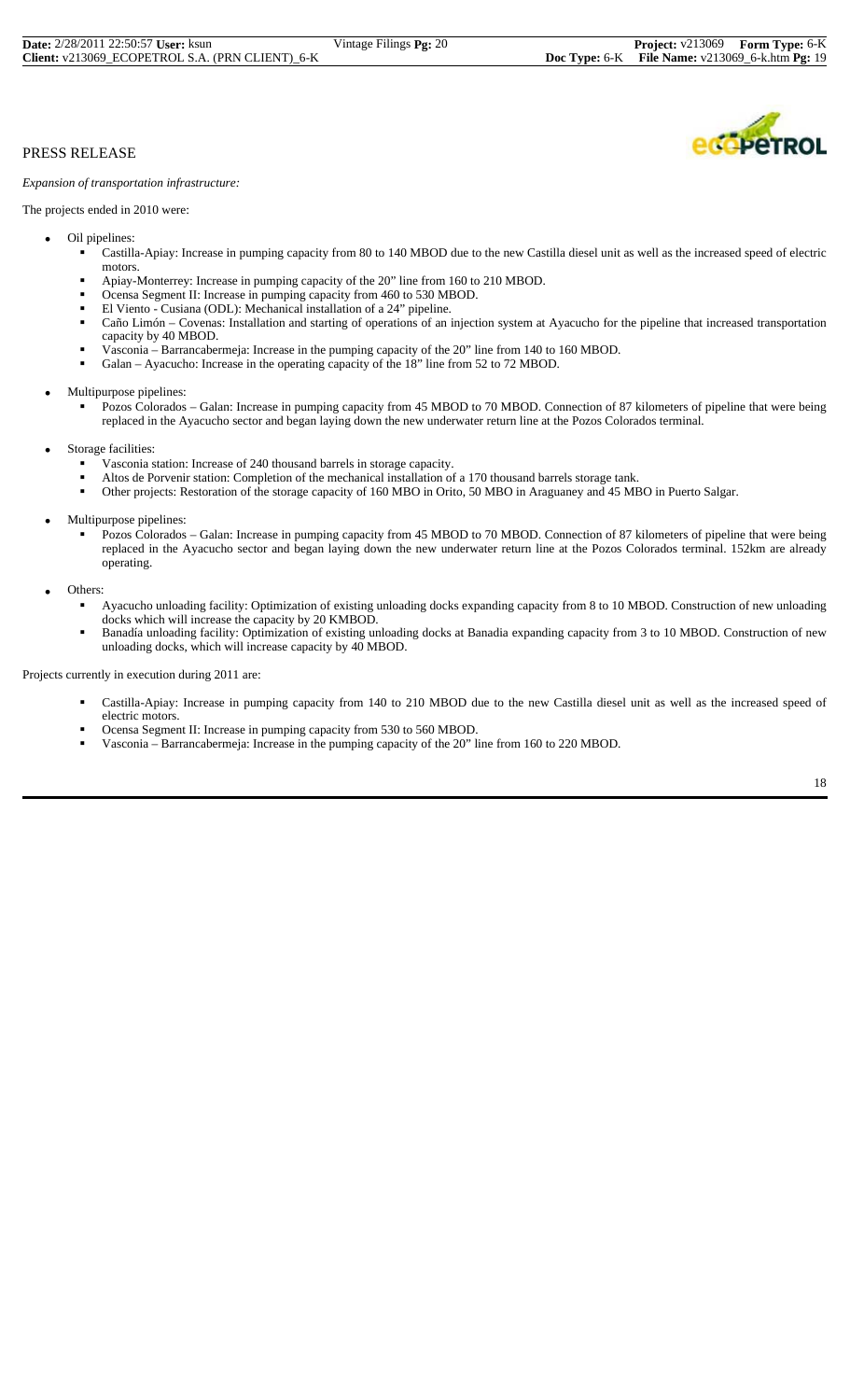- Multipurpose pipelines:
	-
	- Pozos Colorados Galan: Increase in pumping capacity from 70 MBOD to 120 MBOD. Poliducto Andino: The construction of the Andean multi-use pipeline has been completed for 80 kilometers out of the total planned 132 kilometers. Additionally, all permits required for crossing roads were granted by all government agencies.
- Storage facilities:
	- Altos del porvenir: New tank start of operations
- Others:
	- Ayacucho and Banadía unloading facilities: Start of operations at total capacities 2011 (Ayacucho 20 MBD and Banadía 40 MBD)

# *Transportation costs:*

Transportation costs were COP\$ 8.41/BKM in 2010, COP\$ 0.72/BKM less than in 2009 due to 1) higher volumes transported during the year (COP\$ - 1.42/BKM), and 2) an increase in operations from the higher volumes transported (COP\$ 0.68/BKM).

#### *Oleoducto Bicentenario (Bicentennial Oil Pipeline):*

In August of 2010, the company Oleoducto Bicentenario de Colombia S.A.S. was incorporated with the participation of seven shareholders: Ecopetrol (55.0%), Pacific Rubiales Energy (32.9%), Petrominerales Colombia Ltd. (9.65%), Hocol S.A. (0.96%), Rancho Hermoso S.A. (0.50%), C&C Energía Ltd. (0.50%) and Vetra Exploracion y Produccion Colombia S.A.S. (0.50%).

As of December 2010, the activities that had been completed were: 1) agreement on the investment framework in which the parties, including Ecopetrol, commit the capital funding for the initial phases, 2) filing of additional information required for license approval by the Ministry of Environment, Housing and Regional Development, 3) completion of the basic engineering of Araguaney – Banadía line, and 4) evaluation of the contractual strategy for the detail engineering of the stations Araguaney – Banadía.

#### **e. Biofuels**

#### *Ecodiesel Colombia S.A.:*

Ecodiesel began operations in June 2010. During the second quarter, it sold approximately 38,050 tons of biodiesel, of which 30,500 tons were sold to the Barrancabermeja refinery to be blended (at a 2% ratio) with regular diesel.

#### *Bioenergy:*

The Ecopetrol Corporate Group increased its stake in Bionergy from 79.9% to 88.6%, with an investment of US\$ 25.2 million. The financing of the project was completed, as local banks granted credit lines, and structuring of financial leases.

In addition, the company obtained the following milestones: 1) more than 1,000 hectares of sugarcane were planted, 2) supply contracts for 30% of required raw material, 3) free zone status was granted, and 4) The engineering, purchase and construction contract was signed (EPC Contract).

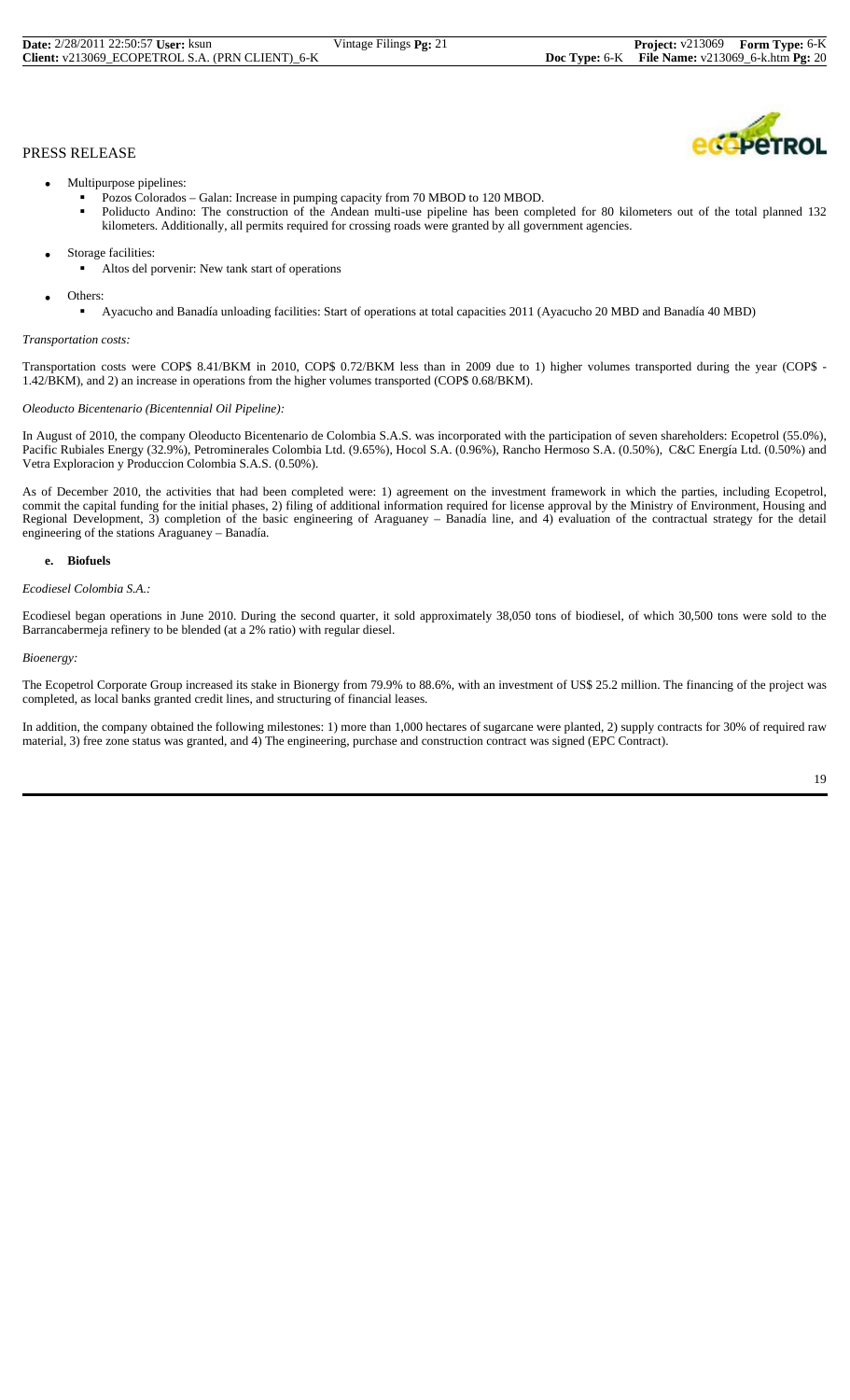#### **f. 2010 investment plan**

Total investment in 2010 reached US\$6,031 million of which US\$5,416 million went to organic investments, a 37.4% growth when compared to 2009. Additionally, the acquisition of a 51% stake in BP Exploration Company Colombia Limited, announced on August 2010, was approved by regulators and concluded on January 2011.

The breakdown of the investment was:

50.9% to production (US\$3,069.5 million), 13.5% into transportation (US\$814.3 million), 10.2% to refining and petrochemicals (US\$616.7 million), 10.2% for acquisitions (US\$614.7 million), 8.7% for affiliate companies and other (US\$521.7 million), 4.5% to exploration (US\$272.2 million), and the remaining 2.0% to corporate segment and other (US\$121.9 million).

| <b>CAPEX</b>              |                   |                   |               |  |  |  |  |  |  |  |
|---------------------------|-------------------|-------------------|---------------|--|--|--|--|--|--|--|
| Segment                   | <b>CAPEX 2010</b> | <b>CAPEX 2009</b> | 2010 V.S 2009 |  |  |  |  |  |  |  |
| Production                | 3,069.5           | 2,188.7           | 40.2%         |  |  |  |  |  |  |  |
| Exploration               | 272.2             | 472.8             | $-42.4%$      |  |  |  |  |  |  |  |
| Refining & Petrochemicals | 616.7             | 516.9             | 19.3%         |  |  |  |  |  |  |  |
| Transportation            | 814.3             | 613.5             | 32.7%         |  |  |  |  |  |  |  |
| Corporate                 | 121.9             | 143.4             | $-15.0%$      |  |  |  |  |  |  |  |
| Acquisitions              | 614.7             | 2,398.4           | $-74.4\%$     |  |  |  |  |  |  |  |
| Subsidiaries and other    | 521.7             | 7.9               | 6503.8%       |  |  |  |  |  |  |  |
| <b>Total</b>              | 6.031.0           | 6.341.6           | $-4.9%$       |  |  |  |  |  |  |  |

#### **g. ADR listing on Toronto Stock Exchange**

On August, 2010 the Company listed its ADRs (American Depositary Receipts) on the Toronto Stock Exchange under the ticker "ECP". The ADR is the most suitable security for Canadian investors, with increasing interest in Colombia and in Ecopetrol, to follow the company and make their investments. This new listing is an important step forward in Ecopetrol's capital markets positioning strategy. The ADR also trades in the New York Stock Exchange and the Lima Stock Exchange.

# **III. Corporate social responsibility**

#### **a. Stakeholders and Awards**

During 2010, Ecopetrol was involved in various activities designed to strengthen relations with stakeholders, among them: 1) a shareholder meeting 2) town hall meetings in Yopal, El Centro and Neiva; 3) the first Corporate Responsibility Forum; 4) second sustainability performance evaluation in accordance with the Dow Jones Sustainability Index, where Ecopetrol is ranked among the top 20% of the companies evaluated; 5) consolidation of the Human Rights committee and definition of the tactical Human Rights plan; 6) expansion of OPC (Citizen Participation Office) coverage in the Caribbean and northeast region; 7) participation in the Latin American Roundtable on Corporate Government; 8) Announcement of a corporate social responsibility strategy with regional coverage through workshops and interactive modules; and 9) the first Sustainability Report was completed in accordance with GRI G3 standards.

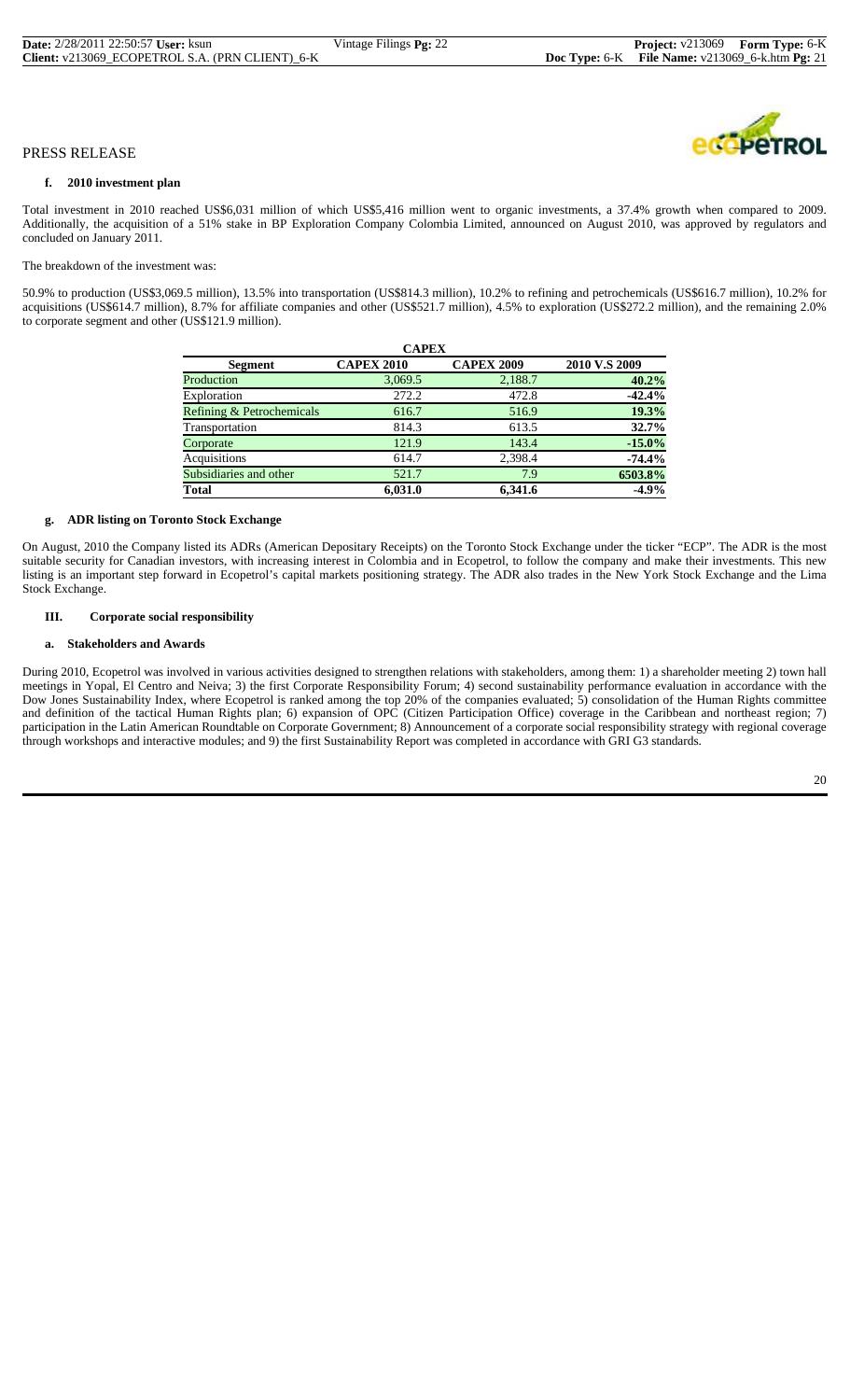

Among important awards received by Ecopetrol in 2010 were: 1) first place in the national transparency index; 2) the best company to work for in Colombia; 3) the most admired company by Colombian Leaders (Cifras y Conceptos); 4) the most admired and best managed company in Colombia (Datexco); 5) best company website (Colombian Association of Internet Users).

#### **b. HSE (Health, Safety and Environment) Performance**

One of the highlights in 2010 was the company´s environmental engagement within its strategic framework, articulating programs on biodiversity, climate changes and eco efficiency. Additionally, there was an important improvement in environmental performance as result of reducing number of incidents affecting air, soil and water quality, from 116 to 41 during this period.

The company's accident index was 1.56 (incidents per million of labor hours) compared to 1.24 in 2009. In order to assure the achievement of the goals set in 2011 (new environmental challenges and increased awareness of health care of our employees) the company will continue to strengthen the following initiatives: 1) Adjustments to the operational model related to the Governance and management framework, operational control and HSE performance assessments, according to the new dimensions of its operations and projects; 2) Cornerstone culture model. "Compromiso con la vida," as an integral component of the company´s culture; 3) Management of critical HSE proficiencies focused on full-time and contracted personnel; 4) Strengthening of the HSE management framework for contracted activities; 5) Development of the second phase of the improvement on industrial security program and its processes, adopting risk management best practices.

#### **c. Science and technology**

As a result of the application of 22 technological solutions between the ICP and the operational areas of the company, certified economic benefits were generated by the business areas in the amount of US\$ 707.3 million.

In 2010, positive results were obtained in knowledge management; Ecopetrol was nominated for the MAKE (Most Admired Knowledge Enterprises) award, an honor it shares in Latin America only with Petrobras and, at the global level, 48 other companies. Is the first time than a Colombian company is nominated for this award.

In 2010, four new patents were granted to the company (two in Nigeria and two in Colombia) bringing the total to 21 patents. Also 15 intellectual property patents were registered, reaching a total of 117, and nine new trademarks were granted, to a total of 31.

#### **d. Social investment**

During 2010, Ecopetrol committed COP\$159 billion to social investments, compared to COP\$135 billion in 2009. The investment budget was allocated to different regions where the company has a presence, through Responsible Operating Projects and Territorial Development Projects. The Responsible Operating Projects reached the amount of COP\$56 billion and were implemented in surrounding areas where the investment projects of the company have been developed. The Territorial Development Projects has the goal of impacting the development of the regions where the company operates, focusing on three lines: 1) Culture and Education, 2) Regional Competitiveness, and 3) Citizenship and Democracy. In terms of alliances and social institutional networks, in 2010 Ecopetrol managed resources with other entities at a ratio of COP\$4.3 per COP\$1 invested by Ecopetrol in territorial development projects.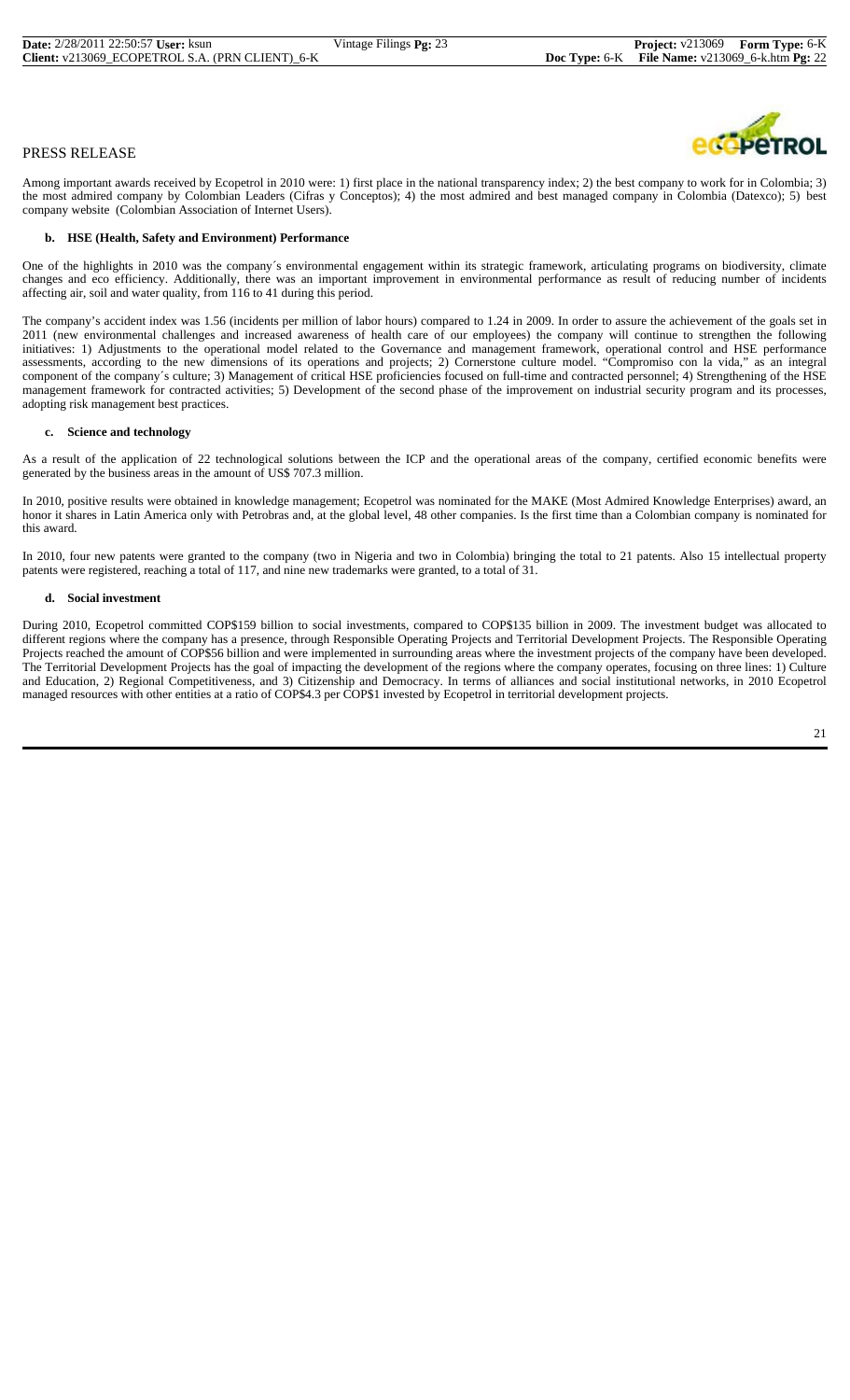#### **IV.** Financial results of Ecopetrol and subsidiaries (consolidated)<sup>1</sup>

The following are Ecopetrol's consolidated financial results:

#### **Consolidated Income Statement**

| сонзонаака нісоніс віакінсін |          |          |               |                                   |                                   |               |
|------------------------------|----------|----------|---------------|-----------------------------------|-----------------------------------|---------------|
|                              |          |          |               | <b>Year ended</b><br>December 31, | <b>Year ended</b><br>December 31, |               |
| (COP\$ Billion)              | 40 2010* | 4O 2009* | $\frac{0}{0}$ | <b>2010</b>                       | 2009                              | $\frac{0}{0}$ |
| <b>Local Sales</b>           | 4,336.2  | 2,896.5  | 49.7%         | 16,136.6                          | 12,945.5                          | 24.7%         |
| <b>Export Sales</b>          | 6,866.2  | 5,691.8  | 20.6%         | 23,883.9                          | 16,345.9                          | 46.1%         |
| Sales of services            | 441.7    | 397.7    | 11.1%         | 1,947.8                           | 1,113.1                           | 75.0%         |
| <b>Total Sales</b>           | 11,644.1 | 8,986.0  | 29.6%         | 41,968.3                          | 30,404.4                          | 38.0%         |
| <b>Variable Costs</b>        | 4,174.5  | 3,096.2  | 34.8%         | 18,613.7                          | 13,394.2                          | 39.0%         |
| <b>Fixed Costs</b>           | 2,301.7  | 2,295.6  | 0.3%          | 7,345.3                           | 6,511.9                           | 12.8%         |
| <b>Cost of Sales</b>         | 6,476.2  | 5,391.8  | 20.1%         | 25,959.0                          | 19,906.1                          | 30.4%         |
| Gross profit                 | 5,167.8  | 3,594.2  | 43.8%         | 16,009.3                          | 10,498.3                          | 52.5%         |
| <b>Operating Expenses</b>    | 1,216.2  | 1,214.7  | 0.1%          | 3,130.5                           | 2,625.0                           | 19.3%         |
| <b>Operating Profit</b>      | 3,951.6  | 2,379.5  | 66.1%         | 12,878.8                          | 7,873.3                           | 63.6%         |
| Non Operating Profit/(Loss)  | (147.5)  | (38.4)   | 284.2%        | (1,386.2)                         | (622.5)                           | 122.7%        |
| Income tax                   | 1,107.5  | 606.3    | 82.7%         | 3,238.7                           | 2,114.0                           | 53.2%         |
| Minority interest            | (5.1)    | 13.4     | (137.8%)      | 107.5                             | 4.8                               | 2,139.5%      |
| Net Income                   | 2,701.6  | 1,721.4  | 56.9%         | 8,146.5                           | 5,132.0                           | 58.7%         |
|                              |          |          |               |                                   |                                   |               |
| <b>EBITDA</b>                | 4,632.2  | 3,327.8  | 39.2%         | 16,699.5                          | 11,429.9                          | 46.1%         |
| <b>EBITDA</b> Margin         | 40%      | 37%      |               | 40%                               | 38%                               |               |

\* Not audited, for illustration purposes only

The higher contributions of the subsidiaries (not including the effect of eliminations) in **total sales** during 2010 came from: Cartagena Refinery (COP\$4.9trillion), Hocol (COP\$2.5 trillion), Propilco (COP\$1.3 trillion), and Ocensa S.A. (COP\$1.1 trillion).

Among the subsidiaries, the highest net income came from: Ocensa (COP\$277.5 billion), Hocol (COP\$232.8 billion), and Propilco (COP\$65.4 billion). Higher net losses were reported by Ecopetrol America (COP\$543.2 billion), Cartagena Refinery (COP\$305.2 million), and Ecopetrol Brazil (COP\$211.5 billion).

**<sup>1</sup>** For purposes of fourth quarter 2010 consolidation, the following affiliate results, in addition to Ecopetrol's, have been included:

Ecopetrol Oleo e Gas Do Brasil, Ecopetrol America Inc, Ecopetrol del Peru S.A., Hocol, Bioenergy S.A., Andean Chemicals Limited, ECP Global Energy, Propilco S.A., Comai, ODL Finance S.A., A., Comai, ODL Finance S.A., Horic

Consolidated financial statements for fourth quarter 2009 include the following subsidiaries: Ecopetrol Oleo e Gas Do Brasil, Ecopetrol America Inc, Ecopetrol del Peru S.A., Hocol, Bioenergy S.A., And Reficar Andean Chemic

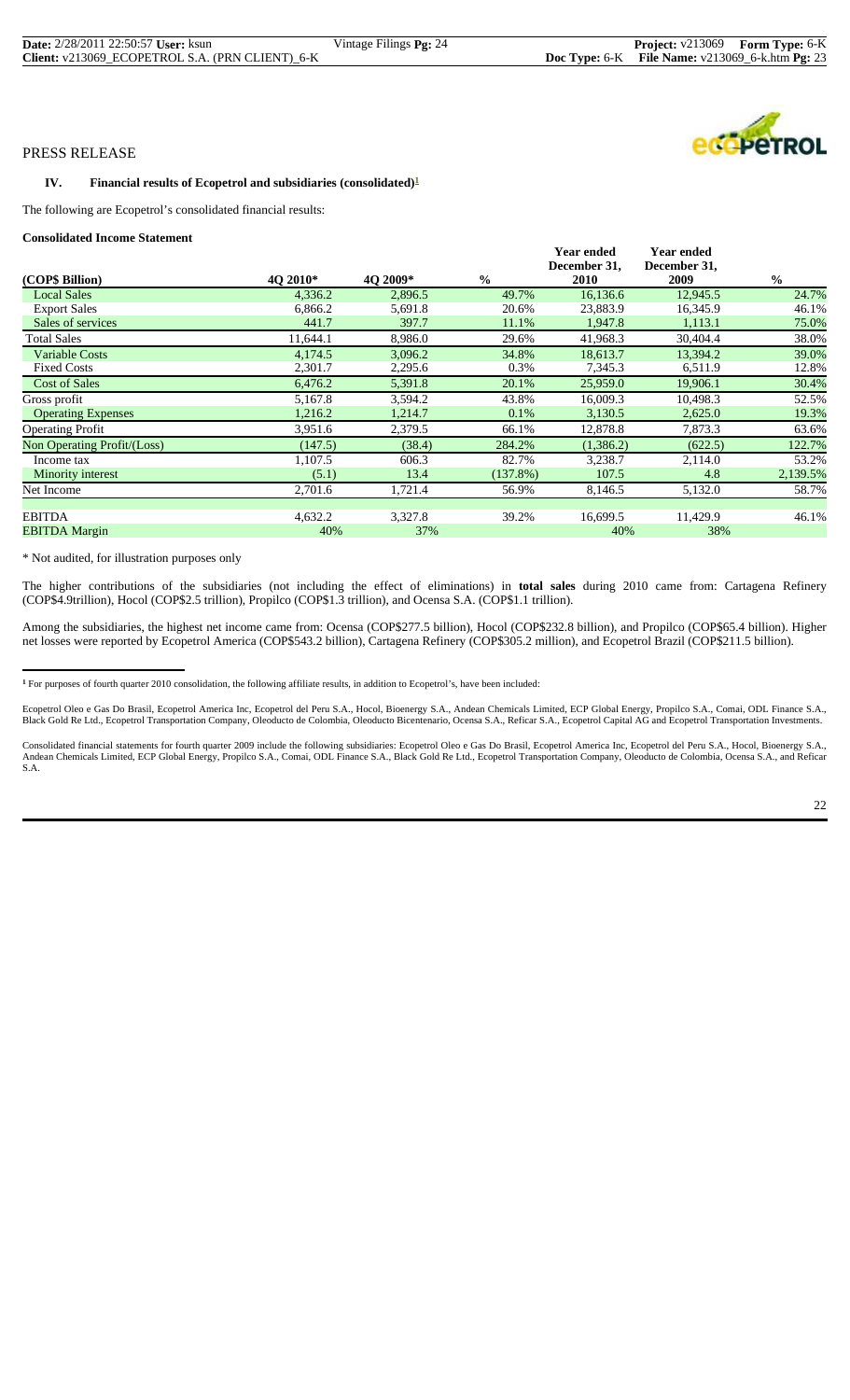Ecopetrol Peru, Ecopetrol Brazil, Ecopetrol America, and Bioenergy did not report any income as they are in pre-operating stage or undergoing exploratory activities (without any production except Ecopetrol America with 1.9 MBOED). Transportation subsidiaries (crudes and products) reported benefits to the group via lower transportation costs.

Under the equity participation method, Offshore International Group contributed a net income of COP\$54.6 billion and Invercolsa of COP\$27.9 billion.

Corporate Group´s **EBITDA** for 2010 reached COP\$16,7 trillion, which represents an EBITDA margin of 40%, mainly because of the operational results.

For the fourth quarter 2010, higher net income came from: Hocol (COP\$50.5 billion), Propilco (COP\$21.9 billion) and ODL with (COP\$21.4 billion). Higher losses came from: Ecopetrol America (COP\$276.3 billion) and the Cartagena Refinery with (COP\$259.4 billion).

EBITDA for the fourth quarter was COP\$4,632.2 billion, a 40% EBITDA margin.

#### **Consolidated Balance Sheet**

|                                            | <b>At December</b> | <b>At December</b> |               |
|--------------------------------------------|--------------------|--------------------|---------------|
| (COP\$ Billion)                            | 31, 2010           | 31, 2009           | $\frac{0}{0}$ |
| <b>Current Assets</b>                      | 12,629.7           | 12,117.8           | 4.2%          |
| Long Term Assets                           | 56,139.7           | 43,441.7           | 29.2%         |
| <b>Total Assets</b>                        | 68,769.4           | 55,559.5           | 23.8%         |
| <b>Current Liabilities</b>                 | 10.042.6           | 7.470.2            | 34.4%         |
| <b>Long Term Liabilities</b>               | 16,912.6           | 14,578.0           | 16.0%         |
| <b>Total Liabilities</b>                   | 26,955.2           | 22,048.2           | 22.3%         |
| Equity                                     | 41,328.2           | 32,570.0           | 26.9%         |
| Minority interest                          | 486.0              | 941.3              | $(48.4\%)$    |
| Total Liabilities and Shareholders' Equity | 68,769.4           | 55,559.5           | 23.8%         |
| Debit Memorandum accounts                  | 119,039.6          | 87,959.5           |               |
| Credit Memorandum accounts                 | 96,981.0           | 50,925.3           |               |

## **V. Presentation of results**

On Tuesday, March 1st, Ecopetrol's management will offer two webcast presentations to discuss fourth quarter and full year 2010 results:

| In Spanish                 | In English                 |
|----------------------------|----------------------------|
| March 1st, 2011            | March $1st$ , 2011         |
| 2:00 p.m. Bogota-Lima      | 3:30 pm Bogota-Lima        |
| 2:00 p.m. New York-Toronto | 3:30 p.m. New York-Toronto |

The webcast will be available on Ecopetrol's website: www.ecopetrol.com.co.

Please access the site 10 minutes prior to the start of the presentation in order to download any necessary software. A copy of the webcast will remain available for one year after the live event.

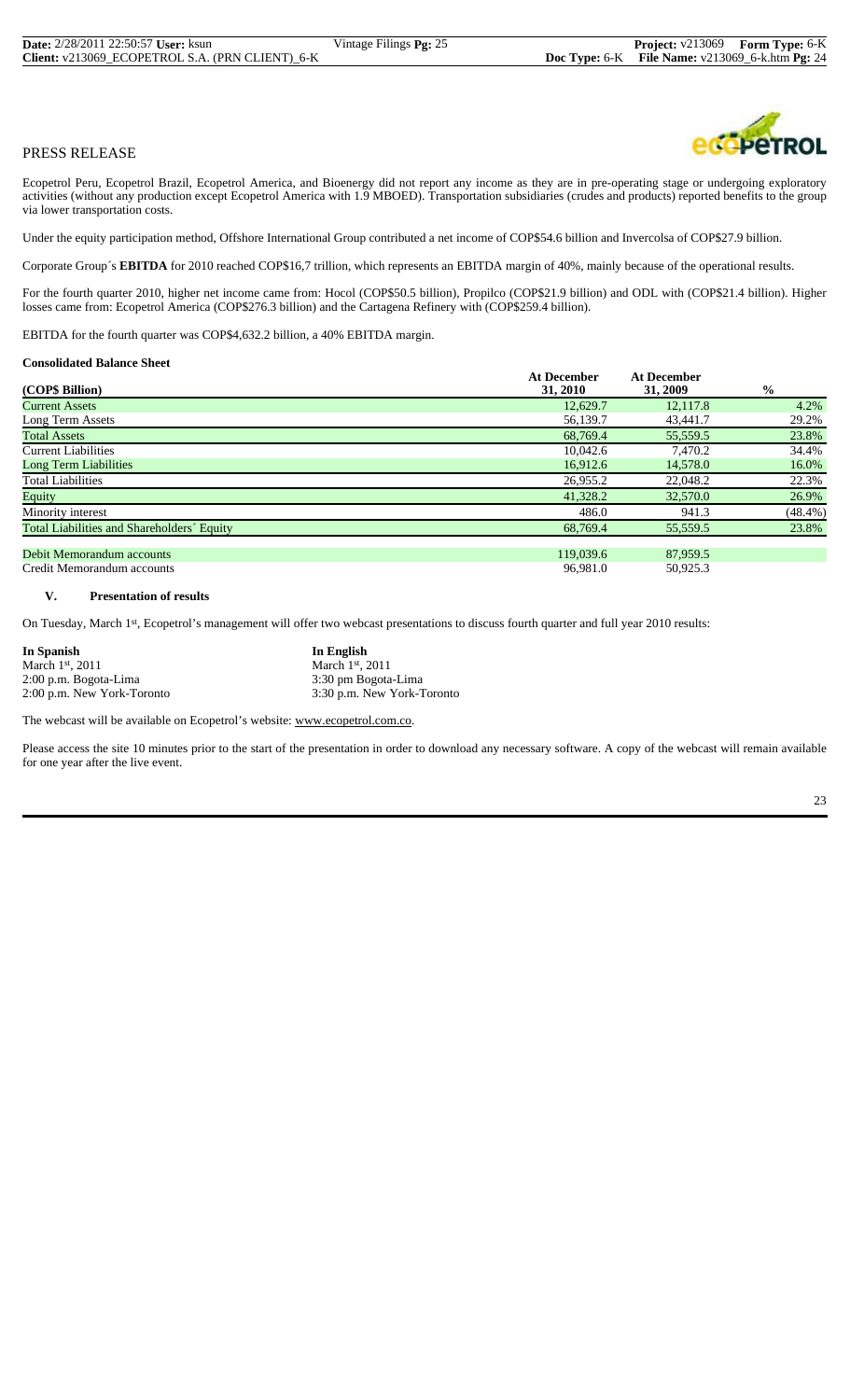#### **About Ecopetrol S.A.**

Ecopetrol S.A. (BVC: ECOPETROL; NYSE: EC) is the largest company in Colombia in terms of revenue, profit, assets and shareholders' equity. Ecopetrol is Colombia's only vertically integrated crude oil and natural gas company with operations in Colombia, Brazil, Peru and the U.S. Gulf Coast. Its affiliates include Propilco, as well as Black Gold Re Ltda., Ecopetrol Oleo e Gas do Brazil Ltda., Ecopetrol America Inc., Ecopetrol del Peru S.A., Hocol, Andean Chemicals Limited, COMAI, Bioenergy S.A., ODL Finance S.A., ECP Global Energy, Ecopetrol Transportation Company, Ocensa S.A., Oleoducto de Colombia, Ecopetrol Transportation Investments, Ecopetrol Capital AG and Refineria de Cartagena. Ecopetrol is one of the 40 largest oil companies in the world and one of the four principal oil companies in Latin America. It is majority owned by the Republic of Colombia, and its shares are traded on the Bolsa de Valores de Colombia S.A. (BVC) under the symbol ECOPETROL, on the New York Stock Exchange (NYSE) through its ADR and on the Bolsa de Valores de Lima (BVL) under the symbol EC. The company divides its operations into four business segments that include exploration and production, transportation, refining and sales and marketing.

For more information on Ecopetrol, visit www.ecopetrol.com.co

#### **Forward-looking statements**

This release contains forward-looking statements relating to the prospects of the business, estimates for operating and financial results, and those related to growth prospects of Ecopetrol. These are merely projections and, as such, are based exclusively on the expectations of management concerning the future of the business and its continued access to capital to fund the Company's business plan. Such forward-looking statements depend, substantially, on changes in market conditions, government regulations, competitive pressures, the performance of the Colombian economy and the industry, among other factors, therefore, they are subject to change without prior notice.

#### **Contact information:**

 **Investor Relations Director** Alejandro Giraldo Telephone: +571-234-5190 Fax: +571-234-5628 E-mail: investors@ecopetrol.com.co

 **Media Relations (Colombia)** Jorge Mauricio Tellez Telephone: + 571-234-4329 Fax: +571-234-4480 E-mail: mauricio.tellez@ecopetrol.com.co

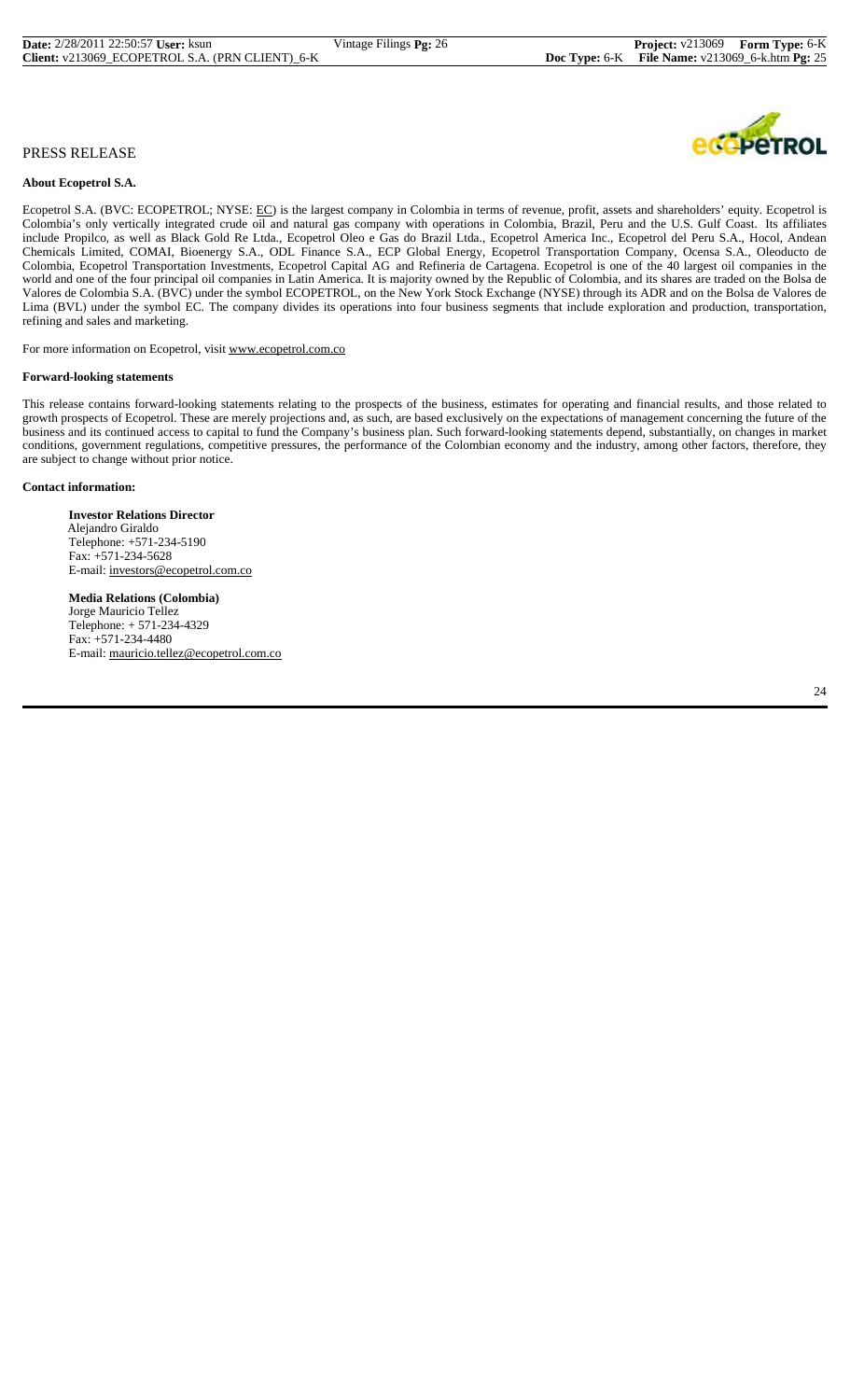$\overline{a}$ 

# PRESS RELEASE

# **VI. Exhibits**

# **Income Statement Ecopetrol S.A.**

| <b>COP\$ Million</b>                    | $40-10*$    | $40-09*$    | $\frac{0}{0}$ | $30-10*$   | 2010          | 2009(2)      | $\frac{0}{0}$ |
|-----------------------------------------|-------------|-------------|---------------|------------|---------------|--------------|---------------|
| <b>Income</b>                           |             |             |               |            |               |              |               |
| <b>Local Sales</b>                      | 3,557,612   | 4,113,008   | $(13.5\%)$    | 3,115,437  | 13,428,646    | 14,441,804   | $(7.0\%)$     |
| <b>Export Sales</b>                     | 6,244,186   | 4,124,082   | 51.4%         | 5,137,480  | 21,859,409    | 12,248,369   | 78.5%         |
| Sale of Services                        | 397,864     | 268,618     | 48.1%         | 333,802    | 1,373,116     | 983,818      | 39.6%         |
| <b>Total Income</b>                     | 10,199,662  | 8,505,708   | 19.9%         | 8,586,719  | 36,661,171    | 27,673,991   | 32.5%         |
| <b>Cost of Sales</b>                    |             |             |               |            |               |              |               |
| <b>Variable Costs</b>                   |             |             |               |            |               |              |               |
| Purchase of Hydrocarbons                | 2,087,078   | 2,410,852   | $(13.4\%)$    | 2,085,145  | 8,612,295     | 7,506,985    | 14.7%         |
| Amortization and Depletion              | (30, 726)   | 783         | $(4,024.1\%)$ | 759,901    | 1,977,012     | 1,354,674    | 45.9%         |
| Imported products                       | 1,051,085   | 677,132     | 55.2%         | 710,195    | 3,919,466     | 2,251,983    | 74.0%         |
| Hydrocarbon Transportation Services (1) | 224,530     | 173,548     | 29.4%         | 197,153    | 779,412       | 723,209      | 7.8%          |
| Inventories                             | (154,077)   | (110,048)   | 40.0%         | 68,524     | (148, 234)    | (126, 642)   | 17.0%         |
| Other                                   | 69,132      | (22,745)    | 403.9%        | 30,707     | 276,789       | 428,354      | (35.4%)       |
| <b>Fixed Costs</b>                      |             |             |               |            |               |              |               |
| Depreciation                            | 252,914     | 167,076     | 51.4%         | 212,186    | 858,538       | 639,793      | 34.2%         |
| <b>Contracted Services</b>              | 606,689     | 570.243     | 6.4%          | 463.326    | 1,906,652     | 1,625,880    | 17.3%         |
| Maintenance                             | 420,520     | 378,509     | 11.1%         | 250,882    | 1,079,588     | 900,554      | 19.9%         |
| <b>Labor Costs</b>                      | 302,953     | 274,341     | 10.4%         | 238,700    | 1,025,690     | 872,519      | 17.6%         |
| Other                                   | 224,322     | 603,589     | $(62.8\%)$    | 249,919    | 951,377       | 1,253,335    | $(24.1\%)$    |
| <b>Total Cost of Sales</b>              | 5,054,420   | 5,123,280   | $(1.3\%)$     | 5,266,638  | 21,238,585    | 17,430,644   | 21.8%         |
| <b>Gross Profits</b>                    | 5,145,242   | 3,382,428   | 52.1%         | 3,320,081  | 15,422,586    | 10,243,347   | 50.6%         |
| <b>Operating Expenses</b>               |             |             |               |            |               |              |               |
| Administration                          | 116.649     | 164,738     | $(29.2\%)$    | 120,343    | 450,466       | 528,676      | $(14.8\%)$    |
| Selling expenses                        | 242,954     | 235,553     | 3.1%          | 246,404    | 1,015,084     | 845,506      | 20.1%         |
| <b>Exploration and Projects</b>         | 334,160     | 276,015     | 21.1%         | 87,480     | 748,334       | 785,628      | (4.7%)        |
| <b>Operating Income</b>                 | 4,451,479   | 2,706,122   | 64.5%         | 2,865,854  | 13,208,702    | 8,083,537    | 63.4%         |
| <b>Non Operating Income (expenses)</b>  |             |             |               |            |               |              |               |
| <b>Financial Income</b>                 | 1,166,450   | 814,667     | 43.2%         | 888,412    | 4.224.992     | 6,823,498    | (38.1%)       |
| <b>Financial Expenses</b>               | (1,187,485) | (605, 373)  | 96.2%         | (920, 255) | (4, 191, 988) | (6,267,284)  | 33.1%         |
| Non Financial Income                    | 424,977     | 278,526     | 52.6%         | 138,474    | 929,404       | 718,359      | 29.4%         |
| Non Financial Expenses                  | (547,089)   | (657,076)   | 16.7%         | (370,007)  | (2,103,966)   | (1,949,262)  | 7.9%          |
|                                         |             |             |               |            |               |              |               |
| Income before income tax                | 3,836,109   | 2,250,623   | 70.4%         | 2,309,500  | 11,425,976    | 7,202,407    | 58.6%         |
| Provision for Income Tax                | 1,094,030   | 559,180     | 95.6%         | 607,144    | 3,079,879     | 1,946,175    | 58.3%         |
| Minority interest                       |             |             | 0.0%          |            |               |              |               |
| <b>Net Income</b>                       | 2,742,079   | 1,691,443   | 62.1%         | 1,702,356  | 8,346,097     | 5,256,232    | 58.8%         |
|                                         |             |             |               |            |               |              |               |
| <b>EBITDA</b>                           | 4,664,165   | 2,963,597   | 57.4%         | 3,952,142  | 16,358,448    | 10,438,034   | 56.7%         |
| <b>EBITDA MARGIN</b>                    | 46%         | 35%         |               | 46%        | 45%           | 38%          |               |
| <b>EARNINGS PER SHARE</b>               | \$<br>67.75 | \$<br>41.79 | 62.1% \$      | 42.06      | \$<br>206.22  | \$<br>129.87 | 58.8%         |

**Notes**

(1) From 2010, the services for the transportation of hydrocarbons were reclassified to variable cost.

(2) The 2009 Ecopetrol´s sales on free trade zone were reclassified from Local Sales to Export Sales.

\* Not audited, for illustration purposes only.

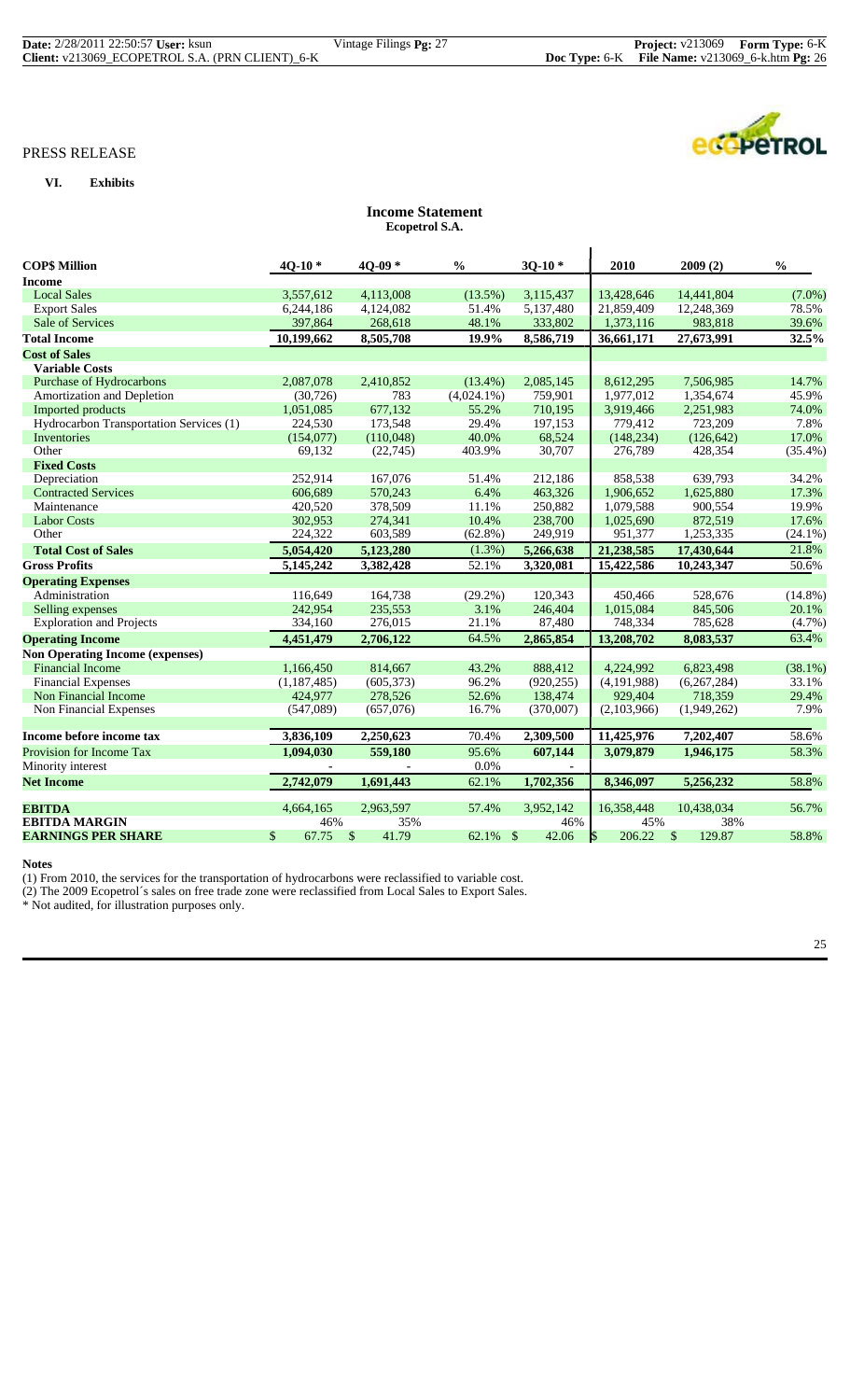| <b>Date:</b> 2/28/2011 22:50:57 <b>User:</b> ksun | Vintage Filings <b>Pg:</b> 28 | <b>Project:</b> v213069 Form Type: 6-K                    |  |
|---------------------------------------------------|-------------------------------|-----------------------------------------------------------|--|
| Client: v213069 ECOPETROL S.A. (PRN CLIENT) 6-K   |                               | <b>Doc Type:</b> 6-K File Name: $v213069_6$ -k.htm Pg: 27 |  |



|                                        |             | <b>Ecopetrol Consolidated</b> |               |             |             |             |               |
|----------------------------------------|-------------|-------------------------------|---------------|-------------|-------------|-------------|---------------|
| <b>COPS Million</b>                    | $40-10*$    | 4Q-09*                        | $\frac{0}{0}$ | $30-10*$    | 2010        | 2009        | $\frac{0}{0}$ |
| <b>Income</b>                          |             |                               |               |             |             |             |               |
| <b>Local Sales</b>                     | 4.336.171   | 2,896,486                     | 49.7%         | 3,816,906   | 16,136,596  | 12,945,459  | 24.7%         |
| <b>Export Sales</b>                    | 6,866,213   | 5,691,798                     | 20.6%         | 5,694,256   | 23,883,886  | 16,345,856  | 46.1%         |
| <b>Sale of Services</b>                | 441,682     | 397,692                       | 11.1%         | 380,969     | 1,947,829   | 1,113,075   | 75.0%         |
| <b>Total Income</b>                    | 11,644,066  | 8,985,976                     | 29.6%         | 9,892,131   | 41,968,311  | 30,404,390  | 38.0%         |
| <b>Cost of Sales</b>                   |             |                               |               |             |             |             |               |
| <b>Variable Costs</b>                  | 4,174,546   |                               |               |             |             |             |               |
| <b>Purchase of Hydrocarbons</b>        | 2,525,799   | 2,658,955                     | $(5.0\%)$     | 2,203,762   | 10,365,306  | 8,545,859   | 21.3%         |
| Amortization and Depletion             | 19,830      | 11,546                        | 71.7%         | 854,272     | 2,301,086   | 1,523,752   | 51.0%         |
| Imported products                      | 1,585,325   | 720,564                       | 120.0%        | 1,542,964   | 5,680,601   | 2,739,681   | 107.3%        |
| Hydrocarbon Transportation Services    | 194,220     | 139,192                       | 39.5%         | 104,535     | 540,555     | 637,029     | $(15.1\%)$    |
| Inventories                            | (141, 028)  | (3,769)                       | 3,641.8%      | (7,520)     | (251, 431)  | (55,042)    | 356.8%        |
| Other                                  | (9,600)     | (430,309)                     | $(97.8\%)$    | (21, 645)   | (22, 439)   | 2,903       | $(873.0\%)$   |
| <b>Fixed Costs</b>                     |             |                               |               |             |             |             |               |
| Depreciation                           | 466.498     | 235,703                       | 97.9%         | 432,652     | 1,548,797   | 1,239,846   | 24.9%         |
| <b>Contracted Services</b>             | 630,560     | 662,878                       | $(4.9\%)$     | 486,868     | 1,952,314   | 1,741,342   | 12.1%         |
| Maintenance                            | 502,217     | 605,415                       | $(17.0\%)$    | 333,852     | 1,384,088   | 1,274,618   | 8.6%          |
| <b>Labor Costs</b>                     | 319,495     | 278,485                       | 14.7%         | 252,127     | 1,084,149   | 918,188     | 18.1%         |
| Other                                  | 382,917     | 513,106                       | $(25.4\%)$    | 272,568     | 1,375,975   | 1,337,897   | 2.8%          |
| <b>Total Cost of Sales</b>             | 6,476,233   | 5,391,766                     | 20.1%         | 6,454,435   | 25,959,001  | 19,906,073  | 30.4%         |
| <b>Gross Profits</b>                   | 5,167,833   | 3,594,210                     | 43.8%         | 3,437,696   | 16,009,310  | 10,498,317  | 52.5%         |
| <b>Operating Expenses</b>              |             |                               |               |             |             |             |               |
| Administration                         | 176,028     | 208,764                       | $(15.7\%)$    | 145,654     | 603,523     | 662,336     | $(8.9\%)$     |
| Selling expenses                       | 243.683     | 160,948                       | 51.4%         | 143,881     | 739,828     | 566,510     | 30.6%         |
| <b>Exploration and Projects</b>        | 796,538     | 844,971                       | $(5.7\%)$     | 380,893     | 1,787,117   | 1,396,132   | 28.0%         |
| <b>Operating Income</b>                | 3,951,584   | 2,379,527                     | 66.1%         | 2,767,268   | 12,878,842  | 7,873,339   | 63.6%         |
| <b>Non Operating Income (expenses)</b> |             |                               |               |             |             |             |               |
| <b>Financial Income</b>                | 1,391,693   | 932.117                       | 49.3%         | 916,345     | 4,706,491   | 7,413,927   | (36.5%)       |
| <b>Financial Expenses</b>              | (1,243,718) | (709, 973)                    | 75.2%         | (1,063,051) | (4,668,702) | (6,918,094) | 32.5%         |
| Non Financial Income                   | 430.893     | 392,702                       | 9.7%          | 126,044     | 966,714     | 876,608     | 10.3%         |
| Non Financial Expenses                 | (726, 408)  | (653, 218)                    | 11.2%         | (414, 887)  | (2,390,728) | (1,994,936) | 19.8%         |
|                                        |             |                               |               |             |             |             | $0.0\%$       |
| Income before income tax               | 3,804,044   | 2,341,155                     | 62.5%         | 2,331,719   | 11,492,617  | 7,250,844   | 58.5%         |
| <b>Provision for Income Tax</b>        | 1,107,502   | 606,310                       | 82.7%         | 599,658     | 3,238,650   | 2,114,029   | 53.2%         |
| <b>Minority interest</b>               | (5,064)     | 13,366                        | (137.9%)      | 8,590       | 107,496     | 4,761       | 2,157.8%      |
| <b>Net Income</b>                      | 2,701,606   | 1,721,479                     | 56.9%         | 1,723,471   | 8,146,471   | 5,132,054   | 58.7%         |
| <b>EBITDA</b>                          | 4,632,184   | 3,327,844                     | 39.2%         | 4,032,956   | 16.699.494  | 11,429,867  | 46.1%         |
| <b>EBITDA MARGIN</b>                   | 40%         | 37%                           |               | 41%         | 40%         | 38%         |               |
|                                        |             |                               |               |             |             |             |               |

**Income Statement**

**Notes**

\* According to the Public Accounting Framework, Colombian companies only have the obligation to consolidate their financial statements

at the end of each fiscal year. Therefore, the quarterly figures in this report are not audited and they do not constitute a formal consolidation of Ecopetrol's financial statements though they do adjust to the methodology defined for this purpose.

To compare 2009 and 2010 figures, reclassifications were made in the the financial income and financial expenses for the exchange difference on Ocensa in 2009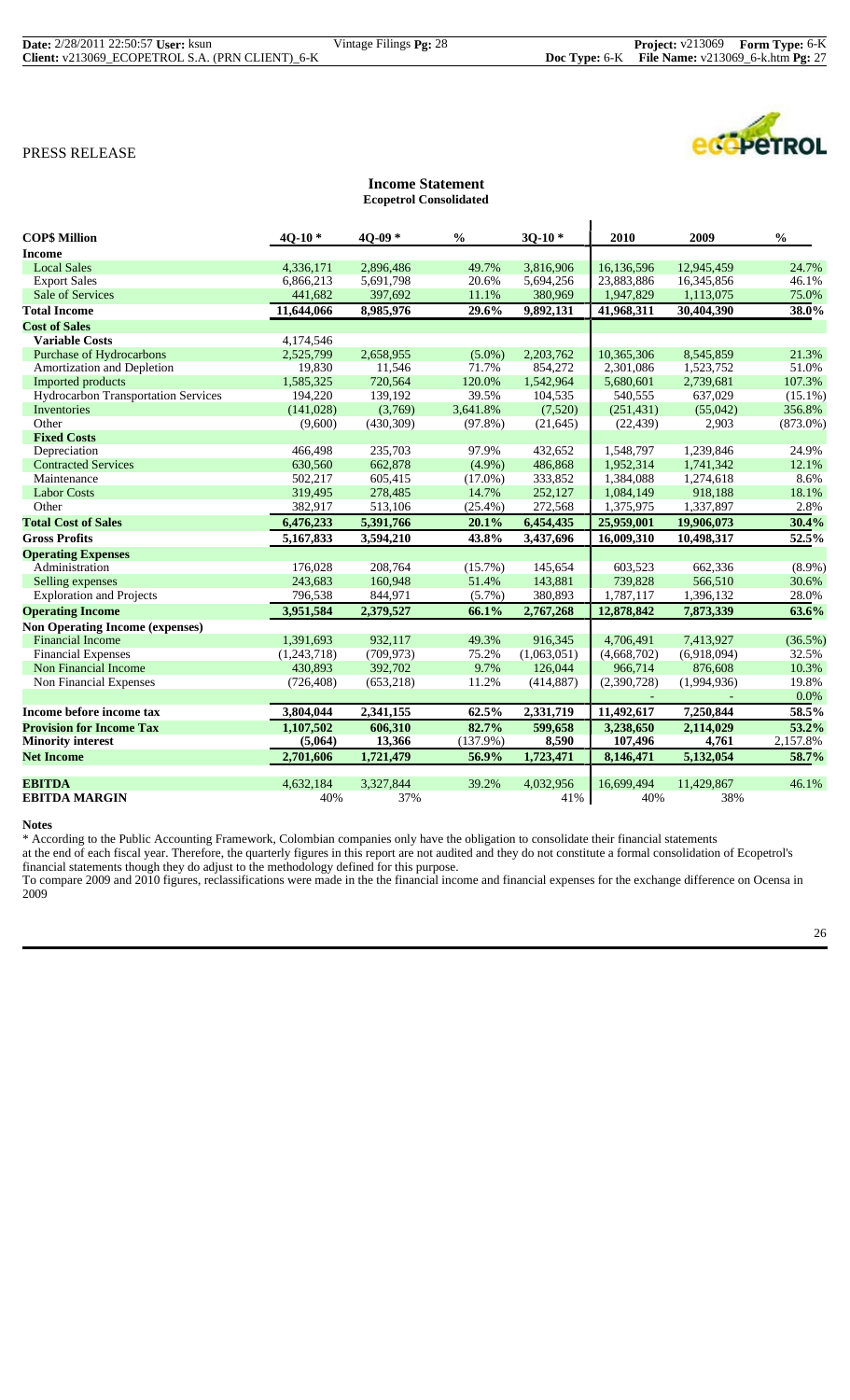| <b>Date:</b> 2/28/2011 22:50:57 <b>User:</b> ksun | Vintage Filings <b>Pg:</b> 29 | <b>Project:</b> v213069 Form Type: 6-K               |  |
|---------------------------------------------------|-------------------------------|------------------------------------------------------|--|
| Client: v213069_ECOPETROL S.A. (PRN CLIENT)_6-K   |                               | Doc Type: $6-K$ File Name: $v213069_6$ -k.htm Pg: 28 |  |

# **Balance Sheet**

|                                                   |                                   | Ecopetrol S.A.                    |                                    |                                   | <b>Ecopetrol Consolidated</b>     |               |
|---------------------------------------------------|-----------------------------------|-----------------------------------|------------------------------------|-----------------------------------|-----------------------------------|---------------|
| <b>COP\$ Million</b>                              | At<br><b>December</b><br>31, 2010 | At<br><b>December</b><br>31, 2009 | $\mathbf{0}_{\mathbf{0}}^{\prime}$ | At<br><b>December</b><br>31, 2010 | At<br><b>December</b><br>31, 2009 | $\frac{0}{0}$ |
| <b>Assets</b>                                     |                                   |                                   |                                    |                                   |                                   |               |
| <b>Current Assets</b>                             |                                   |                                   |                                    |                                   |                                   |               |
| Cash and cash equivalents                         | 1,592,083                         | 2,286,996                         | $(30.4\%)$                         | 3,726,778                         | 3,562,119                         | 4.6%          |
| Investments                                       | 264,765                           | 384,329                           | $(31.1\%)$                         | 327,782                           | 462,258                           | $(29.1\%)$    |
| Accounts and notes receivable                     | 2,607,294                         | 2,550,251                         | 2.2%                               | 2,736,592                         | 2,969,120                         | $(7.8\%)$     |
| Other                                             | 5,033,051                         | 4,374,917                         | 15.0%                              | 5,838,486                         | 5,124,291                         | 13.9%         |
| <b>Total Current Assets</b>                       | 9,497,193                         | 9,596,493                         | $(1.0\%)$                          | 12,629,638                        | 12,117,788                        | 4.2%          |
| <b>Non Current Assets</b>                         |                                   |                                   |                                    |                                   |                                   |               |
| Investments                                       | 12,336,060                        | 10,087,993                        | 22.3%                              | 5,177,491                         | 3,710,739                         | 39.5%         |
| Accounts and notes receivable                     | 2,154,256                         | 1,353,935                         | 59.1%                              | 372,273                           | 226,781                           | 64.2%         |
| Property, plant and equipment, net                | 14,816,573                        | 11,696,921                        | 26.7%                              | 22,266,258                        | 16,782,503                        | 32.7%         |
| Natural and environmental properties, Net         | 11,003,159                        | 9,325,116                         | 18.0%                              | 11,774,539                        | 11,155,381                        | 5.6%          |
| Resources delivered to administration             |                                   |                                   |                                    |                                   |                                   |               |
| Other                                             | 15,318,756                        | 11,031,963                        | 38.9%                              | 16,549,157                        | 11,566,325                        | 43.1%         |
| <b>Total Non Current Assets</b>                   | 55,628,804                        | 43,495,928                        | 27.9%                              | 56,139,718                        | 43,441,729                        | 29.2%         |
| <b>Total Assets</b>                               | 65,125,997                        | 53,092,421                        | 22.7%                              | 68,769,356                        | 55,559,517                        | 23.8%         |
| <b>Liabilities and Equity</b>                     |                                   |                                   |                                    |                                   |                                   |               |
| <b>Current Liabilities</b>                        |                                   |                                   |                                    |                                   |                                   |               |
| Financial obligations                             | 695,505                           | 134,908                           | 415.5%                             | 1,079,169                         | 437,081                           | 146.9%        |
| Accounts payable and related parties              | 4,159,469                         | 3,421,264                         | 21.6%                              | 4,062,602                         | 3,280,232                         | 23.9%         |
| Estimated liabilities and provisions              | 932,883                           | 957,432                           | $(2.6\%)$                          | 1,151,297                         | 1,154,415                         | $(0.3\%)$     |
| Other                                             | 3,500,769                         | 2,258,367                         | 55.0%                              | 3,749,510                         | 2,598,485                         | 44.3%         |
| <b>Total Current Liabilities</b>                  | 9,288,626                         | 6,771,971                         | 37.2%                              | 10,042,578                        | 7,470,213                         | 34.4%         |
| <b>Long Term Liabilities</b>                      |                                   |                                   |                                    |                                   |                                   |               |
| Financial obligations                             | 5,918,710                         | 5,286,545                         | 12.0%                              | 7,833,715                         | 5,714,354                         | 37.1%         |
| Labor and pension plan obligations                | 2,806,043                         | 2,660,943                         | 5.5%                               | 2,814,021                         | 2,669,331                         | 5.4%          |
| Estimated liabilities and provisions              | 3,337,377                         | 3,331,867                         | 0.2%                               | 3,398,603                         | 3,411,977                         | $(0.4\%)$     |
| Other                                             | 2,247,365                         | 2,337,862                         | $(3.9\%)$                          | 2,866,307                         | 2,782,374                         | 3.0%          |
| <b>Total Long Term Liabilities</b>                | 14,309,495                        | 13,617,217                        | 5.1%                               | 16,912,646                        | 14,578,036                        | 16.0%         |
| <b>Total Liabilities</b>                          | 23,598,121                        | 20,389,188                        | 15.7%                              | 26,955,224                        | 22,048,249                        | 22.3%         |
| <b>Minoritary Interest</b>                        |                                   |                                   |                                    | 485,951                           | 941,311                           | (48.4%)       |
| <b>Equity</b>                                     | 41,527,876                        | 32,703,233                        | 27.0%                              | 41,328,181                        | 32,569,957                        | 26.9%         |
| <b>Total Liabilities and Shareholders' Equity</b> | 65,125,997                        | 53,092,421                        | 22.7%                              | 68,769,356                        | 55,559,517                        | 23.8%         |
| <b>Memorandum Debtor Accounts *</b>               | 116,788,822                       | 86,806,467                        |                                    | 119,039,595                       | 87,959,507                        |               |
| <b>Memorandum Creditor Accounts *</b>             | 92,600,806                        | 50,092,715                        |                                    | 96,981,023                        | 50,925,322                        |               |

**Notes**

\* Under Colombian GAAP, these accounts represent facts or circumstances from which rights or obligations could derive and affect the Company.

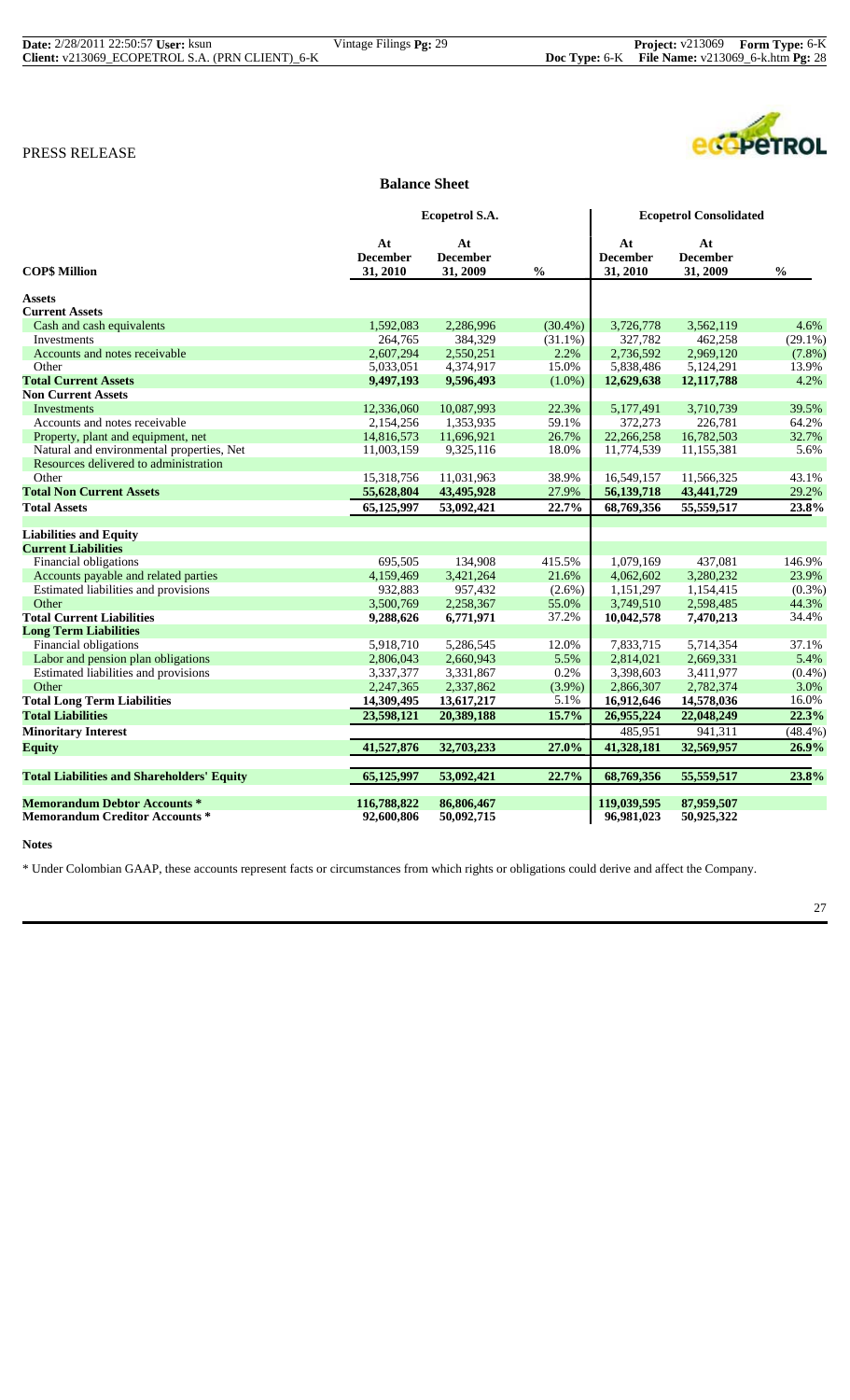ecopeTROL

# PRESS RELEASE

| <b>Cash Flow Statement</b><br>Ecopetrol S.A.             |                      |                          |                 |                          |                |                |               |  |
|----------------------------------------------------------|----------------------|--------------------------|-----------------|--------------------------|----------------|----------------|---------------|--|
| <b>COPS</b> million                                      | 4Q 2010 <sup>*</sup> | 4O 2009 *                | $\frac{0}{0}$   | 3Q 2010 *                | 2010           | 2009           | $\frac{0}{0}$ |  |
| Cash flow provided by operating activities:              |                      |                          |                 |                          |                |                |               |  |
| <b>Net income</b>                                        | 2,742,078            | 1,691,442                | 62.1%           | 1,702,356                | 8,346,097      | 5,256,232      | 58.8%         |  |
| Adjustments to reconcile net income to cash              |                      |                          |                 |                          |                |                |               |  |
| provided by operating activities:                        |                      |                          |                 |                          |                |                |               |  |
| Depreciation, depletion and amortization                 | 250,834              | 631,978                  | $(60.3\%)$      | 985,227                  | 3,324,840      | 2,890,743      | 15.0%         |  |
| Net provisions                                           | (95,310)             | 137,928                  | $(169.1\%)$     | 913,334                  | (18, 857)      | 238,693        | $(107.9\%)$   |  |
| Disposal of property, plant and equipment                | (168,913)            | 695                      | $(24, 404.0\%)$ | 207,858                  | 38,945         | 1,090          | 3,472.9%      |  |
| Loss for disposal of property, plant and equipment       | 3,371                | 527                      | 539.6%          | 20                       | 3,395          | 527            | 544.2%        |  |
| Loss for disposal of natural and environmental resources | 9,110                | L,                       |                 | 4,072                    | 39,668         |                |               |  |
| Loss for disposal of other assets                        | 287,918              | $\overline{\phantom{a}}$ |                 | $\overline{\phantom{a}}$ | 287,918        | $\overline{a}$ |               |  |
| Income (loss) from equity method on affiliated           |                      |                          |                 |                          |                |                |               |  |
| companies                                                | 472,224              | 286,243                  | 65.0%           | 292,978                  | 641,168        | 206,441        | 210.6%        |  |
| Net changes in operating assets and liabilities:         |                      |                          |                 |                          |                |                |               |  |
| Accounts and notes receivable                            | 381,386              | 798,272                  | $(52.2\%)$      | (1,015,830)              | (320, 460)     | 1,223,297      | $(126.2\%)$   |  |
| <b>Inventories</b>                                       | (160, 200)           | (97, 304)                | 64.6%           | 72,862                   | (149, 307)     | (83,625)       | 78.5%         |  |
| Deferred and other assets                                | (218, 145)           | (73, 388)                | 197.2%          | (152,998)                | (793, 658)     | (2,078,363)    | 61.8%         |  |
| Accounts payable and related parties                     | (1,439,881)          | (1,237,270)              | 16.4%           | 108,703                  | 651,791        | 1,586,507      | $(58.9\%)$    |  |
| Taxes payable                                            | 1,016,996            | 513,565                  | 98.0%           | (263,970)                | 1,250,952      | (1,771,648)    | 170.6%        |  |
| Labor obligations                                        | (22,709)             | 8,275                    | $(374.4\%)$     | 20,021                   | (29,661)       | 15,100         | $(296.4\%)$   |  |
| Estimated liabilities and provisions                     | (428, 199)           | 297,619                  | (243.9%)        | (125, 464)               | (293,100)      | 10,499         | $(2,891.7\%)$ |  |
| Cash provided by operating activities                    | 2,630,560            | 2,958,582                | $(11.1\%)$      | 2,749,169                | 12,979,731     | 7,495,493      | 73.2%         |  |
|                                                          |                      |                          |                 |                          |                |                |               |  |
| <b>Cash flows from investing activities:</b>             |                      |                          |                 |                          |                |                |               |  |
| Payment for purchase of Companies, net of cash           |                      |                          |                 |                          |                |                |               |  |
| acquired                                                 |                      |                          | 0.0%            | (1,163,131)              | (1,163,131)    | (1,082,580)    | 7.4%          |  |
| Purchase of investment securities                        | (4,369,467)          | (3,538,333)              | 23.5%           | (1,821,683)              | (11,808,784)   | (7,939,870)    | 48.7%         |  |
| Redemption of investment securities                      | 3.660.021            | 2,776,424                | 31.8%           | 2,556,857                | 9,604,385      | 12,423,676     | (22.7%)       |  |
| Sale of property, plant and equipment                    | 4,751                | 1,927                    | 146.5%          | $\blacksquare$           | 4,751          | 1,927          | 146.5%        |  |
| Investment in natural and environmental resources        | (1,329,834)          | (1,492,768)              | $-10.9%$        | (922, 366)               | (3,474,200)    | (2,885,430)    | 20.4%         |  |
| Additions to property, plant and equipment               | (1,642,784)          | (1,286,106)              | 27.7%           | (916, 915)               | (4,341,012)    | (4, 117, 775)  | 5.4%          |  |
| Net cash used in investing activities                    | (3,677,313)          | (3,538,856)              | 3.9%            | (2,267,239)              | (11, 177, 991) | (3,600,052)    | 210.5%        |  |
| <b>Cash flows from financing activities:</b>             |                      |                          |                 |                          |                |                |               |  |
| Financial obligations                                    | 1,601,477            | 205,630                  | 678.8%          | (207, 574)               | 1,192,762      | 5,388,072      | $(77.9\%)$    |  |
| Received from associates - capitalization                | (31)                 | 5,981                    | $(100.5\%)$     | 219                      | 525            | 41,044         | (98.7%)       |  |
| Payment of dividends                                     | (1,221,044)          | (2,943,466)              | 58.5%           | (1,214,260)              | (3,689,940)    | (8,907,807)    | 58.6%         |  |
| Net cash used in financing activities                    | 380,402              | (2,731,855)              | 113.9%          | (1,421,615)              | (2,496,653)    | (3,478,691)    | 28.2%         |  |
|                                                          |                      |                          |                 |                          |                |                |               |  |
| Net increase (decrease) in cash and cash equivalents     | (666, 351)           | (3,312,129)              | 79.9%           | (939, 685)               | (694, 913)     | 416,750        | (266.7%)      |  |
| Cash and cash equivalents at the beginnig of the year    | 2,258,434            | 5,599,125                | $(59.7\%)$      | 3,198,119                | 2,286,996      | 1,870,246      | 22.3%         |  |
| Cash and cash equivalents at the end of the year         | 1.592.083            | 2.286.996                | $(30.4\%)$      | 2.258.434                | 1.592.083      | 2.286.996      | (30.4%        |  |

# **NOTES:**

\* Not audited, for illustration purposes only.

To compare 2010 and 2009 cash flow statements, reclassifications were made in 2009 to show the impact of the equity method in subsidiary companies, and the balance from the disposal of fixed assets.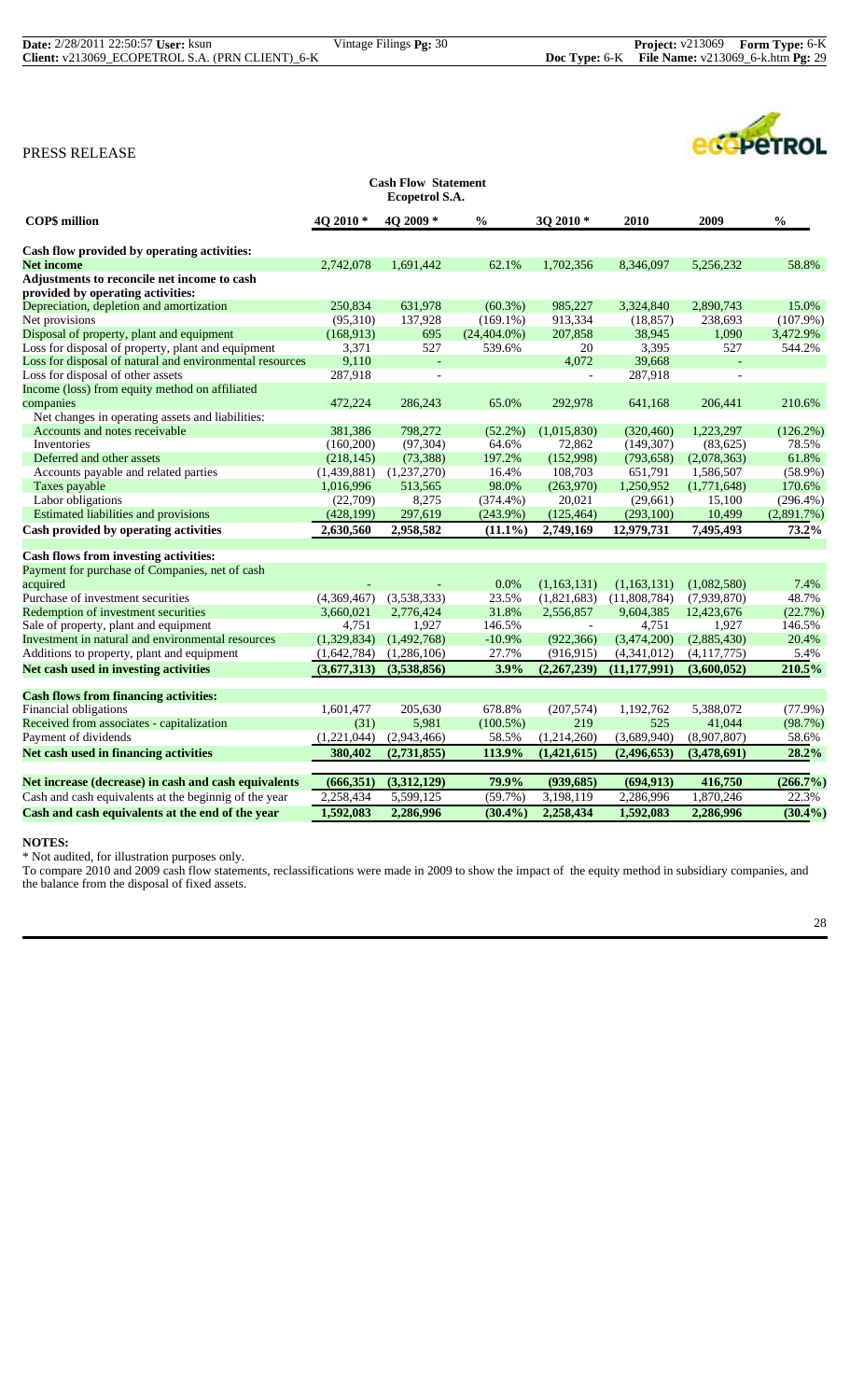| <b>Cash Flow Statement</b><br><b>Ecopetrol Consolidated</b> |                          |                |                 |                |              |                |               |  |
|-------------------------------------------------------------|--------------------------|----------------|-----------------|----------------|--------------|----------------|---------------|--|
| <b>COP\$</b> million                                        | $402010*$                | 4O 2009 *      | $\frac{0}{0}$   | 3Q 2010*       | 2010         | 2009           | $\frac{0}{0}$ |  |
| Cash flow provided by operating activities:                 |                          |                |                 |                |              |                |               |  |
| <b>Net income</b>                                           | 2.701.607                | 1.721.479      | 56.9%           | 1,723,470      | 8,146,471    | 5.132,054      | 58.7%         |  |
| Adjustments to reconcile net income to cash provided        |                          |                |                 |                |              |                |               |  |
| by operating activities:                                    |                          |                |                 |                |              |                |               |  |
| Depreciation, depletion and amortization                    | 869,922                  | 1,003,484      | (13.3%)         | 1,237,322      | 4.348.095    | 3.629.604      | 19.8%         |  |
| Net provisions                                              | 50,991                   | 49.208         | 3.6%            | 42.491         | 179,916      | 238,247        | (24.5%)       |  |
| Disposal of property, plant and equipment                   | 3,395                    | 695            | 388.5%          |                | 3,395        | 1,090          | 211.5%        |  |
| Loss for disposal of property, plant and equipment          | (168, 937)               | 527            | $(32, 156.4\%)$ | (21, 344)      | 38,945       | 527            | 7,289.9%      |  |
| Loss for disposal of natural and environmental resources    | 9,110                    | $\blacksquare$ |                 | 4,072          | 39,668       | $\blacksquare$ |               |  |
| Loss for disposal of other assets                           | 287,918                  | $\overline{a}$ |                 | $\overline{a}$ | 287,918      | ÷,             |               |  |
| Income (loss) from equity method on affiliated companies    | (27, 374)                | (13,063)       | 109.6%          | (13,577)       | (82, 772)    | (55, 143)      | 50.1%         |  |
| Net changes in operating assets and liabilities:            |                          |                |                 |                |              |                |               |  |
| Accounts and notes receivable                               | 1,789,258                | 401,147        | $(346.0\%)$     | (1,681,163)    | 794,512      | 2,030,376      | $(60.9\%)$    |  |
| Inventories                                                 | (131, 445)               | (78, 869)      | 66.7%           | 86,979         | (129, 823)   | (291, 819)     | 55.5%         |  |
| Deferred and other assets                                   | 1,275,069                | (209, 913)     | 707.4%          | (2,322,012)    | 698,423      | (1,410,451)    | 149.5%        |  |
| Accounts payable and related parties                        | (937, 795)               | (1,646,201)    | 43.0%           | (129, 893)     | 1,248,736    | 1,536,580      | (18.7%)       |  |
| Taxes payable                                               | (1,856,199)              | 828,459        | $(324.1\%)$     | 1,865,143      | (618, 441)   | (1,473,446)    | 58.0%         |  |
| Labor obligations                                           | (19, 631)                | (16,010)       | 22.6%           | 23,959         | (26, 737)    | 37,684         | (171.0%)      |  |
| Estimated liabilities and provisions                        | 564,643                  | (82,969)       | 780.5%          | (69, 896)      | (571, 495)   | (24, 809)      | 2,203.6%      |  |
| <b>Cash provided by operating activities</b>                | 4,410,532                | 1,957,974      | 125.3%          | 745,551        | 14,356,811   | 9,350,494      | 53.5%         |  |
|                                                             |                          |                |                 |                |              |                |               |  |
| <b>Cash flows from investing activities:</b>                |                          |                |                 |                |              |                |               |  |
| Payment for purchase of Companies, net of cash acquired     | $\overline{\phantom{a}}$ | 144,077        | $0.0\%$         | (1,163,131)    | (1,163,131)  | (1,082,580)    | 7.4%          |  |
| Purchase of investment securities                           | (4,369,467)              | (3,331,893)    | $(31.1\%)$      | (1,821,683)    | (11,808,784) | (7,939,870)    | 48.7%         |  |
| Redemption of investment securities                         | 4,415,408                | 3,664,615      | 20.5%           | 3,056,545      | 10,578,201   | 15,972,339     | $(33.8\%)$    |  |
| Sale of property, plant and equipment                       | 4,751                    | 1,927          | 146.5%          | $\mathbb{Z}^2$ | 4,751        | 1,927          | 146.5%        |  |
| Investment in natural and environmental resources           | (1,501,324)              | (2,187,386)    | 31.4%           | (1,165,021)    | (3,874,824)  | (3,613,355)    | 7.2%          |  |
| Additions to property, plant and equipment                  | (2,914,120)              | (935, 923)     | 211.4%          | (163, 527)     | (6,445,151)  | (9,239,234)    | 30.2%         |  |
| Net cash used in investing activities                       | (4,364,752)              | (2,644,583)    | $(65.0\%)$      | (1,256,817)    | (12,708,938) | (5,900,773)    | 115.4%        |  |
| <b>Cash flows financing activities:</b>                     |                          |                |                 |                |              |                |               |  |
| <b>Minority</b> interest                                    | (466, 854)               | 53,625         | (970.6%)        | (15,987)       | (455,360)    | 698,360        | $(165.2\%)$   |  |
| Financial obligations                                       | 1,010,208                | 366,536        | 175.6%          | 775,569        | 2,119,361    | 6,140,588      | $(65.5\%)$    |  |
| Debts from credit and financing operations                  | 628,766                  | 21,205         | 2,865.2%        | (68, 227)      | 642,088      | 21,205         | 2,928.0%      |  |
| Received from associates - capitalization                   | (31)                     | 5,981          | $(100.5\%)$     | 219            | 525          | 41,044         | (98.7%)       |  |
| Payment of dividends                                        | (1,320,932)              | (2, 584, 866)  | 100.0%          | (1,217,770)    | (3,789,828)  | (8,902,602)    | 57.4%         |  |
| Net cash used in financing activities                       | (148, 843)               | (2, 137, 519)  | 93.0%           | (526, 196)     | (1,483,214)  | (2,001,405)    | 25.9%         |  |
| Net increase (decrease) in cash and cash equivalents        | (103,063)                | (2,824,128)    | 96.4%           | (1,037,462)    | 164,659      | 1,448,316      | $(88.6\%)$    |  |
| Cash and cash equivalents at the beginnig of the year       | 3,829,841                | 6,386,247      | $(40.0\%)$      | 4,867,304      | 3,562,119    | 2,113,803      | 68.5%         |  |
| Cash and cash equivalents at the end of the year            | 3,726,778                | 3,562,119      | 4.6%            | 3,829,842      | 3,726,778    | 3,562,119      | 4.6%          |  |

# **Notes**

\* According to the Public Accounting Framework, Colombian companies only have the obligation to consolidate their financial statements t the end of each fiscal year, therefore the quarterly figures in this report are not audited and they do not constitute a formal consolidation of Ecopetrol's financial statement, though they do adjust to the methodology defined for this purpose.

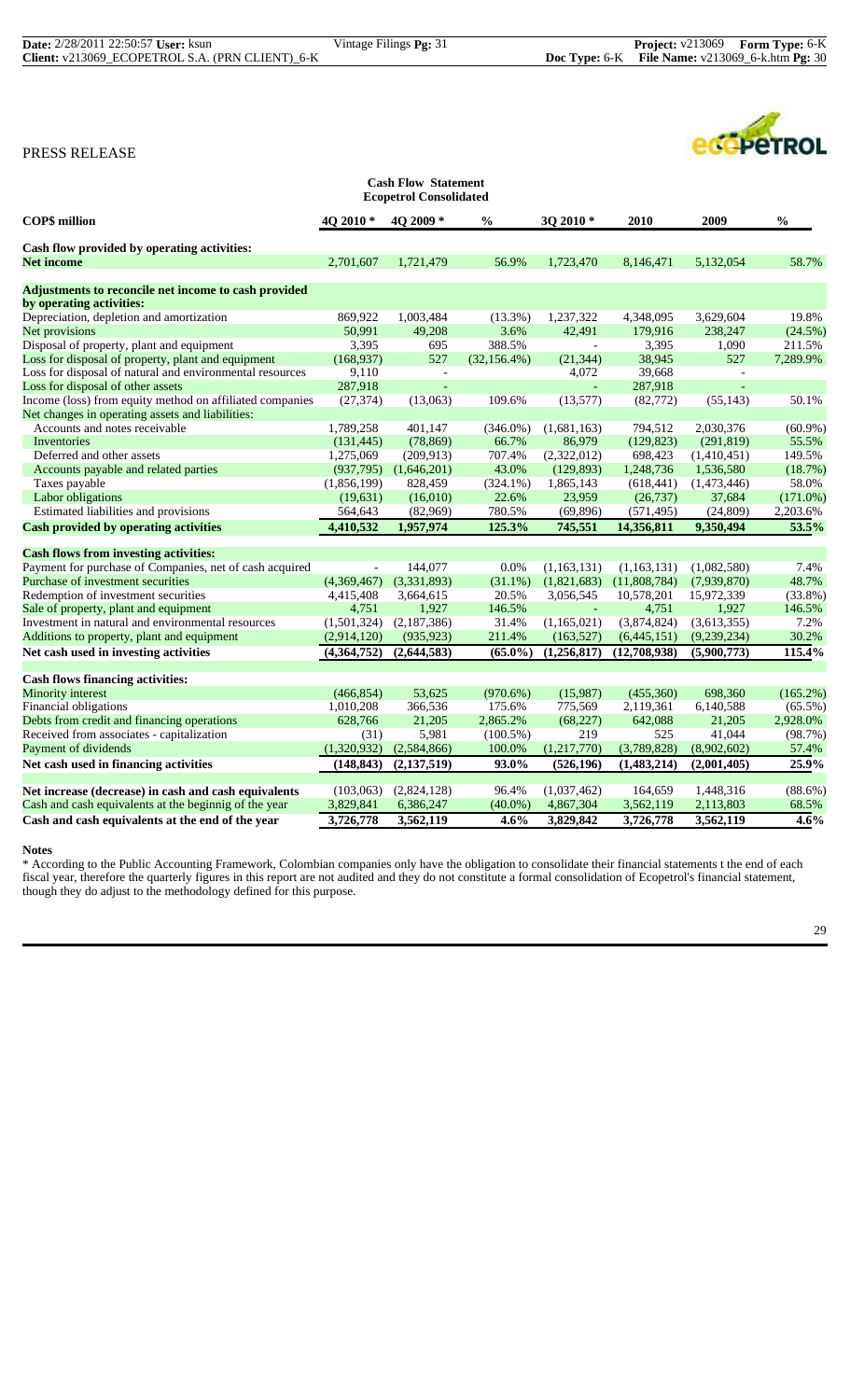| <b>Date:</b> 2/28/2011 22:50:57 <b>User:</b> ksun | Vintage Filings <b>Pg:</b> 32 | <b>Project:</b> v213069 Form Type: 6-K                      |  |
|---------------------------------------------------|-------------------------------|-------------------------------------------------------------|--|
| Client: v213069 ECOPETROL S.A. (PRN CLIENT) 6-K   |                               | <b>Doc Type:</b> $6-K$ File Name: $v213069_6$ -k.htm Pg: 31 |  |

# ecopeTROL

# PRESS RELEASE

#### **Calculation and Reconciliation of EBITDA**

| Ecopetrol S.A.                                    |             |            |               |            |             |             |               |
|---------------------------------------------------|-------------|------------|---------------|------------|-------------|-------------|---------------|
| <b>COPS Millions</b>                              | 4O 2010*    | 40 2009 *  | $\frac{6}{6}$ | 3O 2010 *  | 2010        | 2009        | $\frac{6}{6}$ |
| <b>EBITDA CALCULATION</b>                         |             |            |               |            |             |             |               |
| <b>Operating income</b>                           | 4,451,479   | 2,706,122  | 64.5%         | 2,865,854  | 13,208,702  | 8,083,537   | 63.4%         |
| Plus: Depreciations, depletions and amortizations | 212,686     | 257,475    | $-17.4%$      | 1,086,288  | 3,149,746   | 2,354,497   | 33.8%         |
| <b>UNCONSOLIDATED EBITDA</b>                      | 4,664,165   | 2,963,597  | 57.4%         | 3,952,142  | 16,358,448  | 10,438,034  | 56.7%         |
|                                                   |             |            |               |            |             |             |               |
| <b>RECONCILIATION NET INCOME TO EBITDA</b>        |             |            | $0.0\%$       |            |             |             | $0.0\%$       |
| Net Income                                        | 2,742,079   | 1,691,442  | 62.1%         | 1,702,356  | 8,346,097   | 5,256,232   | 58.8%         |
| Depreciations, depletions and amortizations       | 212,686     | 257,475    | $-17.4%$      | 1,086,288  | 3,149,746   | 2,354,497   | 33.8%         |
| Financial income                                  | (1,166,449) | (814, 667) | 43.2%         | (888, 412) | (4,224,992) | (6,823,499) | $-38.1%$      |
| <b>Financial expenses</b>                         | 1,187,484   | 605,374    | 96.2%         | 920,255    | 4, 191, 988 | 6,267,285   | $-33.1%$      |
| Non financial income                              | (424, 977)  | (278, 526) | 52.6%         | (138, 474) | (929, 404)  | (718, 359)  | 29.4%         |
| Non financial expenses                            | 547,089     | 657,076    | $-16.7\%$     | 370,007    | 2.103.966   | 1.949.262   | 7.9%          |
| Results in subsidiaries                           | 472,223     | 286,243    | 65.0%         | 292,978    | 641,168     | 206,441     | 210.6%        |
| Provision for income tax                          | 1,094,030   | 559,180    | 95.6%         | 607,144    | 3.079.879   | 1.946.175   | 58.3%         |
| UNCONSOLIDATED EBITDA                             | 4,664,165   | 2,963,597  | 57.4%         | 3,952,142  | 16,358,448  | 10,438,034  | 56.7%         |

| <b>Ecopetrol Consolidated</b>                     |             |             |               |             |             |              |               |
|---------------------------------------------------|-------------|-------------|---------------|-------------|-------------|--------------|---------------|
| <b>COPS Millions</b>                              | $402010*$   | 40 2009 $*$ | $\frac{6}{9}$ | 30 2010 *   | <b>2010</b> | <b>2009</b>  | $\frac{0}{0}$ |
| <b>EBITDA CALCULATION</b>                         |             |             |               |             |             |              |               |
| Operating income                                  | 3,951,585   | 2,379,527   | 66.1%         | 2,767,268   | 12,878,842  | 7,873,339    | 63.6%         |
| Plus: Depreciations, depletions and amortizations | 813,812     | 960,389     | $-15.3%$      | 1,296,201   | 4,185,799   | 3,761,526    | 11.3%         |
| <b>Minority interest</b>                          | (133, 214)  | (12,072)    |               | (30,513)    | (365, 147)  | (204,998)    |               |
| <b>CONSOLIDATED EBITDA</b>                        | 4,632,183   | 3,327,844   | 39.2%         | 4,032,956   | 16,699,494  | 11,429,867   | 46.1%         |
|                                                   |             |             |               |             |             |              |               |
| <b>RECONCILIATION NET INCOME TO EBITDA</b>        |             |             | $0.0\%$       |             |             |              |               |
| Net income                                        | 2,701,607   | 1,721,479   | 56.9%         | 1,723,470   | 8,146,472   | 5,132,054    | 58.7%         |
| Depreciations, depletions and amortizations       | 813.812     | 960.389     | $-15.3%$      | 1,296,201   | 4.185.799   | 3,761,526    | 11.3%         |
| <b>Financial income</b>                           | 1,560,803   | (1,873,170) | $-183.3%$     | (2,272,761) | (4,706,491) | (15,568,920) | $-69.8%$      |
| Financial expenses                                | (1,708,778) | 1,651,026   | $-203.5%$     | 2,419,468   | 4,668,702   | 15,073,087   | $-69.0%$      |
| Non financial income                              | (430, 893)  | (392,702)   | 9.7%          | (126, 043)  | (966, 714)  | (876, 608)   | 10.3%         |
| Non financial expenses                            | 726,408     | 653,218     | 11.2%         | 414,887     | 2,390,728   | 1,994,936    | 19.8%         |
| Minority interest on net income                   | (5,065)     | 13.366      | $-137.9%$     | 8,590       | 107.495     | 4,761        | 2157.8%       |
| Provision for income taxes                        | 1,107,502   | 606,310     | 82.7%         | 599,658     | 3,238,650   | 2,114,029    | 53.2%         |
| Minority interest on Ebitda                       | (133, 213)  | (12,072)    |               | (30,513)    | (365, 147)  | (204,998)    |               |
| <b>CONSOLIDATED EBITDA</b>                        | 4,632,183   | 3,327,844   | 39.2%         | 4,032,956   | 16,699,494  | 11,429,867   | 46.1%         |

\* Not audited, for illustration purposes only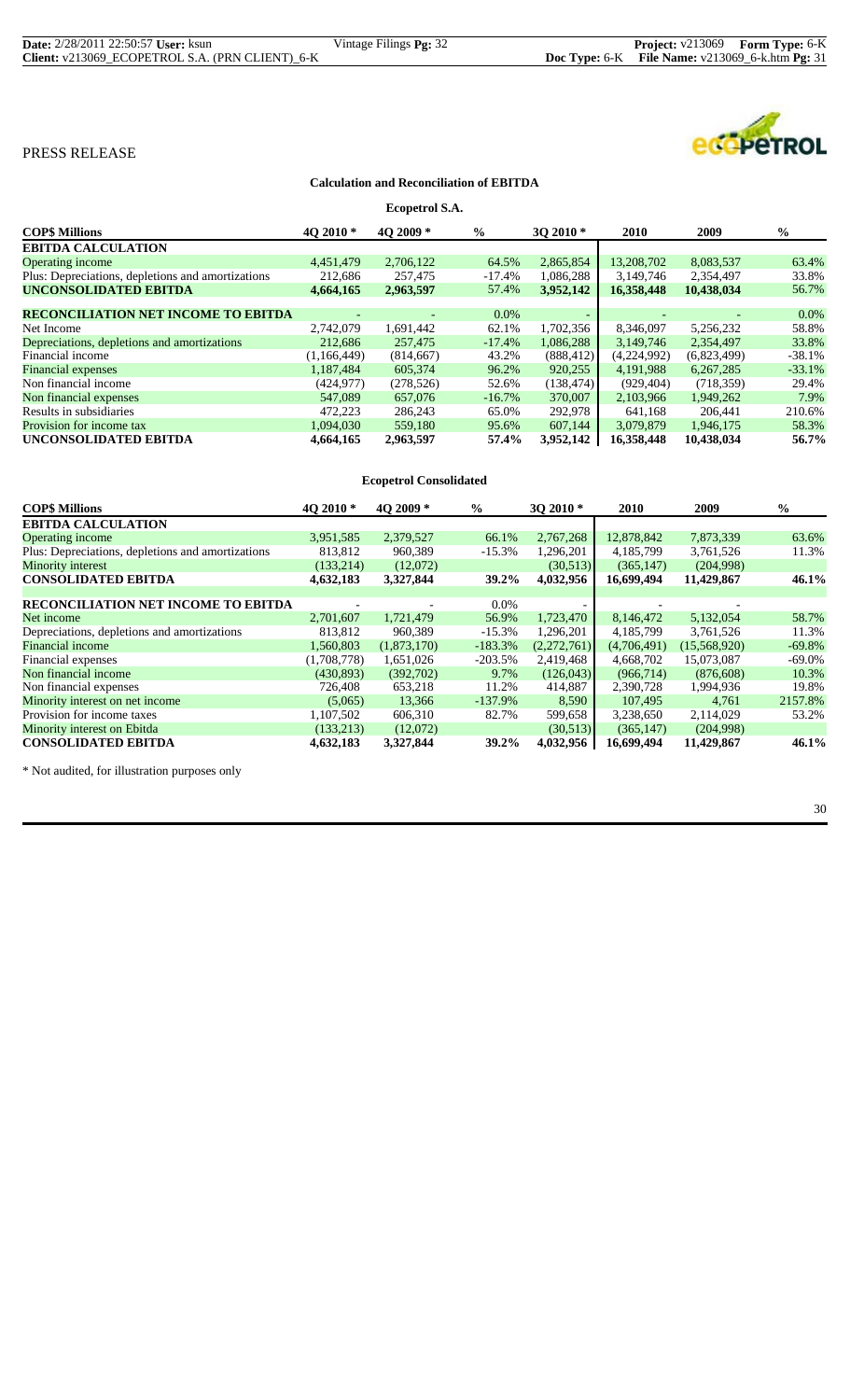| <b>Date:</b> 2/28/2011 22:50:57 <b>User:</b> ksun | Vintage Filings <b>Pg:</b> 33 | <b>Project:</b> v213069 Form Type: 6-K                 |  |
|---------------------------------------------------|-------------------------------|--------------------------------------------------------|--|
| Client: v213069_ECOPETROL S.A. (PRN CLIENT)_6-K   |                               | <b>Doc Type: 6-K</b> File Name: v213069_6-k.htm Pg: 32 |  |

# **VII. Financial Statements of Subsidiaries**

Financial statements for subsidiaries included in this report are not audited.

*EXPLORATION AND PRODUCTION*

# **HOCOL**

# **Income Statement**<br>
(CODE: D'il)

| (COP\$ Billion)<br>4Q 2010<br>2010<br><b>40 2009</b>    | 2009    |
|---------------------------------------------------------|---------|
| 10.5<br>27.8<br><b>Local Sales</b><br>4.8               | 37.5    |
| 652.2<br>572.3<br>2,446.4<br><b>Export Sales</b>        | 1,851.1 |
| Sales of services                                       |         |
| <b>Total Sales</b><br>657.0<br>582.9<br>2.474.1         | 1,888.5 |
| <b>Variable Costs</b><br>379.1<br>316.2<br>1,564.6      | 1,045.4 |
| 101.3<br><b>Fixed Costs</b><br>51.0<br>314.7            | 362.2   |
| <b>Cost of Sales</b><br>367.2<br>480.3<br>1,879.4       | 1,407.6 |
| 176.6<br>215.7<br>Gross profit<br>594.8                 | 481.0   |
| 125.5<br>113.6<br>283.7<br><b>Operating Expenses</b>    | 122.4   |
| <b>Operating Profit</b><br>51.1<br>102.1<br>311.1       | 358.5   |
| Non Operating Profit/(Loss)<br>(0.9)<br>103.5<br>(42.3) | 98.1    |
| (0.3)<br>44.3<br>36.0<br>Income tax                     | 126.0   |
| 50.5<br>161.4<br>232.8<br>Net Income/Loss               | 330.6   |

#### **Balance Sheet**

| (COP\$ Billion)                            | <b>At December</b><br>31, 2010 | <b>At December</b><br>31, 2009 |
|--------------------------------------------|--------------------------------|--------------------------------|
| <b>Current Assets</b>                      | 931.2                          | 933.7                          |
| Long Term Assets                           | 1,417.2                        | 967.6                          |
| <b>Total Assets</b>                        | 2,348.4                        | 1,901.3                        |
| <b>Current Liabilities</b>                 | 566.8                          | 503.7                          |
| <b>Long Term Liabilities</b>               | 145.3                          | 105.0                          |
| Deferred taxes                             |                                |                                |
| <b>Total Liabilities</b>                   | 712.1                          | 608.7                          |
| Equity                                     | 1,636.3                        | 1,292.6                        |
| Total Liabilities and Shareholders' Equity | 2.348.4                        | 1,901.3                        |

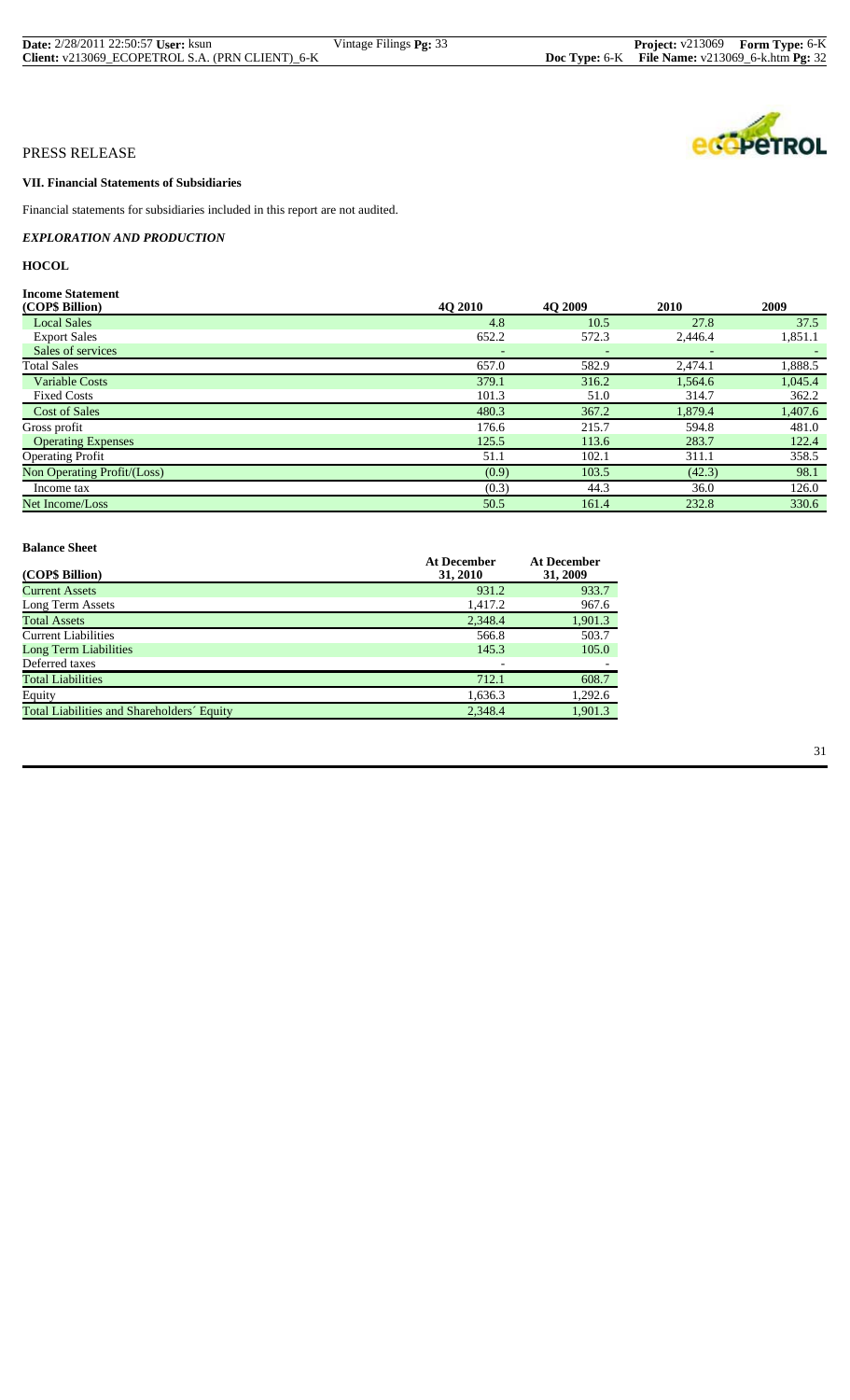| <b>Date:</b> 2/28/2011 22:50:57 User: ksun      | Vintage Filings <b>Pg:</b> 34 | <b>Project:</b> v213069 Form Type: 6-K            |
|-------------------------------------------------|-------------------------------|---------------------------------------------------|
| Client: v213069 ECOPETROL S.A. (PRN CLIENT) 6-K |                               | Doc Type: 6-K File Name: $v213069$ 6-k.htm Pg: 33 |



# **SAVIA PERU**

| <b>Income Statement</b> |
|-------------------------|
|                         |

| <b>US\$</b> million         | 4Q 2010                  | <b>4O 2009</b>           | 2010  | 2009  |
|-----------------------------|--------------------------|--------------------------|-------|-------|
| <b>Local Sales</b>          | 88.5                     | 77.5                     | 318.8 | 235.6 |
| <b>Export Sales</b>         | $\overline{\phantom{a}}$ |                          |       |       |
| Sales of services           | 1.2                      | 3.0                      | 1.8   | 4.9   |
| <b>Total Sales</b>          | 89.7                     | 80.5                     | 320.6 | 240.5 |
| <b>Variable Costs</b>       | 38.5                     | 37.8                     | 132.1 | 129.0 |
| <b>Fixed Costs</b>          | 18.0                     | 7.3                      | 53.4  | 30.7  |
| <b>Cost of Sales</b>        | 56.5                     | 45.1                     | 185.5 | 159.7 |
| Gross profit                | 33.2                     | 35.4                     | 135.1 | 80.8  |
| <b>Operating Expenses</b>   | 8.3                      | 3.6                      | 58.1  | 55.9  |
| <b>Operating Profit</b>     | 24.9                     | 31.8                     | 77.0  | 24.9  |
| Non Operating Profit/(Loss) | 8.3                      | 2.7                      | 77.3  | 39.1  |
| Income tax                  | 1.8                      | 3.0                      | 18.2  | 16.1  |
| Employee profit sharing     | 0.4                      | 0.5                      | 3.2   | 2.7   |
| Deferred taxes              | 4.0                      | 0.3                      | 9.1   | (1.6) |
| Minority interest           | $\overline{\phantom{a}}$ | $\overline{\phantom{a}}$ |       |       |
| Net Income/Loss             | 2.1                      | (1.1)                    | 46.8  | 21.9  |

#### **Balance Sheet Balance Sheet**

|                                            | <b>At December</b> | <b>At December</b> |
|--------------------------------------------|--------------------|--------------------|
| <b>US\$</b> million                        | 31, 2010           | 31, 2009           |
| <b>Current Assets</b>                      | 221.7              | 175.0              |
| Long Term Assets                           | 399.9              | 245.7              |
| <b>Total Assets</b>                        | 621.6              | 420.7              |
| <b>Current Liabilities</b>                 | 65.6               | 44.1               |
| <b>Long Term Liabilities</b>               | 126.8              | 7.7                |
| Deferred taxes                             | 20.4               | 13.5               |
| <b>Total Liabilities</b>                   | 212.8              | 65.3               |
| Equity                                     | 408.8              | 355.4              |
| Total Liabilities and Shareholders' Equity | 621.6              | 420.7              |
|                                            |                    |                    |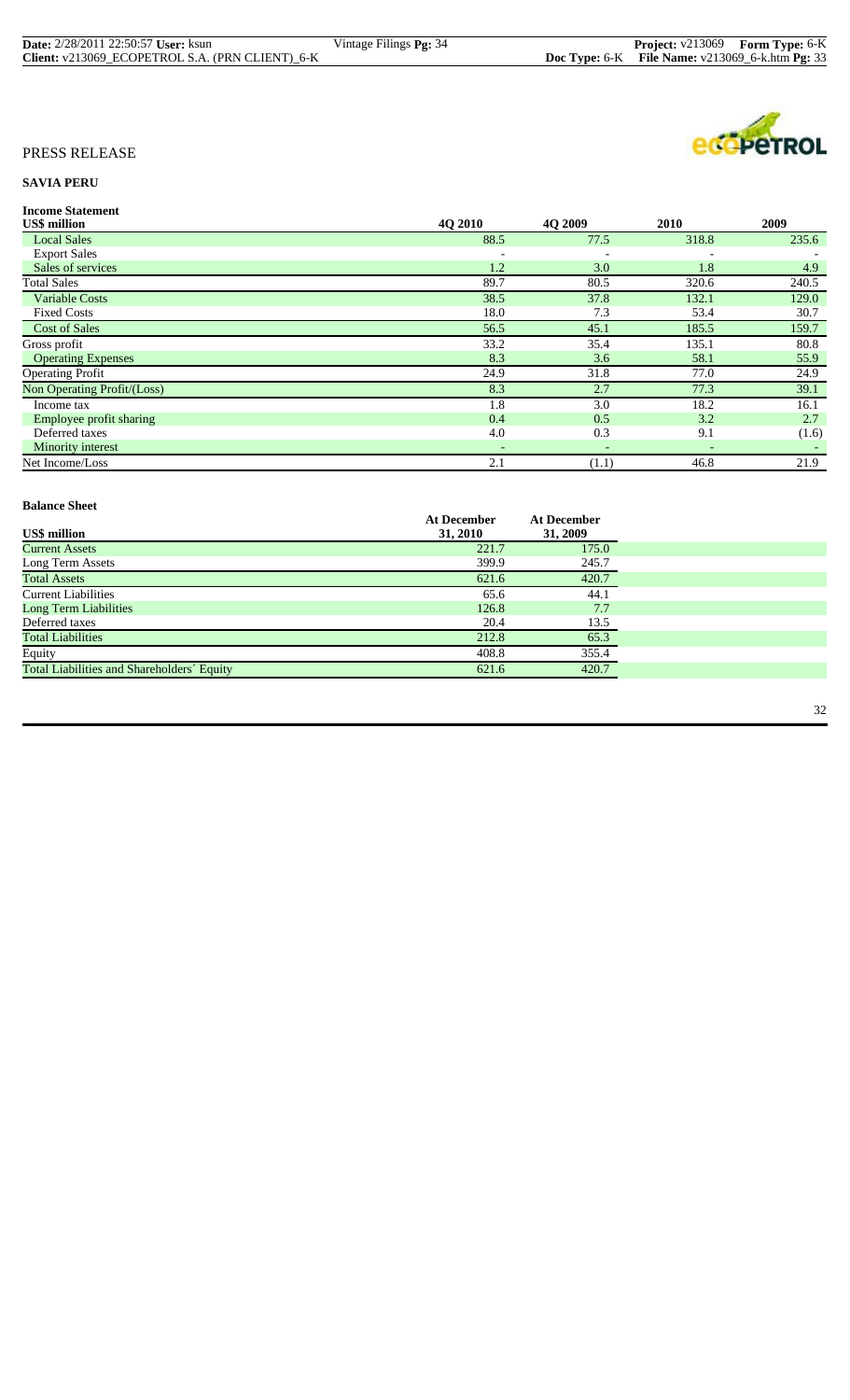| <b>Date:</b> 2/28/2011 22:50:57 User: ksun      | Vintage Filings <b>Pg:</b> 35 | <b>Project:</b> v213069 Form Type: 6-K                   |  |
|-------------------------------------------------|-------------------------------|----------------------------------------------------------|--|
| Client: v213069 ECOPETROL S.A. (PRN CLIENT) 6-K |                               | <b>Doc Type:</b> 6-K File Name: $v213069$ 6-k.htm Pg: 34 |  |



# *REFINING AND PETROCHEMICAL*

# **PROPILCO**

**Income Statement**

| (COP\$ Billion)             | 4Q 2010                  | 4O 2009                  | 2010                     | 2009                     |
|-----------------------------|--------------------------|--------------------------|--------------------------|--------------------------|
| <b>Local Sales</b>          | 177.5                    | 125.0                    | 679.0                    | 482.0                    |
| <b>Export Sales</b>         | 162.6                    | 131.8                    | 652.3                    | 558.7                    |
| Sales of services           | $\overline{\phantom{a}}$ |                          |                          |                          |
| <b>Total Sales</b>          | 340.2                    | 256.8                    | 1,331.3                  | 1,040.7                  |
| <b>Variable Costs</b>       | 267.6                    | 191.9                    | 1,133.7                  | 807.6                    |
| <b>Fixed Costs</b>          | 24.9                     | 37.6                     | 87.9                     | 100.6                    |
| <b>Cost of Sales</b>        | 292.5                    | 229.5                    | 1,221.6                  | 908.2                    |
| Gross profit                | 47.6                     | 27.2                     | 109.6                    | 132.5                    |
| <b>Operating Expenses</b>   | 23.8                     | 19.6                     | 93.7                     | 86.8                     |
| <b>Operating Profit</b>     | 23.8                     | 7.7                      | 15.9                     | 45.7                     |
| Non Operating Profit/(Loss) | 0.8                      | 1.0                      | 56.7                     | 9.4                      |
| Income tax                  | 2.8                      | 2.3                      | 7.1                      | 7.4                      |
| Minority interest           | $\sim$                   | $\overline{\phantom{a}}$ | $\overline{\phantom{0}}$ | $\overline{\phantom{0}}$ |
| Net Income/Loss             | 21.9                     | 6.3                      | 65.4                     | 47.7                     |

#### **Balance Sheet Balance Sheet**

| <b>COP\$ Billion</b>                       | <b>At December</b><br>31, 2010 | <b>At December</b><br>31, 2009 |
|--------------------------------------------|--------------------------------|--------------------------------|
| <b>Current Assets</b>                      | 531.5                          | 452.0                          |
| Long Term Assets                           | 530.8                          | 531.2                          |
| <b>Total Assets</b>                        | 1,062.3                        | 983.2                          |
| <b>Current Liabilities</b>                 | 394.5                          | 325.5                          |
| Long Term Liabilities                      | 31.8                           | 29.1                           |
| <b>Total Liabilities</b>                   | 426.3                          | 354.6                          |
| Equity                                     | 636.0                          | 628.6                          |
| Total Liabilities and Shareholders' Equity | 1.062.3                        | 983.2                          |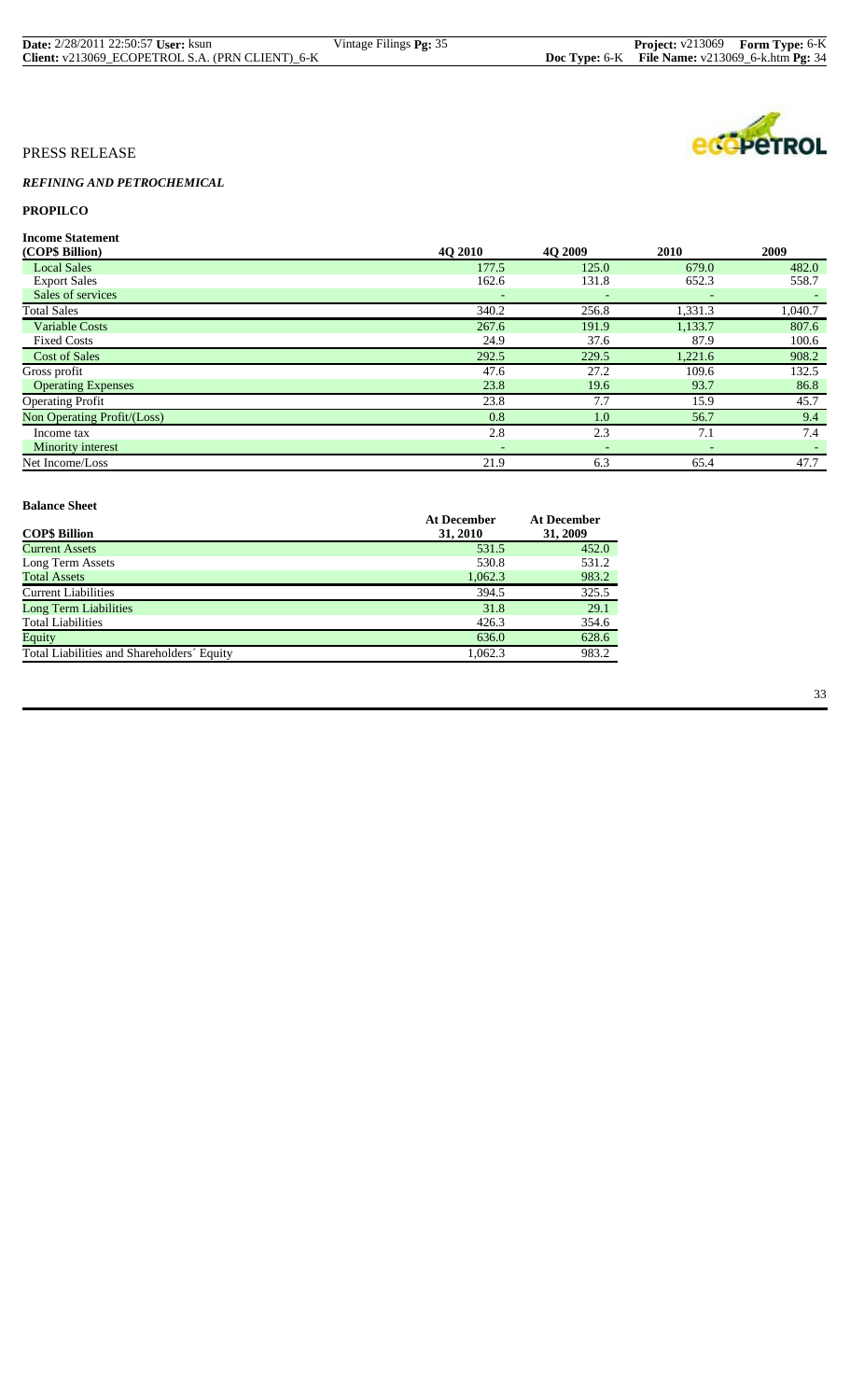| <b>Date:</b> 2/28/2011 22:50:57 User: ksun      | Vintage Filings <b>Pg:</b> 36 | <b>Project:</b> v213069 Form Type: 6-K               |  |
|-------------------------------------------------|-------------------------------|------------------------------------------------------|--|
| Client: v213069 ECOPETROL S.A. (PRN CLIENT) 6-K |                               | Doc Type: $6-K$ File Name: $v213069_6$ -k.htm Pg: 35 |  |



# **REFICAR**

| <b>Income Statement</b>     |         |         |         |         |
|-----------------------------|---------|---------|---------|---------|
| (COP\$ Billion)             | 4O 2010 | 4O 2009 | 2010    | 2009    |
| <b>Local Sales</b>          | 839.4   | 778.9   | 2,551.3 | 2,162.5 |
| <b>Export Sales</b>         | 514.4   | 695.3   | 2,351.5 | 1,782.4 |
| Sales of services           |         |         |         |         |
| <b>Total Sales</b>          | 1,353.7 | 1,474.2 | 4,902.8 | 3,944.9 |
| <b>Variable Costs</b>       | 1,274.2 | 1,425.9 | 4,628.5 | 3,731.9 |
| <b>Fixed Costs</b>          | 150.8   | 93.2    | 315.6   | 274.1   |
| <b>Cost of Sales</b>        | 1,425.0 | 1,519.1 | 4,944.1 | 4,006.0 |
| Gross profit                | (71.2)  | (44.9)  | (41.3)  | (61.1)  |
| <b>Operating Expenses</b>   | 20.8    | 29.3    | 61.3    | 63.7    |
| <b>Operating Profit</b>     | (92.0)  | (74.2)  | (102.6) | (124.8) |
| Non Operating income        | 28.8    | 31.5    | 79.2    | 7.4     |
| Non Operating expenses      | (193.5) |         | (273.7) |         |
| Non Operating Profit/(Loss) | (256.7) | (42.6)  | (297.1) | (117.4) |
| Income tax                  | 2.7     | (4.9)   | 8.1     | 10.5    |
| <b>Minority interest</b>    |         |         |         |         |
| Net Income/Loss             | (259.4) | (37.7)  | (305.2) | (127.9) |

#### **Balance Sheet Balance Sheet**

|                                            | <b>At December</b> | <b>At December</b> |
|--------------------------------------------|--------------------|--------------------|
| <b>COP\$ Billion</b>                       | 31, 2010           | 31, 2009           |
| <b>Current Assets</b>                      | 733.3              | 962.4              |
| Long Term Assets                           | 3,468.6            | 2,083.9            |
| <b>Total Assets</b>                        | 4.201.9            | 3,046.3            |
| Current Liabilities                        | 1,077.8            | 567.4              |
| Long Term Liabilities                      | 397.6              | 5.1                |
| <b>Total Liabilities</b>                   | 1.475.4            | 572.5              |
| Equity                                     | 2,726.5            | 2,473.8            |
| Total Liabilities and Shareholders' Equity | 4.201.9            | 3,046.3            |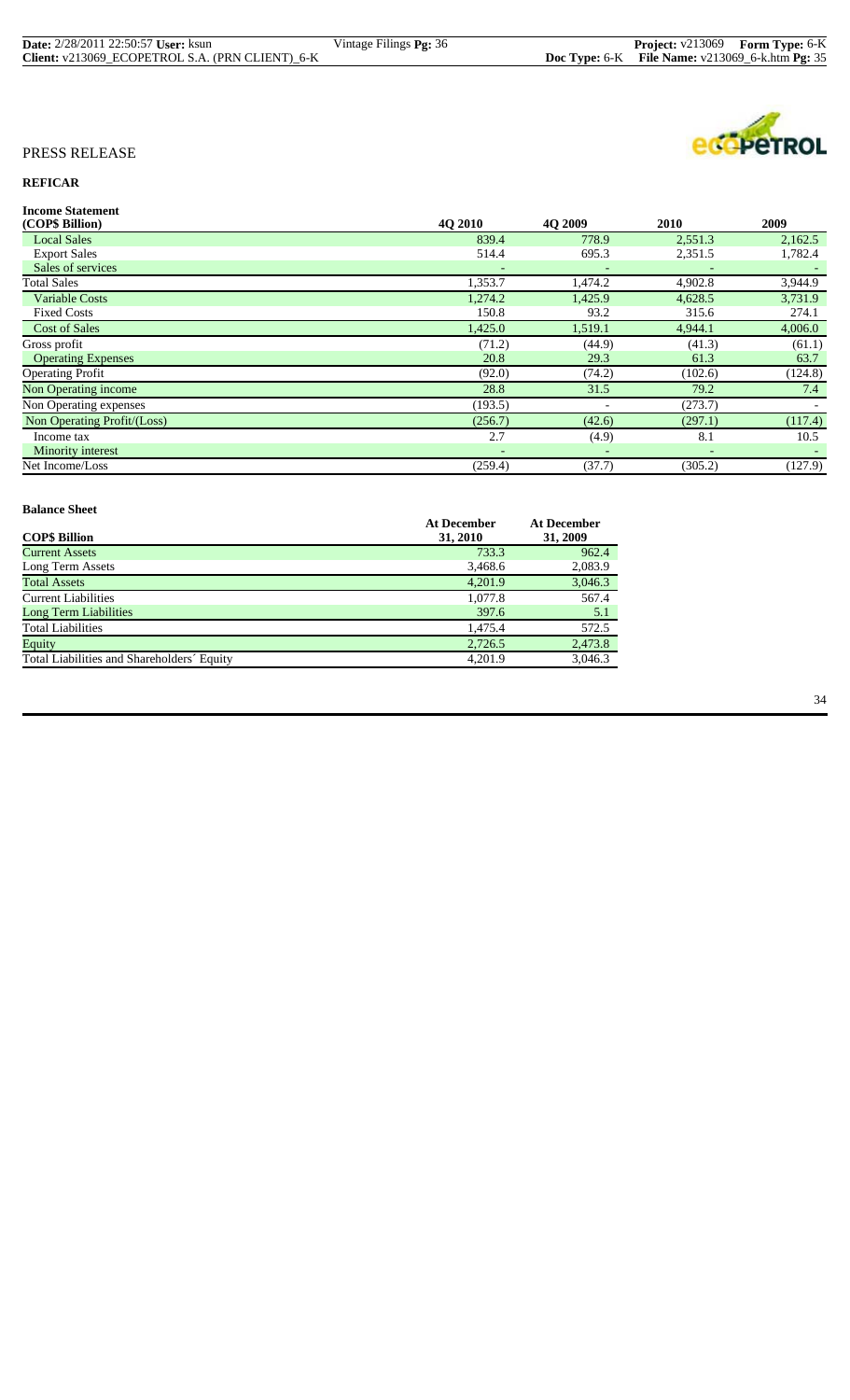| <b>Date:</b> 2/28/2011 22:50:57 <b>User:</b> ksun | Vintage Filings <b>Pg:</b> 37 | <b>Project:</b> v213069 Form Type: 6-K                   |  |
|---------------------------------------------------|-------------------------------|----------------------------------------------------------|--|
| Client: v213069 ECOPETROL S.A. (PRN CLIENT) 6-K   |                               | <b>Doc Type:</b> 6-K File Name: $v213069$ 6-k.htm Pg: 36 |  |

**eco**peTROL

# PRESS RELEASE

# *TRANSPORTATION*

# **OCENSA**

**Income Statement**

| (COP\$ Billion)             | 4Q 2010                  | <b>40 2009</b>           | 2010    | 2009   |
|-----------------------------|--------------------------|--------------------------|---------|--------|
| Domestic sales              | ٠                        | $\overline{\phantom{a}}$ |         |        |
| Sales of services           | 66.0                     | 196.8                    | 1,110.6 | 705.9  |
| <b>Total Sales</b>          | 66.0                     | 196.8                    | 1,110.6 | 705.9  |
| Variable Costs              | 193.4                    | 160.8                    | 679.8   | 586.3  |
| <b>Fixed Costs</b>          |                          |                          |         |        |
| <b>Cost of Sales</b>        | 193.4                    | 160.8                    | 679.8   | 586.3  |
| Gross profit                | (127.3)                  | 36.0                     | 430.8   | 119.5  |
| <b>Operating Expenses</b>   | 20.2                     | 15.5                     | 53.9    | 51.3   |
| <b>Operating Profit</b>     | (147.6)                  | 20.5                     | 376.9   | 68.3   |
| Non Operating Profit/(Loss) | 125.5                    | 32.5                     | (10.4)  | (50.0) |
| Income tax                  | (7.0)                    | 4.6                      | 89.1    | 18.3   |
| Minority interest           | $\overline{\phantom{0}}$ | $\overline{\phantom{a}}$ |         |        |
| Net Income                  | (15.1)                   | 48.4                     | 277.5   |        |
|                             |                          |                          |         |        |

#### **Balance Sheet**

| Daiance Sheet                              |                         |                         |
|--------------------------------------------|-------------------------|-------------------------|
| <b>COP\$ Billion</b>                       | At December<br>31, 2010 | At December<br>31, 2009 |
| <b>Current Assets</b>                      | 937.6                   | 547.5                   |
| Long Term Assets                           | 1,203.3                 | 1,226.3                 |
| <b>Total Assets</b>                        | 2,140.9                 | 1,773.8                 |
| <b>Current Liabilities</b>                 | 458.9                   | 61.6                    |
| <b>Long Term Liabilities</b>               | 1,101.4                 | 2.2                     |
| <b>Total Liabilities</b>                   | 1,560.3                 | 63.8                    |
| Equity                                     | 580.6                   | 1,710.0                 |
| Total Liabilities and Shareholders' Equity | 2.140.9                 | 1,773.8                 |
|                                            |                         |                         |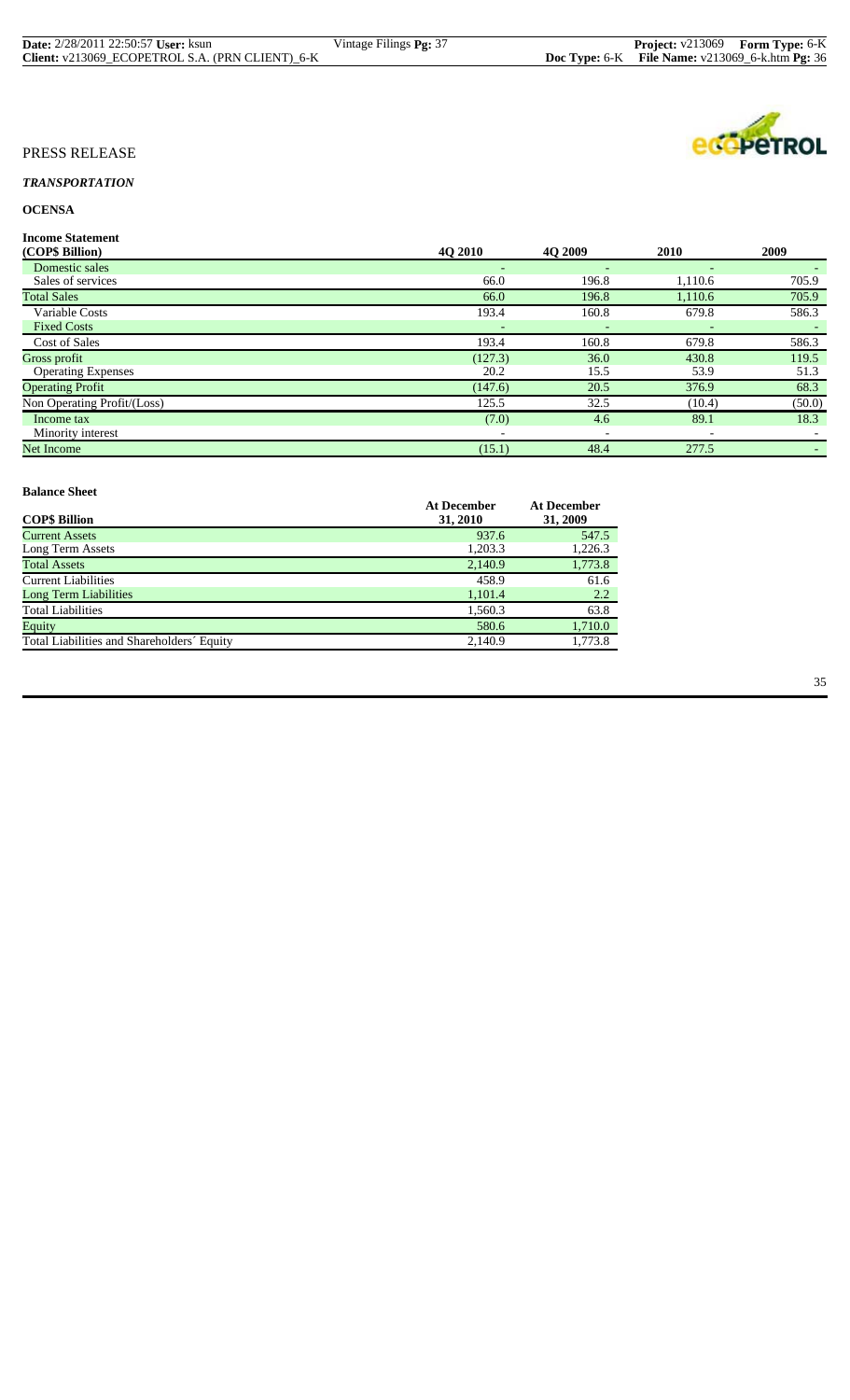| <b>Date:</b> 2/28/2011 22:50:57 <b>User:</b> ksun | Vintage Filings <b>Pg:</b> 38 | <b>Project:</b> v213069 Form Type: 6-K                   |  |
|---------------------------------------------------|-------------------------------|----------------------------------------------------------|--|
| Client: v213069 ECOPETROL S.A. (PRN CLIENT) 6-K   |                               | <b>Doc Type:</b> 6-K File Name: $v213069$ 6-k.htm Pg: 37 |  |



# **ODL**

| <b>Income Statement</b>     |                          |                          |                          |        |
|-----------------------------|--------------------------|--------------------------|--------------------------|--------|
| (COP\$ Billion)             | 4O 2010                  | <b>4O 2009</b>           | <b>2010</b>              | 2009   |
| Domestic sales              | $\qquad \qquad -$        | $\overline{\phantom{0}}$ | $\overline{\phantom{0}}$ | $\sim$ |
| Sales of services           | 58.6                     | 23.7                     | 180.3                    | 23.7   |
| <b>Total Sales</b>          | 58.6                     | 23.7                     | 180.3                    | 23.7   |
| Variable Costs              | 5.3                      |                          | 24.1                     |        |
| <b>Fixed Costs</b>          | 27.8                     | 11.2                     | 99.0                     | 11.2   |
| <b>Cost of Sales</b>        | 33.1                     | 11.2                     | 123.1                    | 11.2   |
| Gross profit                | 25.5                     | 12.5                     | 57.2                     | 12.5   |
| <b>Operating Expenses</b>   | 2.9                      | 0.7                      | 7.7                      | 0.7    |
| <b>Operating Profit</b>     | 22.7                     | 11.8                     | 49.6                     | 11.8   |
| Non Operating Profit/(Loss) | (0.2)                    | (11.3)                   | (27.0)                   | 0.6    |
| Income tax                  | (1.0)                    | $\overline{\phantom{a}}$ | (4.0)                    | $\sim$ |
| Minority interest           | $\overline{\phantom{a}}$ | $\overline{\phantom{a}}$ | $\overline{\phantom{0}}$ |        |
| Net Income                  | 21.4                     | 0.5                      | 18.6                     | 12.4   |

#### **Balance Sheet Balance Sheet**

|                                            | <b>At December</b> | <b>At December</b> |
|--------------------------------------------|--------------------|--------------------|
| <b>COP\$ Billion</b>                       | 31, 2010           | 31, 2009           |
| <b>Current Assets</b>                      | 412.5              | 220.5              |
| Long Term Assets                           | 1,441.7            | 1,160.5            |
| <b>Total Assets</b>                        | 1.854.2            | 1,381.0            |
| Current Liabilities                        | 110.9              | 206.5              |
| <b>Long Term Liabilities</b>               | 1,303.8            | 752.7              |
| <b>Total Liabilities</b>                   | 1.414.7            | 959.2              |
| Equity                                     | 439.5              | 421.8              |
| Total Liabilities and Shareholders' Equity | 1.854.2            | 1,381.0            |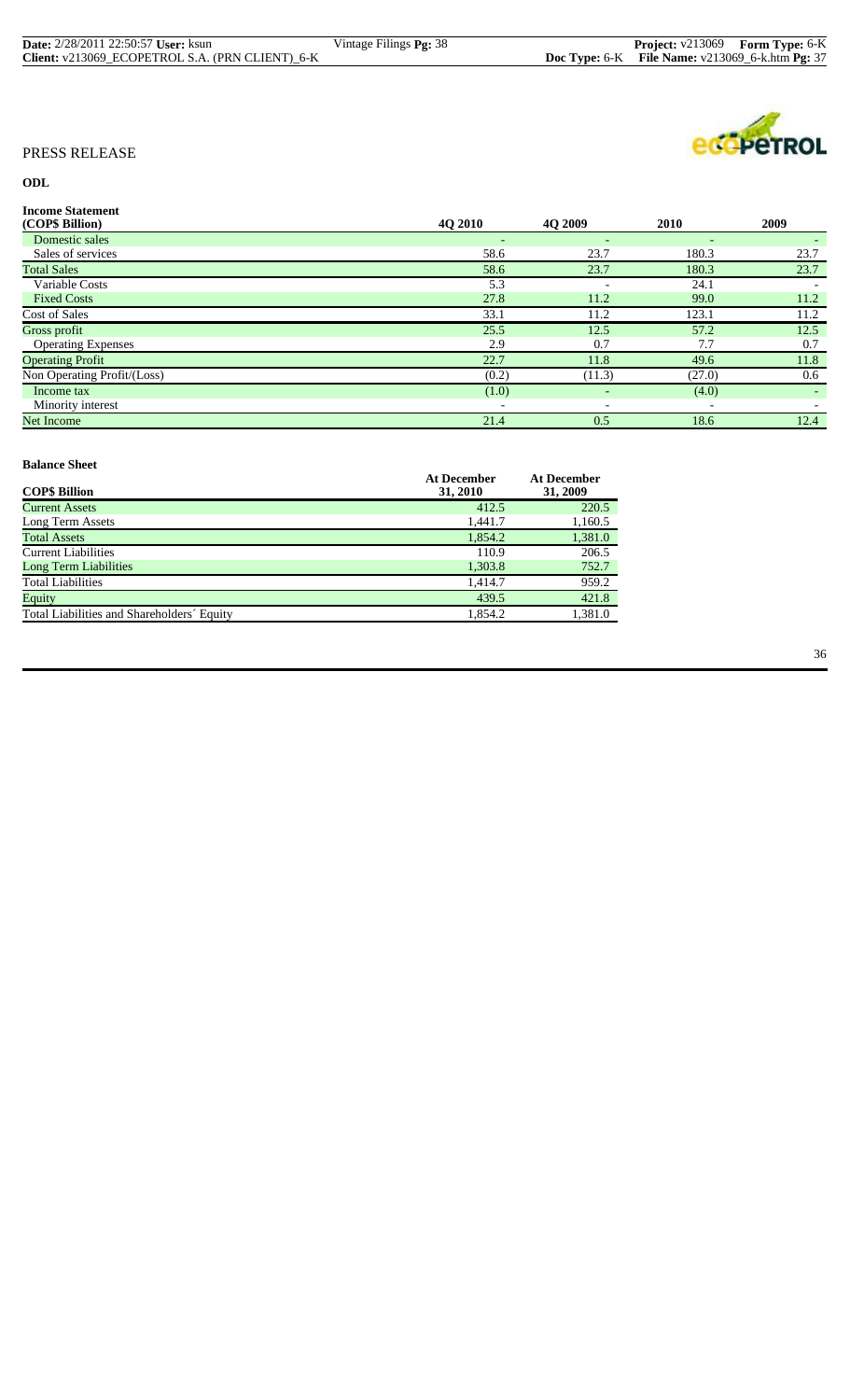| <b>Date:</b> 2/28/2011 22:50:57 User: ksun      | Vintage Filings <b>Pg:</b> 39 | <b>Project:</b> v213069 Form Type: 6-K               |  |
|-------------------------------------------------|-------------------------------|------------------------------------------------------|--|
| Client: v213069 ECOPETROL S.A. (PRN CLIENT) 6-K |                               | Doc Type: $6-K$ File Name: $v213069_6$ -k.htm Pg: 38 |  |

# *BIOFUELS*

# **ECODIESEL**

**Income Statement**

| (COP\$ Billion)             | 4Q 2010 | <b>40 2009</b>           | 2010 | 2009 |
|-----------------------------|---------|--------------------------|------|------|
| Domestic sales              | 56.7    | $\overline{\phantom{0}}$ | 94.9 | ۰.   |
| Sales of services           |         | $\overline{\phantom{0}}$ |      |      |
| <b>Total Sales</b>          | 56.7    |                          | 94.9 |      |
| Variable Costs              | 50.5    |                          | 85.4 |      |
| <b>Fixed Costs</b>          |         | $\overline{\phantom{a}}$ |      |      |
| Cost of Sales               | 50.5    |                          | 85.4 |      |
| Gross profit                | 6.2     | $\overline{\phantom{a}}$ | 9.5  | $-$  |
| <b>Operating Expenses</b>   | 0.7     |                          | 1.5  |      |
| <b>Operating Profit</b>     | 5.5     |                          | 8.0  |      |
| Non Operating Profit/(Loss) | 3.8     | 0.3                      | 3.7  | 0.3  |
| Income tax                  | $\sim$  | $\overline{\phantom{a}}$ | $-$  |      |
| Minority interest           |         |                          |      |      |
| Net Income                  | 3.8     | 0.3                      | 3.7  | 0.3  |

#### **Balance Sheet**

| Daiance Sheet                              |                                |                                |
|--------------------------------------------|--------------------------------|--------------------------------|
| <b>COP\$ Billion</b>                       | <b>At December</b><br>31, 2010 | <b>At December</b><br>31, 2009 |
| <b>Current Assets</b>                      | 26.0                           | 5.2                            |
| Long Term Assets                           | 102.7                          | 90.0                           |
| <b>Total Assets</b>                        | 128.7                          | 95.2                           |
| <b>Current Liabilities</b>                 | 47.2                           | 14.8                           |
| <b>Long Term Liabilities</b>               | 56.5                           | 64.6                           |
| <b>Total Liabilities</b>                   | 103.7                          | 79.4                           |
| Equity                                     | 25.0                           | 15.8                           |
| Total Liabilities and Shareholders' Equity | 128.7                          | 95.2                           |
|                                            |                                |                                |

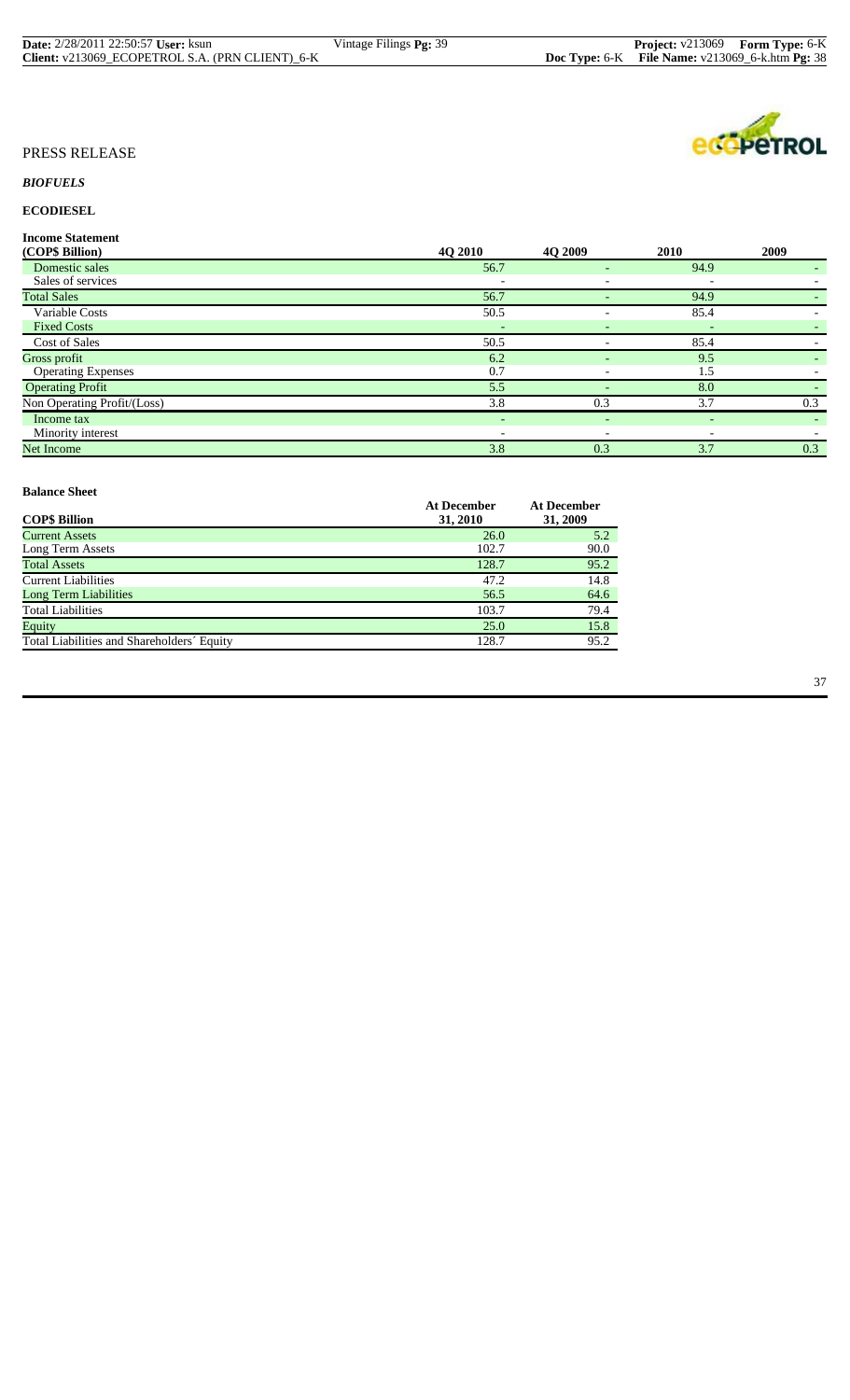| <b>Date:</b> 2/28/2011 22:50:57 <b>User:</b> ksun | Vintage Filings Pg: 40 |                                                      | <b>Project:</b> v213069 Form Type: 6-K |
|---------------------------------------------------|------------------------|------------------------------------------------------|----------------------------------------|
| Client: v213069 ECOPETROL S.A. (PRN CLIENT) 6-K   |                        | Doc Type: $6-K$ File Name: $v213069_6$ -k.htm Pg: 39 |                                        |

# SIGNATURE

Pursuant to the requirements of the Securities Exchange Act of 1934, the Registrant has duly caused this report to be signed on its behalf by the undersigned, thereto duly authorized.

Date: February 28, 2011

Ecopetrol S.A.

By: /s/ Adriana M. Echeverri

 Name: Adriana M. Echeverri Title: Chief Financial Officer